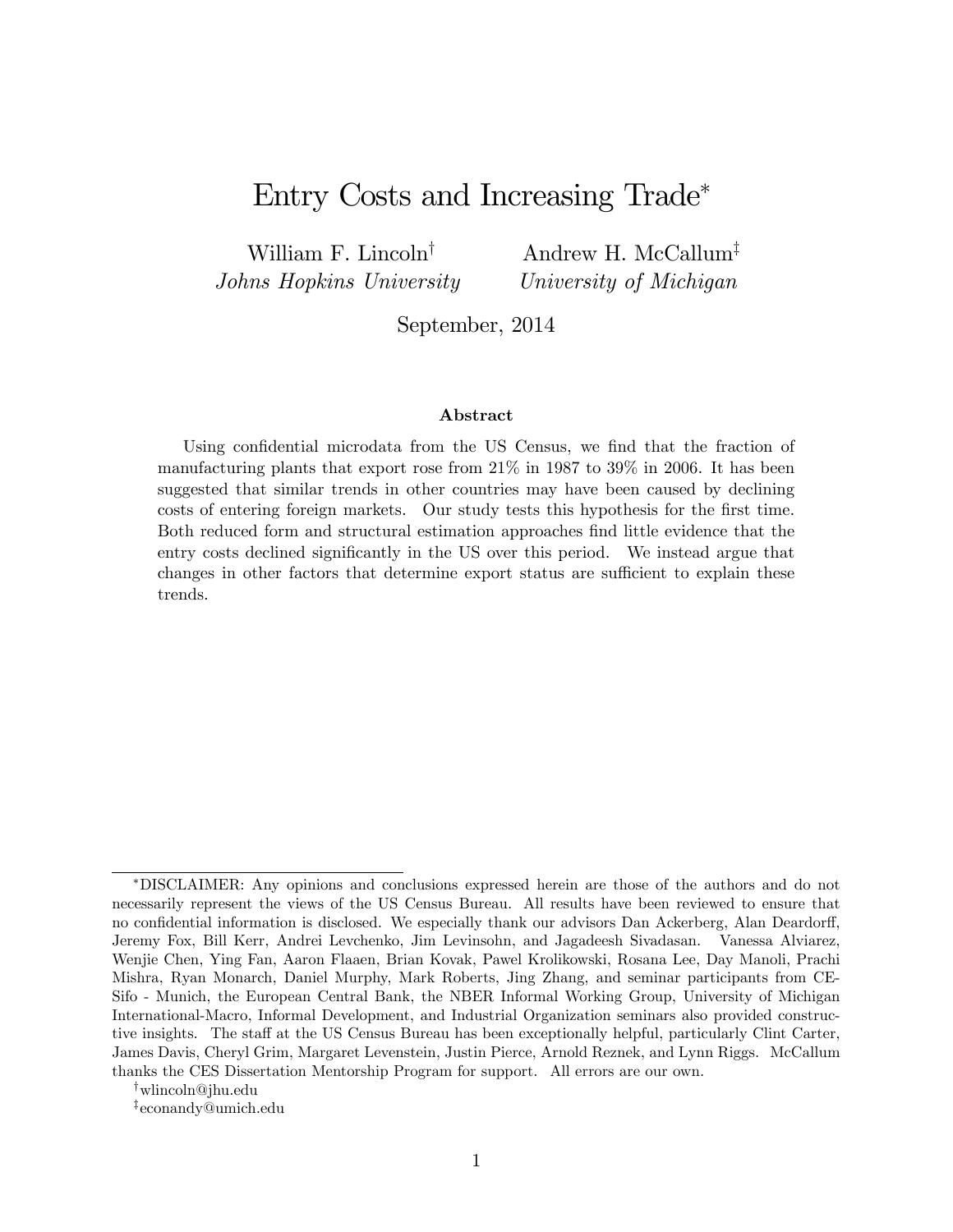## 1 Introduction

A common feature of the rise in aggregate exports from several countries across the world is a significant expansion in the number of firms that export. A natural explanation that has been suggested by prior authors (e.g., Melitz 2003) is that the up-front costs of entering foreign markets have declined.<sup>1</sup> We test this idea for the first time using plant level data from the United States Census Bureau. We find that the US also saw significant foreign market entry over the period, with the fraction of plants that export rising from 21% in 1987 to 39% in 2006.<sup>2</sup> Across a number of different estimation approaches, however, we find little evidence for the idea that declines in the costs of entering foreign markets played a significant role in driving these trends. We instead argue that changes in other factors that govern export status were of a sufficient magnitude to explain the level of foreign market entry that we see in the data, without the need to appeal to falling entry costs.

Our analysis begins by presenting a number of descriptive statistics that provide new insight into the US experience. We find that the rise in the fraction of plants selling abroad mentioned above was broad-based; it was experienced across a wide range of industries as well as geographic regions. These extensive margin adjustments were matched with strong intensive margin adjustments, with average foreign sales per exporter also increasing substantially. Over time, changes along both of these margins had a large influence on aggregate trade volumes. Finally, at the same time that more plants began to sell abroad, the level of persistence in export market status remained quite stable over time.

We next turn to understanding how much of a role declines in the costs of entering foreign markets played in these trends. As these costs cannot be directly observed with current data sources, we need to use models of firm behavior to estimate their magnitude. Thus, to get a comprehensive perspective we consider both reduced form and structural estimation approaches. Our reduced form analyses provide a tractable way of addressing this question for the US manufacturing sector as a whole and allow for a wide variety of robustness checks. This approach, however, does not allow us to directly estimate the magnitude of changes in these costs. In our estimations, coefficient parameters in the regression specification are directly related to the costs of entering foreign markets. We let these coefficients differ across the earlier and later parts of the sample to look at how the costs compare. Our estimates imply similar magnitudes for these parameters across the two different periods. These findings suggest small changes in the barriers to entry in foreign markets.

We then turn to a set of structural estimations that use the methodology developed by

<sup>&</sup>lt;sup>1</sup>See also Roberts and Tybout (1997a).

<sup>&</sup>lt;sup>2</sup>We discuss our data and how these and other figures are calculated in Section 2.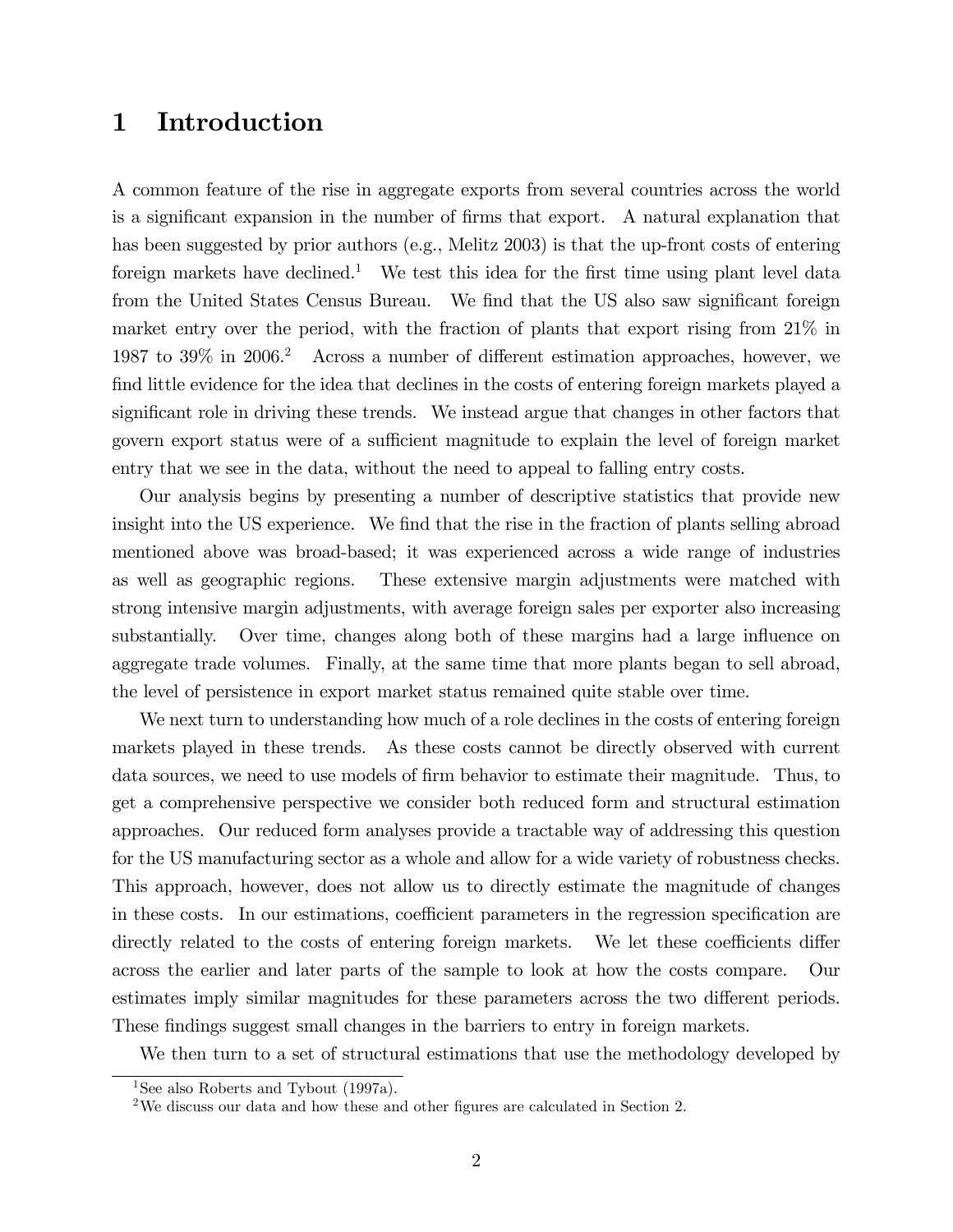Das, Roberts, and Tybout (2007). This approach allows us to estimate the average level of foreign market entry costs that plants face in a given period. The methodology is attractive in that it provides numerical estimates of how these costs have changed and is flexible in accounting for other factors that determine exporting behavior. Estimations require the use of computationally intensive Bayesian Monte Carlo Markov Chain methods, however. We are thus constrained to focusing our analysis on understanding the experiences of a small set of industries. We estimate these costs across 1987-1997 and 1992-2003 and compare the results for these two time periods. Two of the three industries that we consider experienced roughly similar or rising costs across the two different panels and the third saw a moderate decline. Taken together, the results from the reduced form and structural estimations are evidence that declines in the costs of entering foreign markets have been modest at best. The level of responsiveness of export market participation to changes in the costs of entering foreign markets predicted by recent models of international trade suggests that these changes are unlikely to have played a large role in the changes that we see in the data.

We conclude with an analysis of whether changes in other factors that determine export status were of a sufficient magnitude to explain these trends. Specifically, we investigate whether a calibrated model of plant heterogeneity and international trade akin to that of Chaney (2008) can match the extensive margin adjustments that we see in the data. Keeping other factors such as the costs of entering foreign markets as well as trade-related variable costs stable, we find that growth in foreign income is sufficient to explain the rise in the fraction of exporters. Our accounting exercise demonstrates that a reduction in the costs of entering foreign markets is not needed to account for these trends in a standard model. These calculations lend credibility to our estimation results and point to a significant role for foreign economic growth in explaining the rise of trade.

Our work addresses an issue that is relevant for a number of other countries in addition to the US. Several other studies have suggested that large-scale foreign market entry was experienced worldwide during this period. Indeed, of the studies that have used plant or firm level data to study the rise in exports from other nations, many have found that entry into foreign markets played a significant role in the expansion of trade. This work includes studies on the experiences of Chile, Colombia, Mexico, and Morocco.<sup>3</sup> Although there is little plant-level evidence on this question outside of these countries, we also see dramatic

<sup>3</sup>These papers include Bergoeing, Micco, and Repetto (2011), Roberts, Sullivan, and Tybout (1995), and Clerides, Lach and Tybout (1996). Roberts and Tybout (1997a) provide a survey of several of these papers. A notable exception here is China; see Amiti and Freund (2010). In the US context, Bernard and Jensen (2004a) have also previously documented a significant increase in the fraction of manufacturing plants that export over the period 1987-1992. Bernard, Jensen, and Schott (2009) additionally report significant extensive margin entry for US firms in goods (agriculture, manufacturing, and mining) sectors across the two years 1993 and 2000.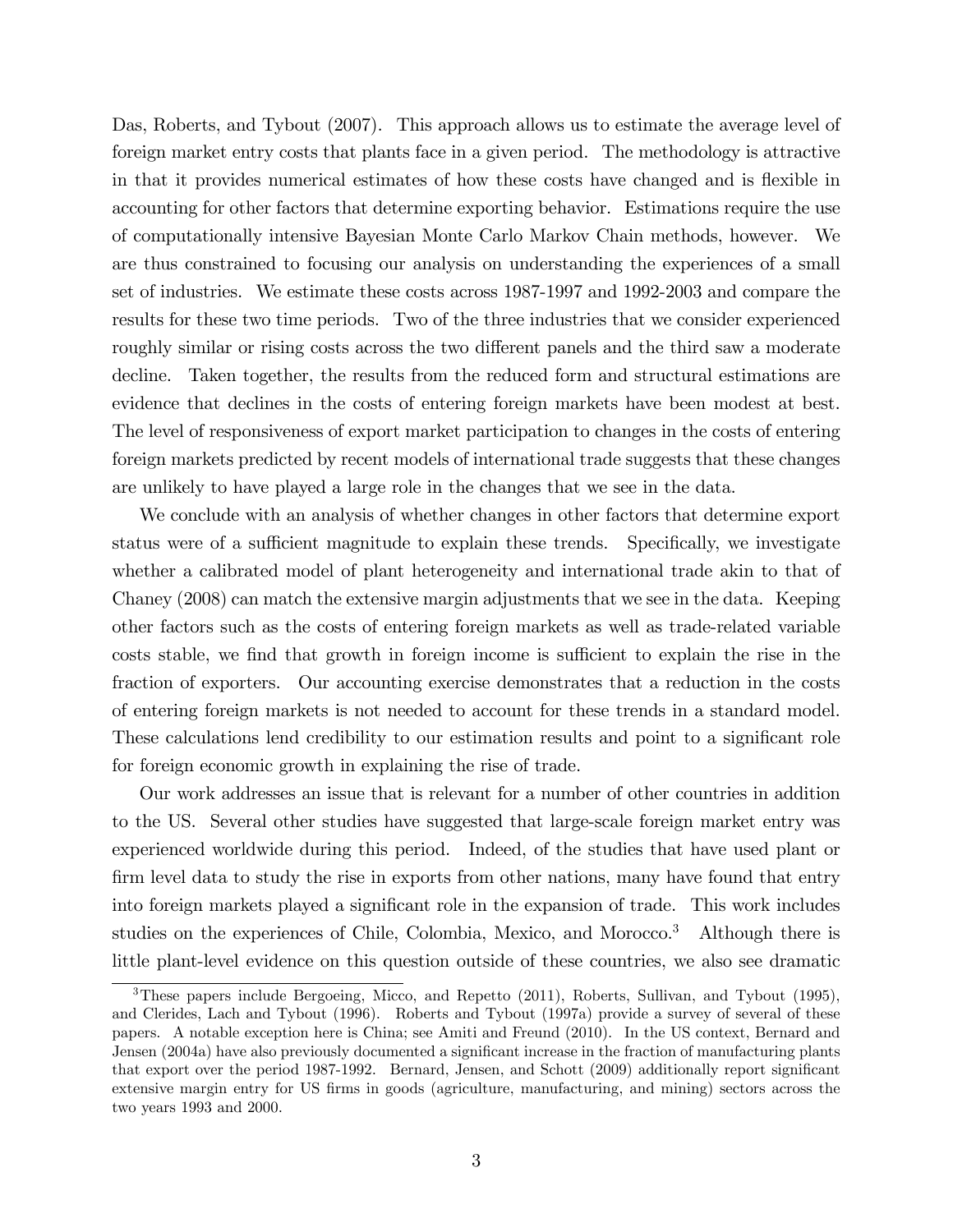increases in the number of goods sold across countries in disaggregated industry-level trade data. These results are consistent with substantial foreign market entry by firms in different sectors for a wide range of countries. Papers documenting these trends include Evenett and Venables  $(2002)$ , Broda and Weinstein  $(2006)$ , and Harris, Kónya, and Mátyás  $(2011)$ . Particularly notable is an acceleration in the growth of varieties traded during our sample period of 1987-2006. Taken together, these studies suggest that our estimations address a question of first-order importance for understanding the recent growth of worldwide trade.

Our analysis also fills a significant gap in the international trade literature. A large number of studies have looked at the effect of changes in variable trade costs on export and import patterns. While there has been some work on other factors such as transportation costs, this work has primarily focused on understanding the effects of changes in tariffs. Yet these costs are only one, albeit important, piece of the puzzle. Changes in the barriers to entry in foreign markets also can have significant effects on trade patterns. One reason why these changes have not yet been studied is that methods to estimate their magnitude have only been developed relatively recently. Another is that the data requirements for looking at how they have changed are quite high. This study represents an initial effort to address this issue.

In the next section, we discuss our data sources and document several new stylized facts about US plants' exporting behavior from 1987 to 2006. Section 3 uses a model of export behavior to motivate reduced form estimations on the evolving nature of these costs. In Section 4 we describe the structural model that we use to estimate changes in these costs and the results that we get from our estimations. Section 5 performs an accounting exercise that looks at the contribution of other factors to the rise in export market participation such as increases in foreign income. Section 6 concludes.

#### 2 Data and Stylized Facts

We use data from a number of different sources. Our data on aggregate industry exports come from two sources (i) the United Nations' Commodity Trade Statistics Database (Comtrade) and (ii) data from the US Census Bureau that was concorded to the 1987 US SIC classification system using the approach described in Pierce and Schott (2008). Information on price deflators is obtained from the NBER manufacturing productivity database (Bartelsman and Gray, 1996). The primary microdata for our analyses come from the Annual Survey of Manufactures (ASM) and Census of Manufactures (CMF) from the US Census Bureau.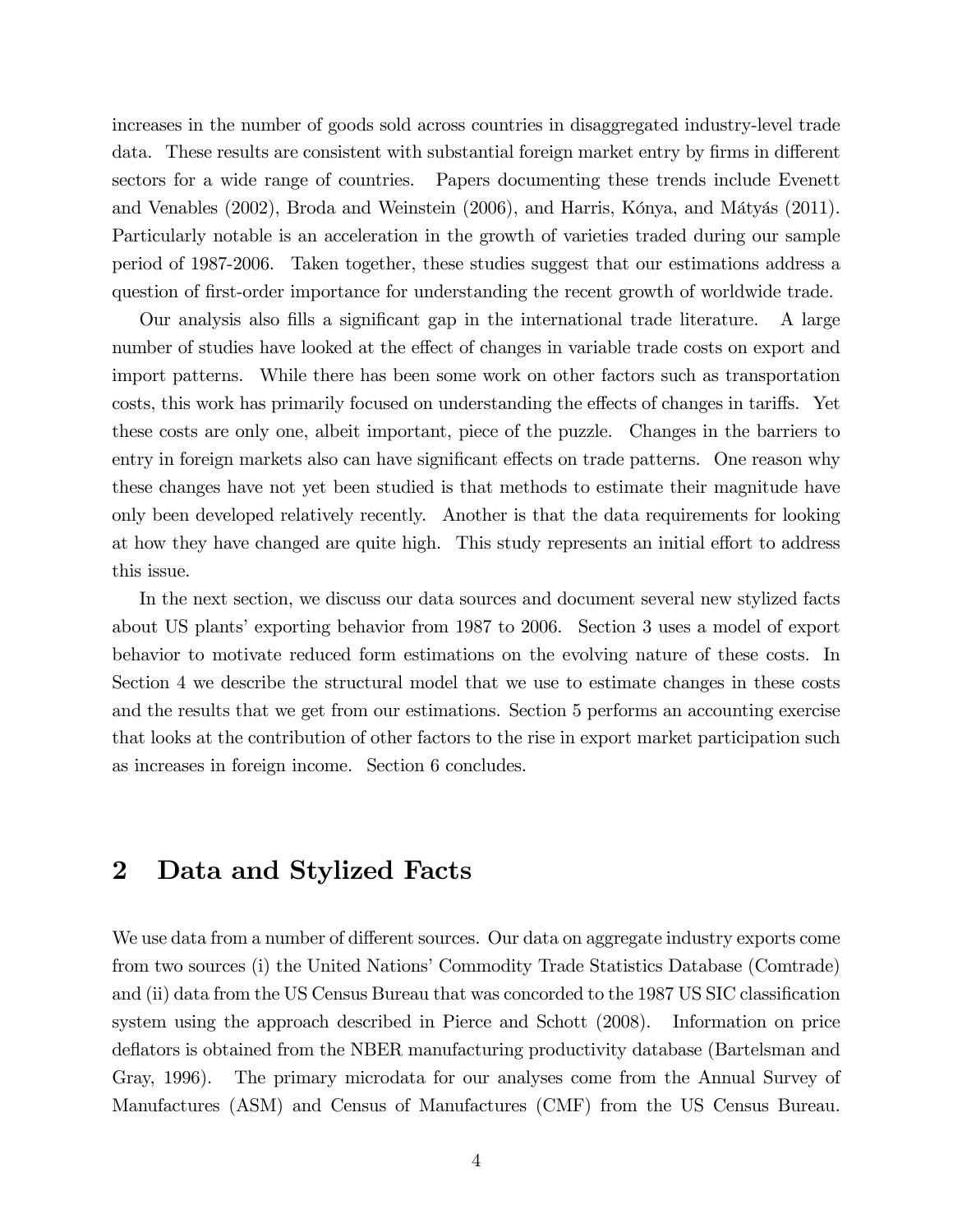Both data sets contain information on the operations of US manufacturing plants. The CMF is conducted every year ending in 2 or 7 (e.g. 1987, 1992, etc.) and contains data on the universe of manufacturing establishments. The ASM is a survey of plants that is conducted in each intervening year. The sampling frames for these surveys are chosen two years after the most recent CMF.<sup>4</sup> These establishments are then followed over time for five years until the next ASM sampling frame is implemented. Given the inability to aggregate to the Örm level in the ASM, we treat the plant as the unit of analysis. This is consistent with the literature that has used this data as well as a number of other trade-related studies on other countries. Wherever possible, however, we perform robustness checks on our analysis at the level of the firm, finding similar results. We begin our analyses in 1987, the first year that comprehensive data on export revenues were collected.

The sample designs of these data sets impose some structure on our analysis. The ASM includes large plants with certainty but samples smaller plants according to their contribution to output. Due to the loss of non-certainty cases across different ASM panels, we limit our sample for panel analyses to plants with 250 or more employees. This avoids a number of challenges involved in following smaller plants over time and allows for comparability with previous studies that have used a similar approach. Despite this restriction, however, our data covers a significant portion of economic activity and the great majority of export volume.<sup>5</sup> Arkolakis (2010) has also suggested that export market entry behavior might be different for small firms, making the assumptions undergirding our analyses more appropriate for large producers.

With these data we develop a number of new stylized facts regarding the pace and character of trade growth since 1987. Figure 1 plots the percentage of plants with 20 or more employees that export in each year from 1987 to 2003.<sup>6</sup> The overall upward trend is unmistakable; 21% of plants exported in 1987 and 35% exported in 2003. Although we focus our analysis on the 1987-2003 period, this percentage rises steadily after 2003 to 39% in 2006. A number of different aspects of these trends are of note. First, we can get a sense of how much of these trends were due to adjustments in exporting status by existing establishments. Amongst plants that had 20 or more employees in both the 1987 and 2002

<sup>4</sup>Over the period 1987-1998 plants with more than 250 employees were sampled with certainty in the ASM. In the 1999-2003 ASM this threshold was increased to 500 employees and was further raised to 1000 in the 2004-2008 ASM. As the sampling probability is inversely related to a plant's contribution to output, plants between 250 and 500 employees are still sampled with a high degree of certainty in 1999-2003, however. In our estimations that span these years, we reweight the plants accordingly.

 $5$ Bernard and Jensen (2004a) use a similar sample and note that it accounts for 41% of employment,  $52\%$ of shipments, and 70% of exports in 1987.

<sup>&</sup>lt;sup>6</sup>Similar to several other studies, we focus on plants with 20 or more employees. In all of our analyses we drop administrative records, which are essentially imputed data for small employers and new businesses. Due to disclosure concerns, estimates for 1987 and 1992 are from Bernard and Jensen (2004b).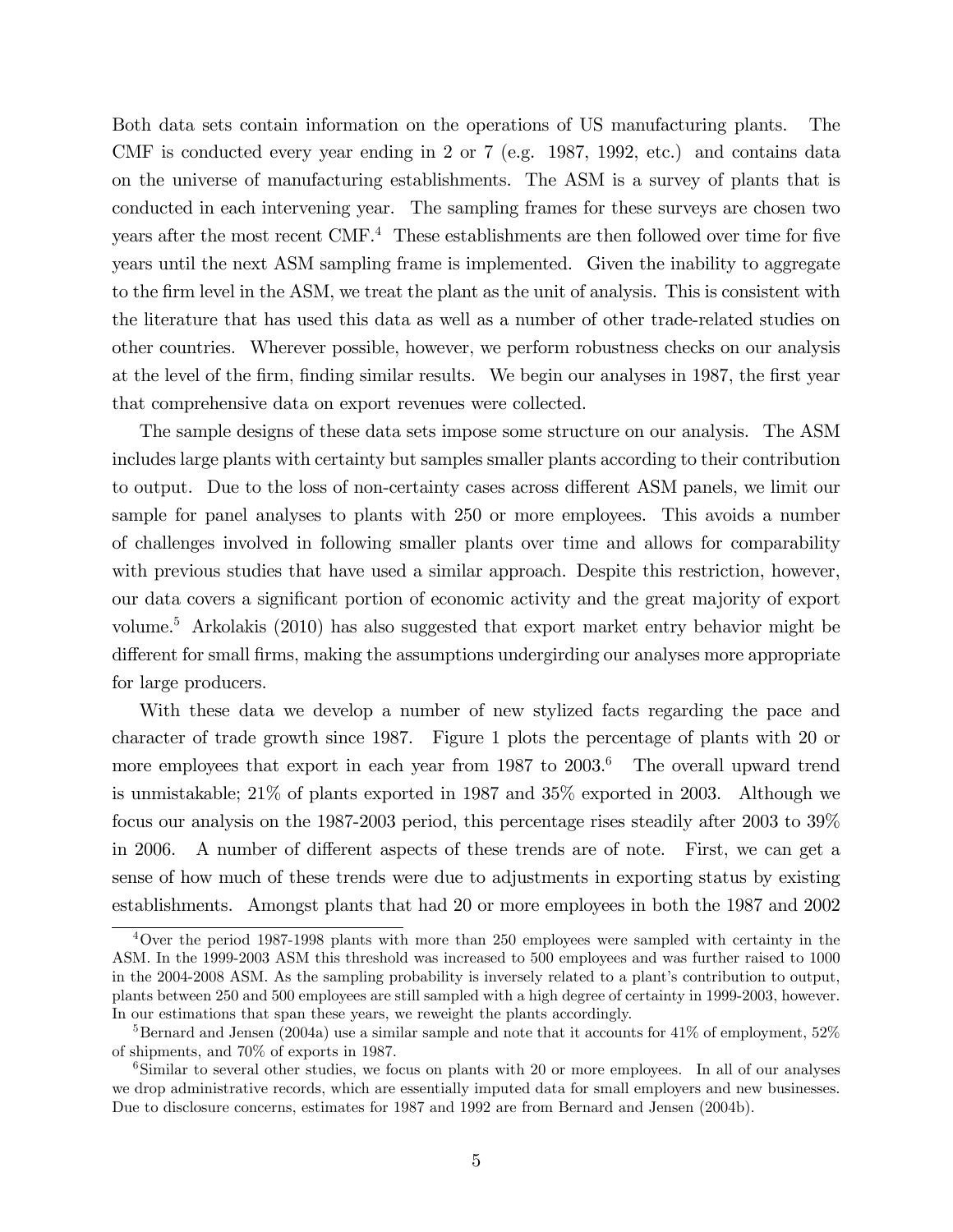Census of Manufactures,  $29\%$  export in 1987 and  $39\%$  export in 2002. These figures suggest that a large part of these trends were due to adjustments by plants that were in operation in 1987 but only sold domestically. Secondly, taking the 21% participation rate from 1987 as a baseline, new plants that entered the sample and remained in business until 2002 were somewhat more apt to sell abroad. Those that exited were only slightly less likely to be exporters. The difference between these two figures consequently added to the overall trend but was not the sole determining factor. These trends and foreign market entry by existing plants both contributed. Finally, the rise in the fraction of plants that exported over the period 1987-2003 was due to a 34% increase in the raw number of exporting plants and a 20% decline in the total number of plants. Since exiting plants included a large number of exporters, these declines in the total number of plants would have lowered the number of exporters if there had not been substantial foreign market entry.

Figures 2 and 3 look at the sectoral and geographic dimensions of the rise in export market participation. Figure 2 plots the percentage of plants that export in each industry in 1987 and 2003. While some industries saw larger changes than others, there has been a significant expansion in foreign market participation across nearly all sectors of the economy. Figure 3 demonstrates that the results in Figure 1 were experienced broadly across different regions of the US. These results hold generally across states as well. We find similar results for Figures 1-3 if we instead limit the analysis to plants with 10 or more employees or 250 or more employees. In Tables 1 and 2 we document the time path of these sectoral and geographic trends across 5-6 year intervals, mostly using the CMF. While we find similar patterns to the overall trend by region, there is more heterogeneity in the timing and magnitude of foreign market entry across industries. The fact that the expansion in the fraction of plants that export has been pervasive across these two dimensions suggests that these trends were not driven by idiosyncratic factors such as the rise of high-tech industries.

In a similar vein, we also looked at how the composition of the destinations of aggregate exports changed over time. We find that although export volumes rose sharply over the period, with a few exceptions trade shares have remained quite stable. For example, Germany accounted for 5.4% of total US exports in 1987 and accounted for 5.8% in 2003. Among the top 40 export destinations in 1987, the rank correlation between export shares in 1987 and 2003 is 88%. These countries account for 92% of total US exports in 1987. We present the shares for the top 20 export destinations in 1987 and their corresponding shares in 2003 in Table 4.

Although we focus on the determinants of changes in export status, it is clear that there have also been significant expansions in total exports through the intensive margin of trade. These changes suggest that the incentives to sell abroad have increased significantly over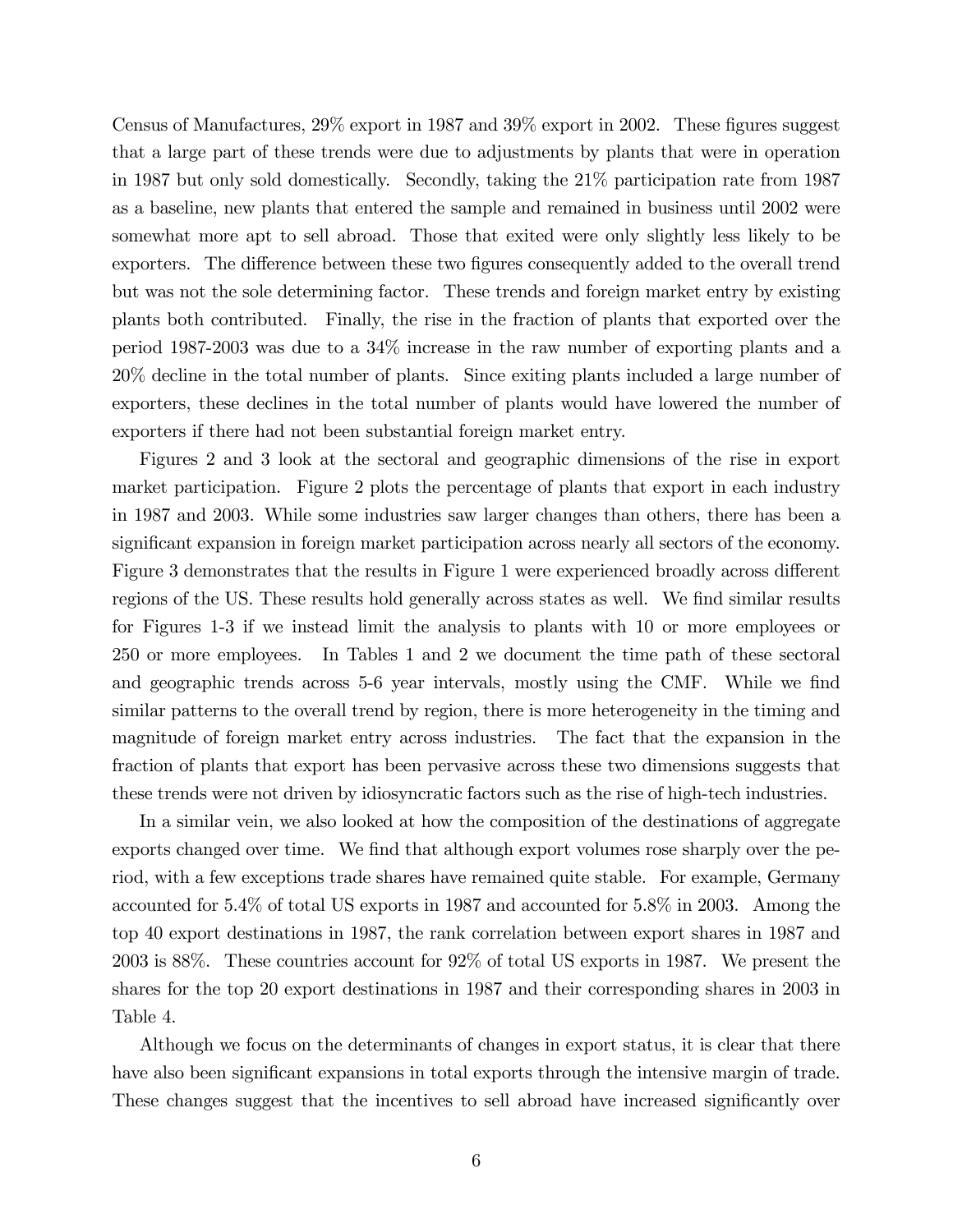time. In the aggregate, manufacturing exports as a percentage of GDP rose by 35% over the period 1987-2003. In Figure 4 we graph the average level of real foreign sales across exporting plants by year. Estimates are for plants with 20 or more employees and exclude the computer and semiconductor industries due to the strong decline in prices over time; estimates including all industries show a significantly stronger increase over time. In order to look at percentage changes we normalize these figures such that the average in 1987 is set equal to one. We find that average foreign sales increased steadily by 49% over the time period. These results are robust to limiting the sample to plants with 10 or more employees, 250 or more employees, or to single plant firms. They also hold when looking at firms in different Census of Manufactures samples. Thus, even though both the number and fraction of plants that export increased significantly, the average level of foreign sales for each of these plants has also increased. Eaton, Kortum and Kramarz (2011) suggest that decreases in the costs of entering foreign markets should lower average foreign sales; these figures thus suggest that either these costs have increased or that other factors were important in determining export trends.

To get a sense of how changes in the extensive margin have affected overall trade volumes, we use information from each year in which we have data from the Census of Manufactures. This allows us to track the universe of small as well as large plants over time. The fact that the intensive margin dominates trade volumes in the short-run has been documented by, among others, di Giovanni and Levchenko (2009) and Bernard, Jensen, Redding, and Schott (2007). Authors have only recently begun to focus on the relative importance of the extensive margin for aggregate trade volumes over longer time horizons, however. Table 5 reports the contribution to Census year aggregate exports by plants that exported in a given prior Census year. When the time horizon is greater than five years we limit these figures to plants that exported in each intervening Census year. Thus, only 46% of aggregate exports in 2002 came from plants that exported in 1987, 1992, and 1997. These numbers underestimate the importance of changes along the extensive margin since they are not restricted to plants that exported continuously in all prior years.<sup>7</sup> Removing any continuous exporting restriction, we find that  $57\%$  of trade in 2002 is from plants that export in 1987 and 2002.

In Figure 5 we look at annual rates of entry, exit, and export status persistence. Plants that persist are those which continue exporting or only selling to the domestic market. In

<sup>7</sup>We are unable to calculate year-to-year statistics based on continuously exporting plants due to the breaks between ASM panels. These figures echo related results reported in Bergoeing, Micco, and Repetto (2011) for Chile 1990-2007, Bernard, Jensen, Redding and Schott (2007) for the aggregate US economy (including non-manufacturing sectors) for 1993-2003, and Eaton, Eslava, Kugler and Tybout (2007) for Colombia 1996-2005. The analysis in Table 5 is done with the plant identifier lbdnum. The results from using the alternative plant identifier ppn are similar.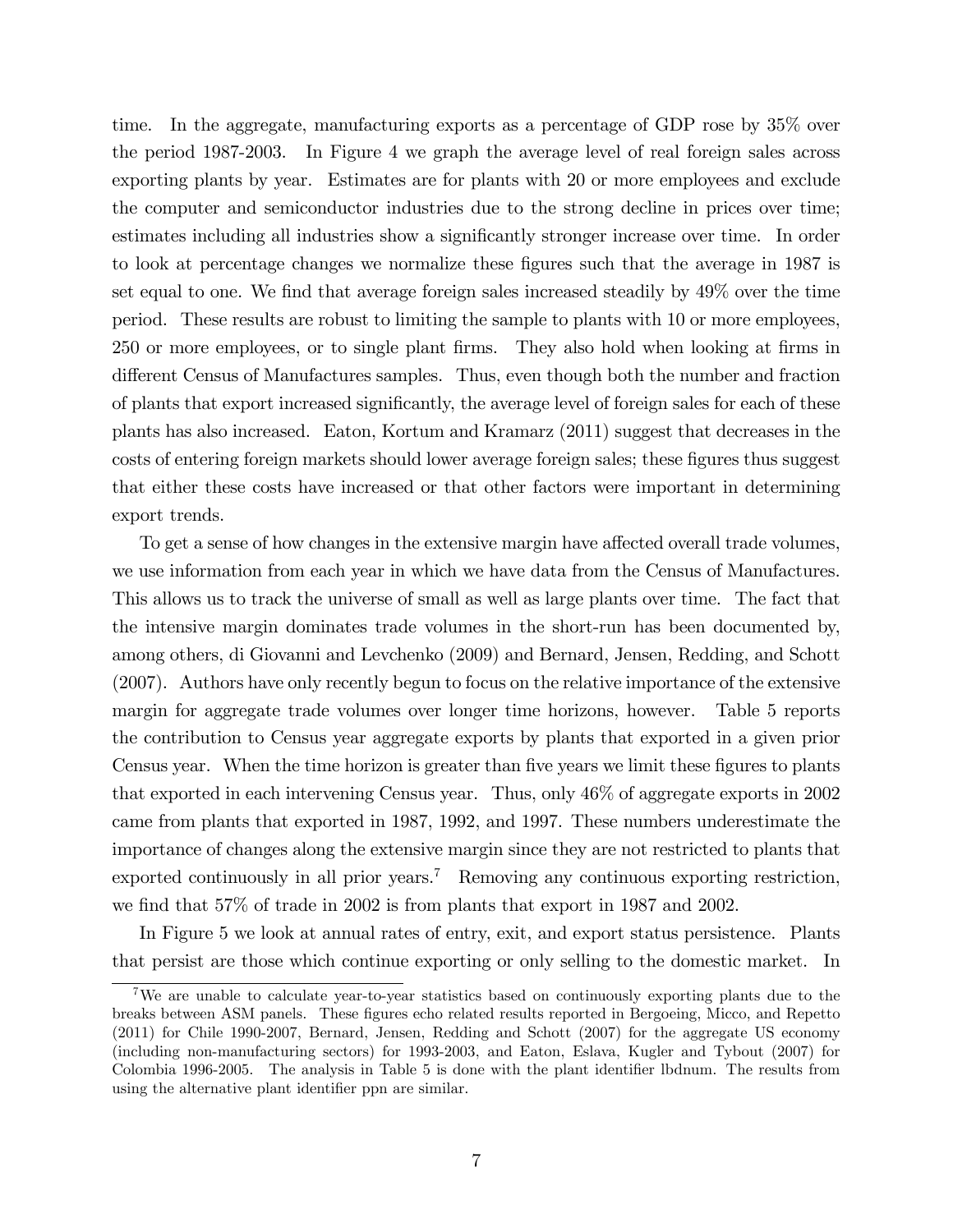each year we limit the sample to plants that existed in the previous year, such that the percent of plants that enter, exit, and keep the same export market status adds up to 100% in each year. Due to changes in the plants included across different ASM sampling frames, we limit the graph to plants with 250 or more employees. We find similar trends, however, within and across different ASM sampling frames for plants with 20 or more employees. In order to make the changes in the series clear we use two different axes, with entry and exit rates depicted using the scale on the right axis and persistence levels on the left axis.

It is our expectation that if the barriers to entry in foreign markets fell dramatically, we should see significantly less persistence in export market status over time. Indeed, if they fell to zero, plants would be able to enter without cost. They would also be more likely to exit since re-entry would also be free. This intuition is developed more formally in Sections 3 and 4. We instead find that the level of persistence stayed roughly constant over time, with a mean of 85% and a standard deviation of less than 3%. The level of persistence amongst exporters, which can be denoted as  $E[y_{it} | y_{it-1} = 1]$  where  $y_{it}$  is a  $0/1$  indicator for export status, also remained stable over time. Thus, export market participation increased at the same time that export status persistence remained stable. The rise in the number of exporters documented in Figures 1-3 was driven by entry rates regularly outpacing exit rates, rather than changes in the frequency of entry and exit. These results suggest that dramatic declines in the costs of entering foreign markets are unlikely.

### 3 Reduced Form Estimations

In this section we consider reduced form evidence on how the costs of entering foreign markets have changed over time. While our structural estimations in the next section will allow us to study a number of different industries in depth, the reduced form approach will give us a sense of how these costs have changed for the manufacturing sector as a whole. Drawing upon the seminal work of Dixit (1989) and Baldwin and Krugman (1989), several prior studies have used a simple binary choice model of whether or not to export to test for the existence of barriers to entry in foreign markets.<sup>8</sup> Here, we use this approach to get a sense of how these costs have changed over time. The basic premise of the model is that a plant will sell abroad if the benefits from exporting exceed the additional costs of doing so. The benefits include the extra gross revenues that it could make as well as any option value associated with being an exporter in the future. In addition to the extra expenses associated

<sup>8</sup>See Roberts and Tybout (1997b), Bernard and Wagner (2001), and Bernard and Jensen (2004a).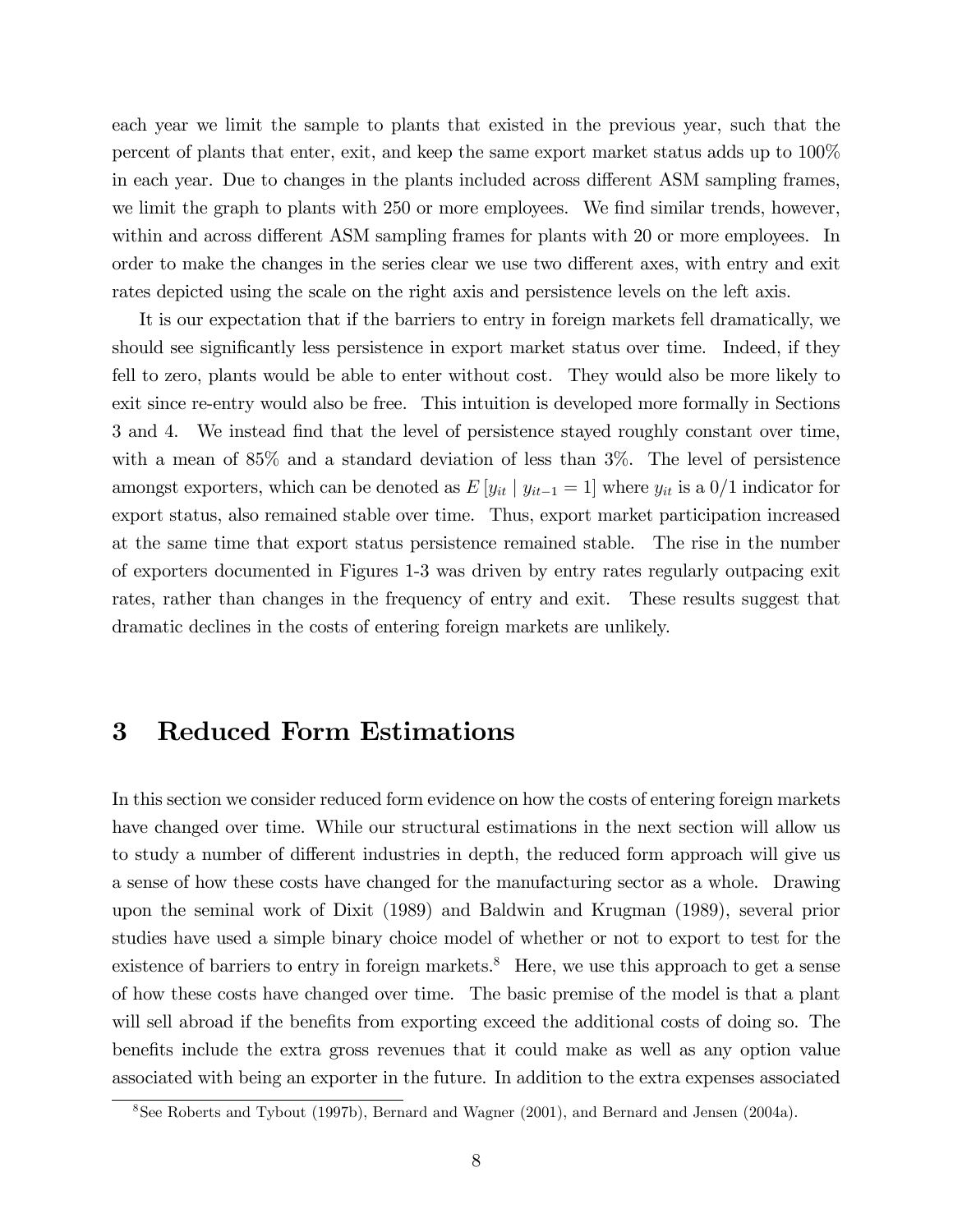with increased production, the costs include barriers to entry for plants that did not export previously. Specifically, a plant that has not exported for more than two years must pay a sunk cost  $F_0$  to enter the foreign market and a re-entry cost  $F_R$  if it last exported two years ago.<sup>9</sup> The model can be reduced to a simple decision rule where

$$
y_{it} = \begin{cases} 1 & \text{if } p_{it}^{*} - F_0 + F_0 \cdot y_{it-1} + (F_0 - F_R) \cdot \tilde{y}_{it-2} \ge 0 \\ 0 & \text{otherwise} \end{cases}
$$
(1)

Here  $y_{it}$  is plant i's export status in year t and  $\tilde{y}_{it-2} = y_{it-2} (1 - y_{it-1})$  is an indicator function for whether the plant last exported two years prior to year t. The term  $p_{it}^*$  can be written as

$$
p_{it}^* = p_{it} + \delta \left( E_t \left[ V_{it+1} \mid y_{it} = 1 \right] - E_t \left[ V_{it+1} \mid y_{it} = 0 \right] \right)
$$

It is determined by the extra gross profit that the plant could make by exporting this year  $p_{it}$ plus the option value associated with being an exporter next period. This option value, in turn, is given by the difference in the discounted future expected value of being an exporter today relative to only selling domestically. In the model if there are no costs to entering the foreign market, the condition for exporting in equation (1) collapses to  $p_{it} \geq 0$ . In this case, the plant decides whether or not to export based solely on what is most profitable today and ignores dynamic considerations. Thus, once controlling for factors that account for changes in  $p_{it}$ , if there are no costs to entering foreign markets we should see a lack of state dependence in exporting status.

To obtain an estimating equation that will allow us to look at changes in  $F_0$  and  $F_R$  we need to parameterize  $p_{it}^* - F_0$ . A number of factors likely influence this term, such as changes in plant productivity and fluctuations in foreign income. We use the following functional form

$$
p_{it}^* - F_0 \approx \mu_i + X_{it}'\beta + \phi_t + \varepsilon_{it}
$$

to develop the specification

$$
y_{it} = \mu_i + X_{it}'\beta + \alpha_1 \cdot y_{it-1} + \alpha_2 \cdot \tilde{y}_{it-2} + \phi_t + \varepsilon_{it}
$$
 (2)

This equation provides the basis for our estimations. The vector  $X_{it}$  contains a number of

 $9$ Prior studies have found little difference between the costs of entering foreign markets anew and entering after three years of not exporting. They have also found a small difference between  $F_0$  and  $F_R$  above. The model can be extended to include a cost of exiting L, which makes the coefficient  $\alpha_1$  in equation (2) a function of  $F_0 + L$ . We think these costs are likely to be small. See Heckman (1981a) and Chamberlain (1985) for discussions of econometric issues relating to identifying true state dependence.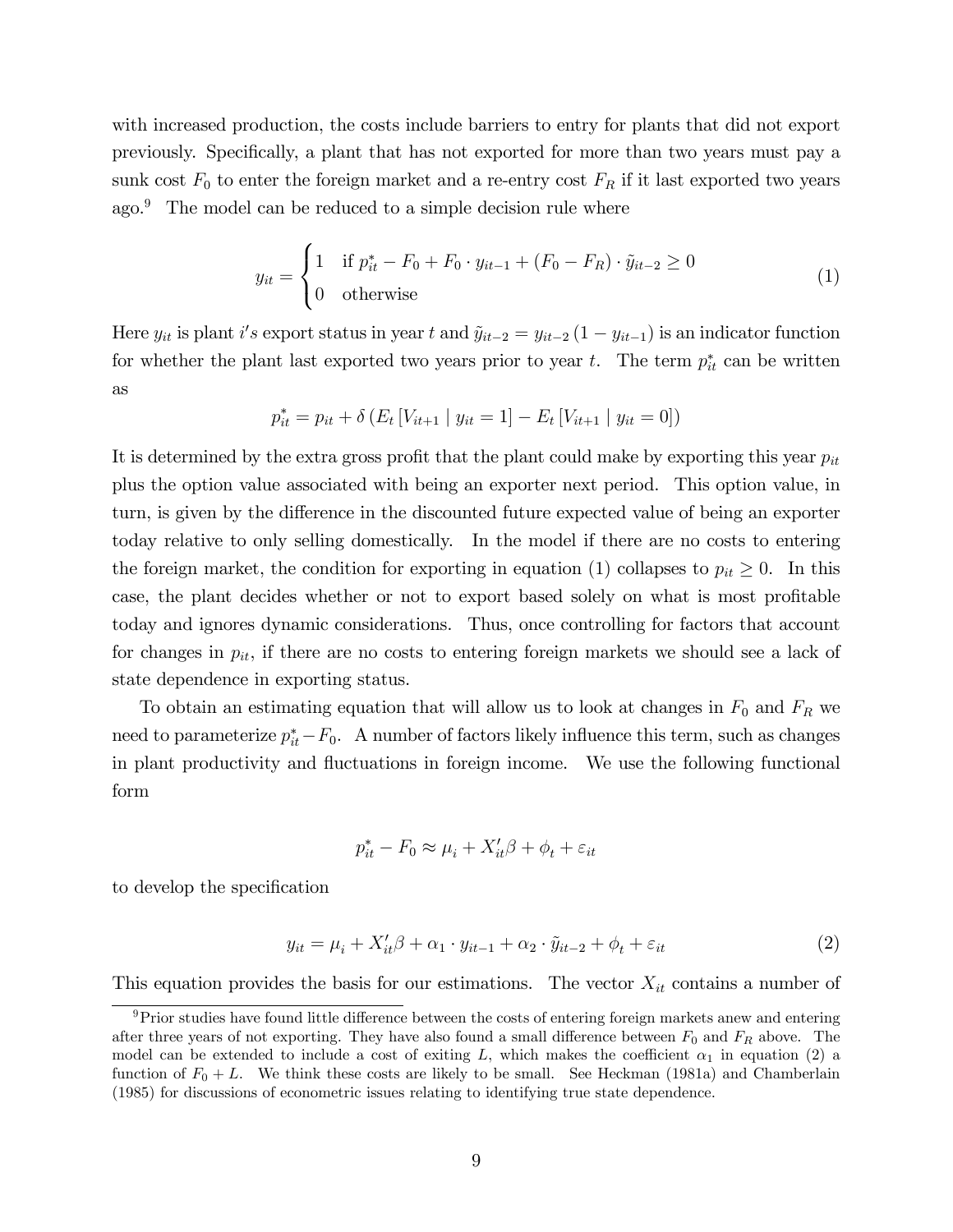covariates that predict export market participation. These include the ratio of nonproduction to total employment, an indicator function for change of product and the logarithms of employment, total factor productivity, and average wages. Productivity is estimated with the approach of Levinsohn and Petrin (2003). We also include an industry-level tradeweighted exchange rate series.<sup>10</sup> Unobserved plant specific factors that influence  $p_{it}^*$  are captured in the term  $\mu_i$ . Business cycle effects and other time varying factors are absorbed into the year fixed effects  $\phi_t$ . The coefficients  $\alpha_1 = F_0$  and  $\alpha_2 = (F_0 - F_R)$  parameterize the importance of barriers to entry in foreign markets. Larger estimates of  $\alpha_1$ , for example, suggest higher sunk costs  $F_0$ .

Table 6 presents the results from estimating the specification in (2) over the period 1989-2003. Standard errors in parentheses are clustered at the plant level and plant-specific characteristics in  $X_{it}$  are lagged by one period in order to avoid issues of simultaneity. In column  $(1)$  we present our findings from estimating equation  $(2)$  as presented above. The coefficients on  $y_{it-1}$  and  $\tilde{y}_{it-2}$  are quite similar to the magnitudes found in other studies for the US that consider different time periods.<sup>11</sup> Column  $(2)$  presents our baseline results. We include interaction terms of the variables  $y_{it-1}$  and  $\tilde{y}_{it-2}$  with an indicator function for the post-1995 period  $Post<sub>t</sub>$ . The coefficient estimates on these interaction terms will then indicate how the costs  $F_0$  and  $F_R$  compare in the second half of the period to those in the first. We find a small decline the coefficient  $\alpha_1$  in the second part of the panel and a somewhat larger decrease in  $\alpha_2$ . Controlling for other factors, exporting last year raises a plant's probability of exporting by  $44\%$  over the period 1989-1995 and by  $40\%$  over 1996-2003. These results are consistent with those found in column (1) in terms of how the coefficients on the interaction terms compare to those on the unaltered lagged export status covariates. Given the magnitudes of the coefficients on the interaction terms, we interpret these estimates to suggest relatively small declines in the costs  $F_0$  and an increase in the costs of re-entering foreign markets  $F_R$ . The size of each of these coefficients, however, suggests that the changes in these costs are unlikely to have been significant enough to have played a determinative role in export trends.

In our estimations in columns  $(1)-(2)$  we allow entry into the sample but drop plants that died during the sample period. This approach allows us to abstract from plant death, which is not explicitly a part of the model. We present the results from alternatively considering a fully balanced panel with no entry or exit into the sample over the 1989-2003 period in

<sup>&</sup>lt;sup>10</sup>Each exchange rate is a geometric export-weighted average of bilateral real exchange rates where the weights are constructed using 3 digit SIC export data. We follow the aggregation method used by the US Federal Reserve, as detailed in Loretan (2005). We use the same industry-level exchange rate series for both our reduced form estimations and structural analysis.

 $11$ See Bernard and Jensen (1999), Bernard and Jensen (2004b).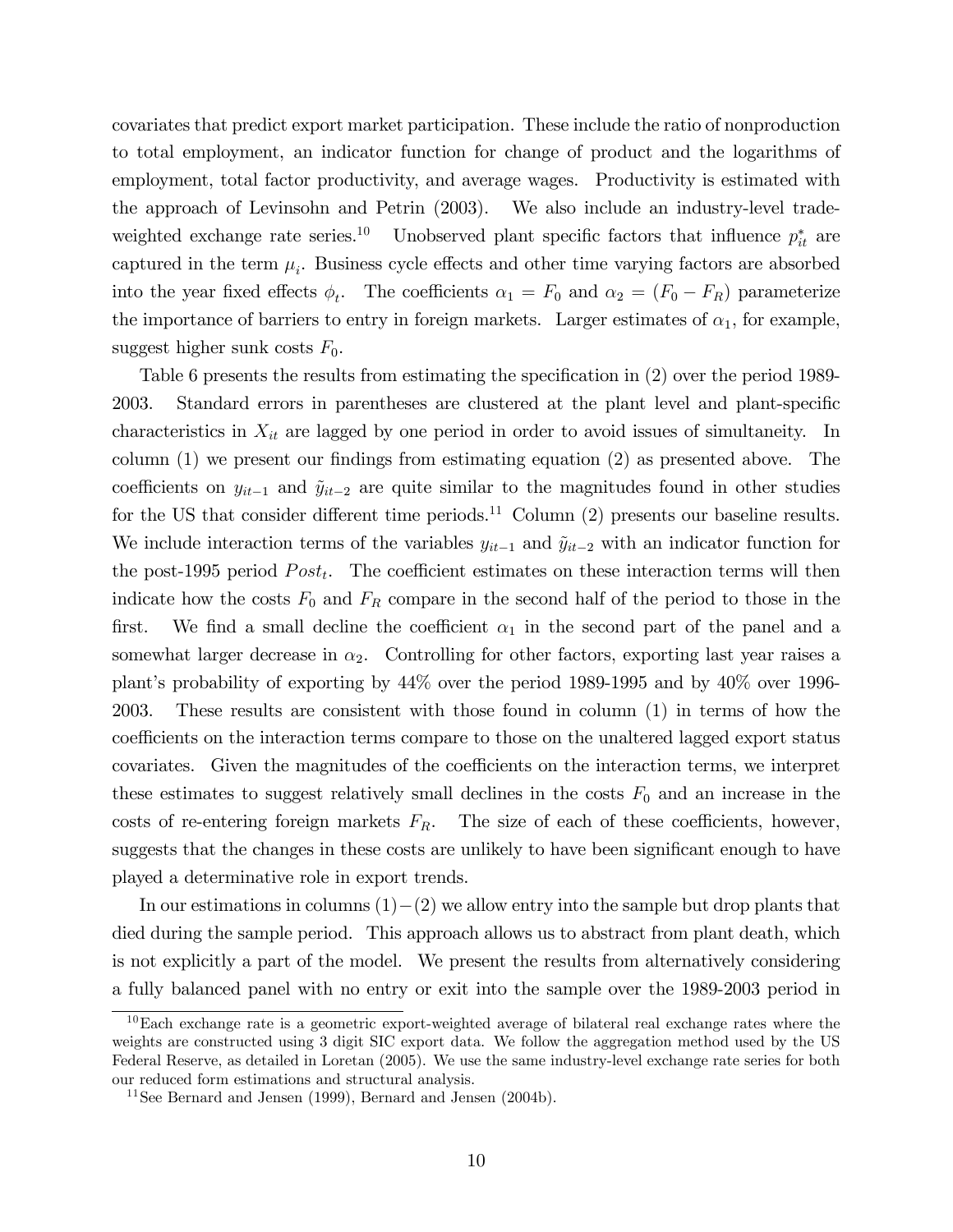column  $(3)$ . We find similar estimates to those shown in columns  $(1)$  and  $(2)$ . This is reassuring not only for the validity of our reduced form approach but also for our structural estimations, where we are constrained to use a balanced panel approach. We also considered a sample that contained no restrictions in terms of entry and exit into the sample. We find similar results with this sample definition as well.

In addition to the results presented in Table 6, we come to similar conclusions when considering alternative approaches to our baseline specification. These include using different definitions of the post-period indicator function *Post*, only considering plants with 350 or more employees, dropping the computer and semiconductor industries, using different covariates in the term  $X_{it}$ , using current values of plant-specific characteristics in the vector  $X_{it}$ , adding the variable "Last exported three years ago" and its interaction with  $Post_{95}$ , and limiting the analysis to single-plant firms. This last robustness check is especially reassuring as it alleviates concerns related to multi-plant firms. Standard errors are similar when clustering by firm or by industry at the 3 digit SIC level. The estimations using a balanced panel were also robust to these alternative estimation approaches. A final concern here is that the results may be affected by one of three potential biases (i) Nickell bias (ii) initial conditions bias and (iii) bias from serially correlated errors. The first two should be attenuated in our current estimations given the length of the panel  $(T = 17)$ . In the next section we will consider an approach that explicitly accounts for serially correlated shocks. Prior work by Bernard and Jensen (2004), however, suggests that our estimates are not being significantly biased by these issues. We are currently in the process of estimating the specification in  $(2)$  with a simulated maximum likelihood estimator of a random effects dynamic probit model that uses the GHK algorithm of Geweke, Hajivassiliou, and Keane. This approach will address each of these concerns.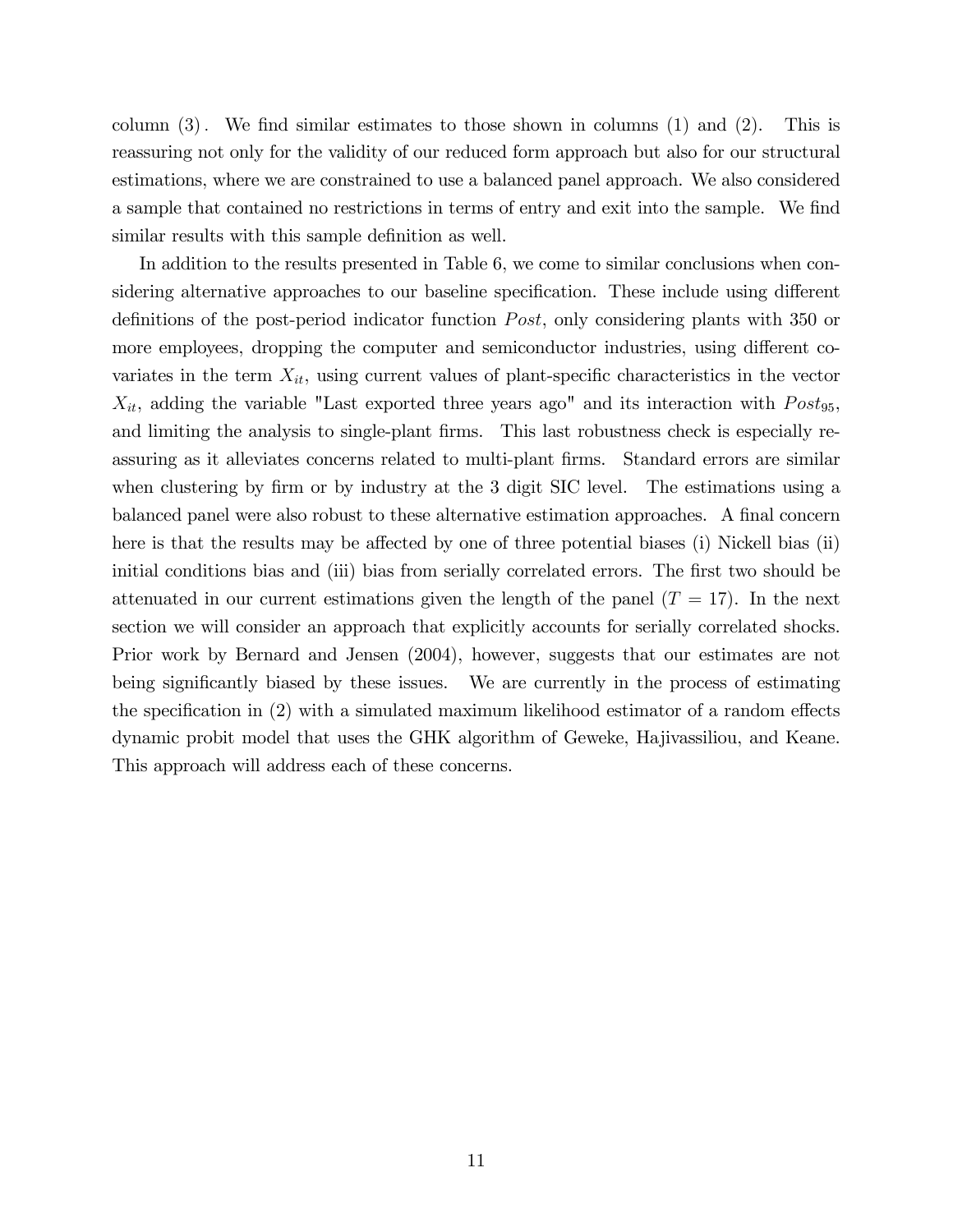## 4 Structural Estimation

#### 4.1 Model

In this section, we turn to a structural approach to address how the costs of entering foreign markets have evolved. The extra structure afforded by the model allows us to provide numerical estimates of the costs of entering foreign markets in different time periods. Specifically, we use the estimation methodology developed by Das, Roberts, and Tybout (2007) to look at the average level of foreign market entry costs facing plants over the 1987-1997 and 1992-2003 periods. Comparing these cost estimates across the two panels will then give us a sense of how they have changed. In addition to addressing the question of the determinants of the rise in export intensity, our results contribute to the emerging literature on estimating the magnitude of these barriers. Indeed, these costs have not been estimated with panel data outside of Colombia and Chile.

Here we lay out the basics of the model underlying the estimation approach; further details are contained in the appendix. All plants in the model serve the domestic market and face the choice of whether or not to sell their goods abroad. The foreign and domestic markets are segmented from one another and are both monopolistically competitive. We abstract from entry and exit into production in the domestic market, requiring the use of a balanced panel in our estimations. We assume that plants' marginal costs do not respond to output shocks, simplifying the model significantly by isolating the decision to serve foreign markets from domestic concerns. Plants are forward-looking in the sense that, although they do not know what their future realizations of marginal costs, foreign demand, and the exchange rate will be, they know the Markov processes by which these factors evolve and set their expectations accordingly.

The log potential profits from selling in the foreign market  $\pi_{it}^*$  for plant i in year t is defined as

$$
\ln\left(\pi_{it}^*\right) = \psi_0 z_i + \psi_1 e_t + v_{it} \tag{3}
$$

where  $z_i$  indexes time-invariant plant characteristics and  $e_t$  is the exchange rate facing the plant.  $v_{it}$  is a stationary, serially correlated disturbance term that captures shifts in factors that determine potential export profits. Examples of these factors include changes in productivity, factor input prices, tariffs, transportation costs, and demand. Although this general form is quite parsimonious, it allows for significant flexibility in accounting for many of the other potential explanations for changes in export status. We assume that  $v_{it}$  is the sum of m stationary and independent  $AR(1)$  processes. Formally, we have  $v_{it} = \sum_{j=1}^{m} x_{jit}$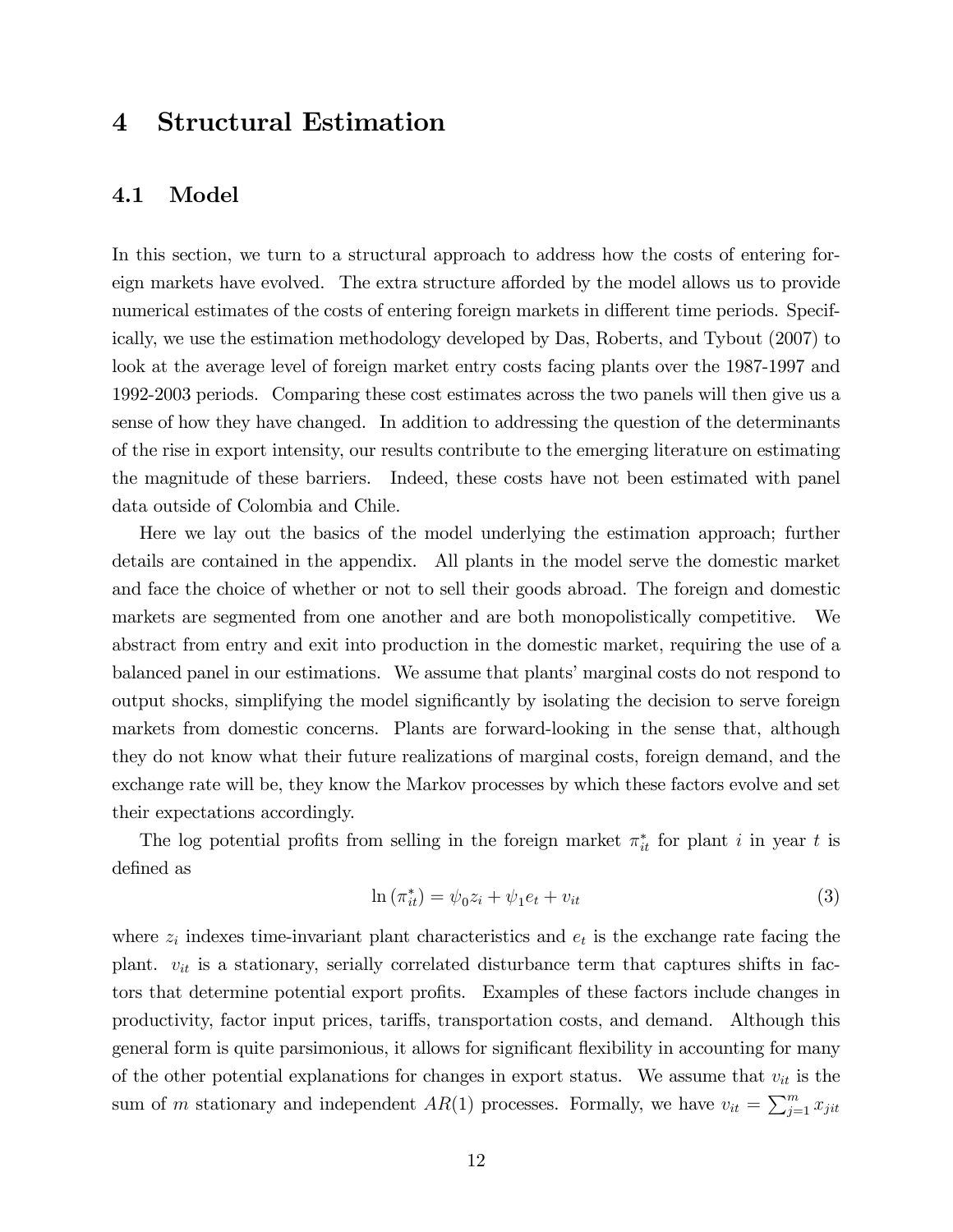where i indexes plants, t the time period, and j the type of potential shock. Each of these potential shocks can be written  $x_{jit} = \lambda_x^j x_{jit} + w_{xjt}$ , where  $w_{xjt}$  is normally distributed with mean zero and variance  $\sigma_{wj}^2$ . The composite term  $v_{it}$  therefore follows an  $ARMA$   $(m, m - 1)$ process. We define  $x_{it}$  as the  $m \times 1$  vector of shocks to profits, where  $v_{it} = \iota' x_{it}$  and  $\iota$  is a vector of ones. The exchange rate  $e_t$  follows the AR(1) process  $e_t = \lambda_0 + \lambda_e e_{t-1} + w_{et}$ where  $w_{et}$  is normally distributed with mean zero and variance  $\sigma_w^2$ . The parameters  $\lambda_0$ ,  $\lambda_e$ ,  $\sigma_w$  and the distribution of  $w_{et}$  are known to all plants. For ease of exposition, we denote  $\Psi = (\psi_{01}, ..., \psi_{0k}, \psi_1) = (\psi_0, \psi_1)$  and collect the parameters  $\lambda_x^j$  and  $\sigma_{xy}$  into the diagonal matrices  $\Lambda_x$  and  $\sum_{\omega}$ .

The relevant variable for the empirical analysis of a plant's decision of whether or not to export is the level of foreign profits that it could make. Our data, however, only contain information on total revenues and export revenues. In order to make estimation possible we draw upon two aspects of the model mentioned above: first, markets are monopolistically competitive, and second, foreign and domestic markets are segmented. We further denote  $c_{it}$  as the marginal cost of production,  $\eta_i > 1$  as a plant-specific foreign demand elasticity, and  $P_{it}^f$  as the domestic currency price of exports. If the plant exports, it would optimally choose to price its goods such that  $c_{it}^f = P_{it}^f (1 - \eta_i^{-1})$ . This implies that potential foreign revenues  $R_{it}^{f*}$  and variable costs  $C_{it}^{f*}$  to exporting can be written as  $C_{it}^{f*} = R_{it}^{f*} (1 - \eta_i^{-1})$  if we multiply both sides of this expression by the optimal quantity of exports. Using the fact that  $\pi_{it}^* = R_{it}^{f*} - C_{it}^{f*}$ , this condition implies that potential export profits are given by

$$
\pi_{it}^* = \eta_i^{-1} R_{it}^{f^*}
$$
\n(4)

Taking logs and substituting this expression into (3) yields

$$
\ln\left(R_{it}^{f^*}\right) = \ln\left(\eta_i\right) + \psi_0 z_i + \psi_1 e_t + v_{it}
$$
\n<sup>(5)</sup>

This relationship provides a way to estimate the parameters that determine export profits and allows us to account for a significant amount of plant heterogeneity in our estimations to follow. It does, however, create an incidental parameters problem with the introduction of the parameters  $\eta = {\eta_i}_{i=1}^n$ . As the number of plants in the sample grows, so too does the number of parameters.

To solve this problem we explicitly use data on costs and revenues. This information can be used to identify  $\eta$ . We begin by assuming that the ratio of foreign demand elasticities to domestic demand elasticities is  $1+v$  for all plants in the industry. By steps analogous to those used to derive (4), profit maximization and segmented markets imply that we should observe  $C_{it}^{d} = R_{it}^{d} (1 - \eta_i^{-1} [1 + \nu])$  in the domestic market. Combining this with (4) and invoking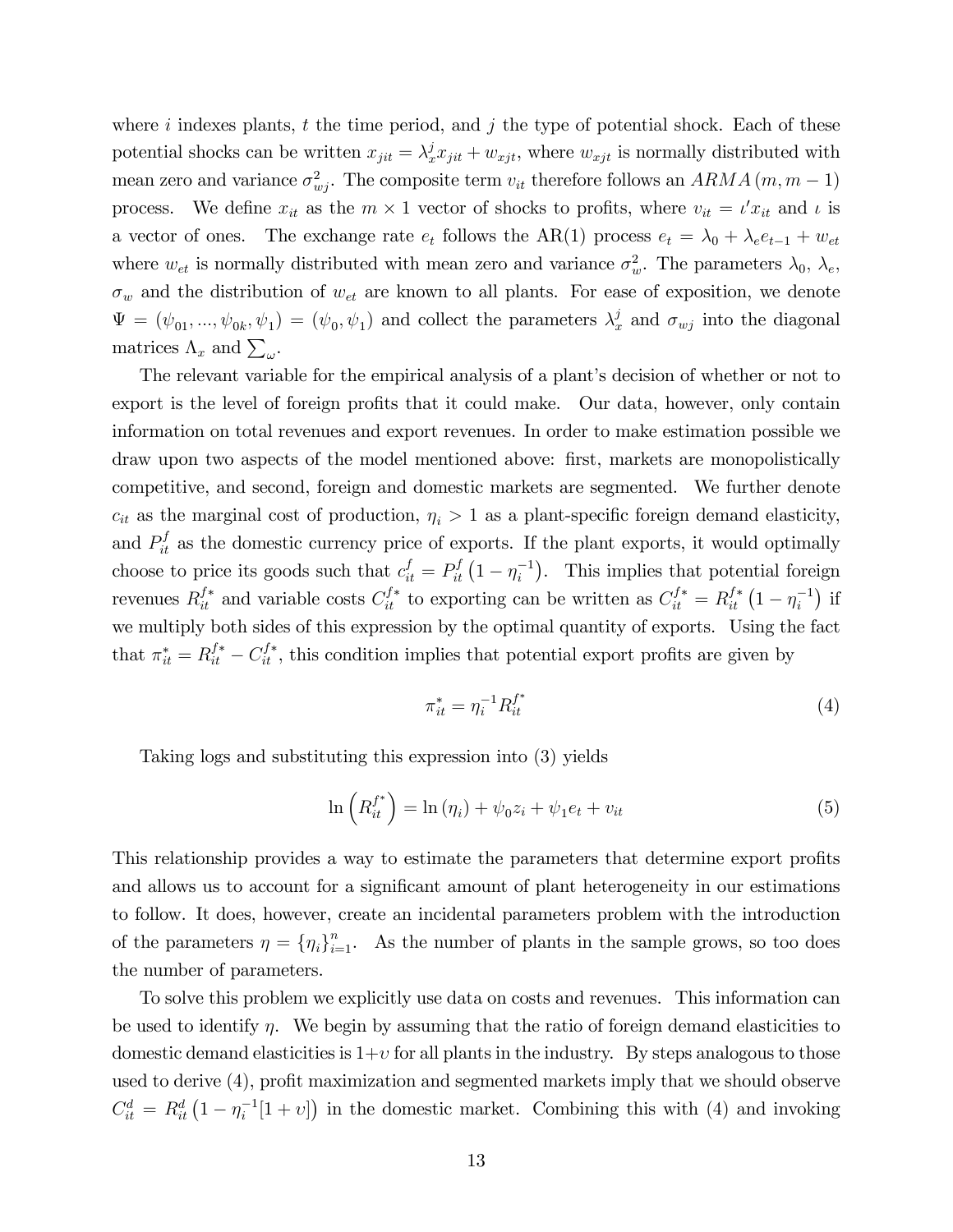the assumption of segmented markets, optimally selected production for all markets must satisfy

$$
C_{it} = C_{it}^f + C_{it}^d = R_{it}^f \left( 1 - \eta_i^{-1} \right) + R_{it}^d \left( 1 - \eta_i^{-1} \left( 1 + v \right) \right) \tag{6}
$$

Dividing this expression by  $R_{it} = R_{it}^f + R_{it}^d$ , rearranging, replacing optimal with realized values, and including an error term  $\xi_{it}$  yields

$$
1 - \frac{C_{it}}{R_{it}} = \eta_i^{-1} \left( 1 + v \frac{R_{it}^d}{R_{it}} \right) + \xi_{it}
$$
 (7)

Here  $R_{it}^d$ ,  $R_{it}$ , and  $C_{it}$  are the plant's realized domestic revenue, total revenue, and total variable cost. We assume that the error term  $\xi_{it}$  comes from measurement error in the costs  $C_{it}$  and follows the AR(1) process  $\xi_{it} = \lambda_{\xi} \xi_{it-1} + w_{\xi}$ , where  $w_{\xi}$  is normally distributed with variance  $\sigma_s^2$ . We can then use this expression to form the density  $f_c \left( C_{i0}^T \mid R_{i0}^{fT} \right)$  $_{i0}^{fT}, R_{i0}^{dT}, \theta$ .

The equation  $(3)$  gives us an expression for the baseline level of profits that plants earn from foreign markets in each period. In looking at the plant's dynamic problem of whether or not to export, we further allow each plant to receive a shock to profits each period of  $\kappa + \varepsilon_{1it}$ .  $\kappa$  is common to all plants and  $\varepsilon_{1it}$  is allowed to vary across plants i and years t. Plants must also pay an up-front, sunk cost to enter foreign markets  $\gamma_s z_i + \varepsilon_{2it} - \varepsilon_{1it}$ . These one-time costs  $\gamma_s$  depend on time invariant plant characteristics  $z_i$ , are paid fully in the first year of exporting, and are allowed to vary across plants and time. Examples of these costs include market research, setting up distribution channels, learning about foreign regulations and documentation requirements, and a number of other non-tariff barriers. It is the estimation of these parameters  $\gamma_s$  in which we are most interested. Note that  $\gamma_s$ parameterizes the typical costs that plants face and not necessarily the costs that are paid by plants that begin to sell abroad. Indeed, all else equal, the plants that enter are those that are likely to have drawn a favorable shock of  $\varepsilon_{2it} - \varepsilon_{1it}$ . We assume that  $\varepsilon_{jit}$  are serially uncorrelated, normally distributed with mean zero and variance  $\sigma_{\varepsilon j}^2$ , and are uncorrelated with  $v_{it}$  and  $e_t$  for each  $j = 1, 2$ . For the sake of exposition, we let  $\sum_{\varepsilon} = diag(\varepsilon_{1it}, \varepsilon_{2it})$  and  $\Gamma = (\gamma_{s1}, \gamma_{s2}, ..., \gamma_{sk}, \kappa) = (\gamma_s, \kappa).$ 

We are now in a position to describe the plant's decision of whether or not to export. Let  $y_{it}$  be an indicator variable for whether plant i exported in year t. Using the expression for gross potential export profits  $\pi_{it}^*$  from (3), we can write

$$
u(\cdot) = \begin{cases} \pi_{it}^* (e_t, x_{it}, z_i) + \kappa + \varepsilon_{1it} & \text{if } y_{it} = 1 \text{ and } y_{it-1} = 1 \\ \pi_{it}^* (e_t, x_{it}, z_i) + \kappa - \gamma_s z_i + \varepsilon_{2it} & \text{if } y_{it} = 1 \text{ and } y_{it-1} = 0 \\ 0 & \text{if } y_{it} = 0 \end{cases}
$$
 (8)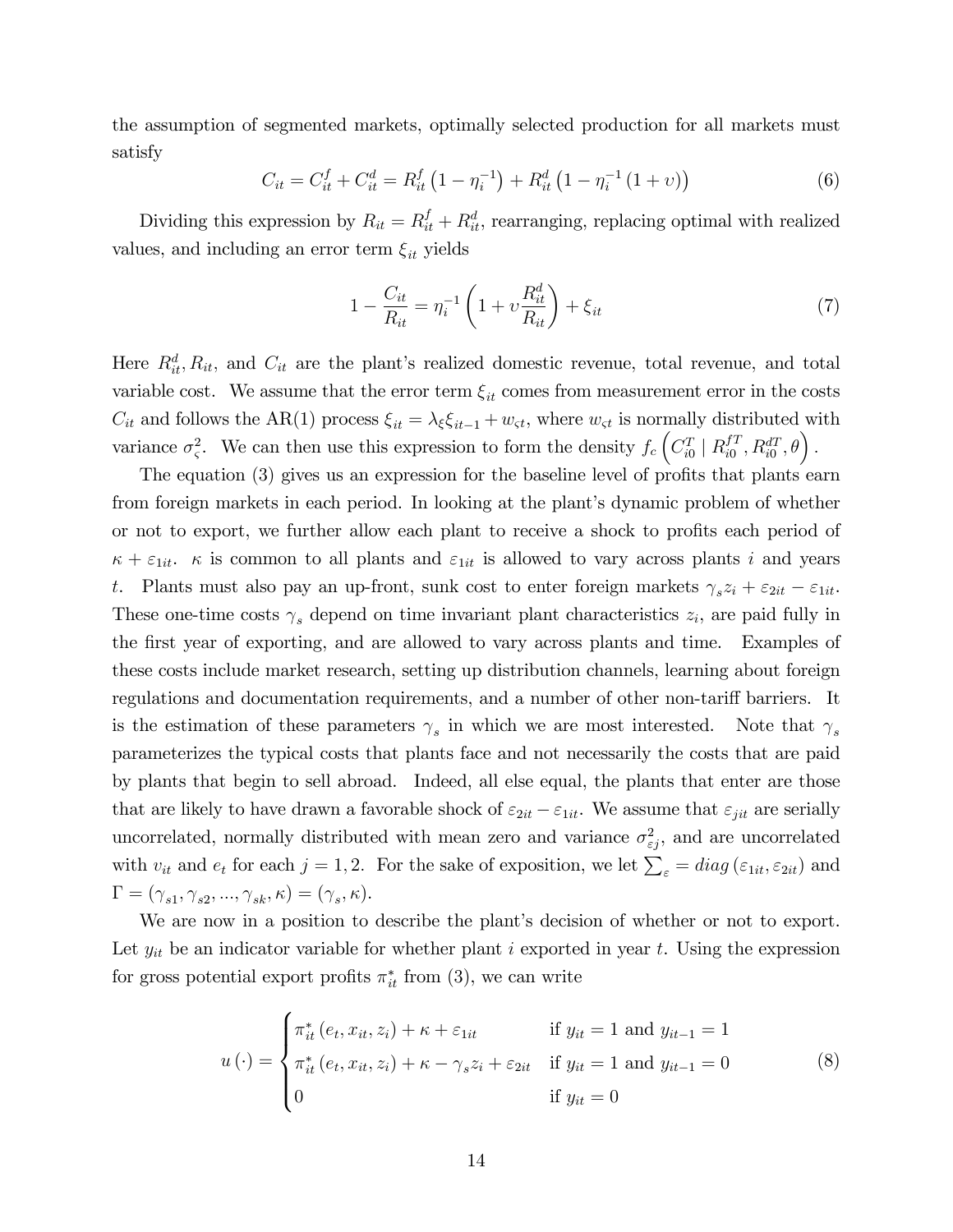The plant's potential net export profits depend on its prior export status, since we assume that sunk costs have to be paid if the plant did not export in the previous year.

In each period t, the plant observes the values of  $e_t$ ,  $x_{it}$ ,  $\varepsilon_{jit}$ , and  $z_i$  and forms its expectations about the future using the fact that it knows the processes by which these terms evolve. The plant then determines the decision rule of whether or not to export  $y_{it} = y(e_t, x_{it}, z_i, \varepsilon_{jit}, y_{it-1} | \theta)$  which maximizes its net discounted expected profit stream over a 30 year horizon. Formally, we have the Bellman equation

$$
V_{it} = \max_{y_{it} \in \{0,1\}} \left\{ u\left(e_t, x_{it}, z_i, \varepsilon_{jit}, y_{it-1}, y_{it} \mid \theta\right) + \delta E_t V_{it+1} \right\}
$$
(9)

where

$$
E_t V_{it+1} = \int_{e'} \int_{x'} \int_{\varepsilon'} V_{it+1} \cdot f_e(e' \mid e_t, \theta) \cdot f_x(x' \mid x_t, \theta) \cdot f_{\varepsilon}(\varepsilon' \mid \varepsilon_t, \theta) d\varepsilon' dx' de'
$$

and  $\theta$  collects all the parameters

$$
\theta = (\Psi, \eta, \upsilon, \Lambda_x, \Sigma_\omega, \Gamma, \Sigma_\varepsilon, \lambda_0, \lambda_e, \sigma_w, \lambda_\xi, \sigma_\varsigma)
$$

The decision rule of whether or not to export can be written as a binary choice problem  $y_{it} = I(y_{it}^* > 0)$ . Here  $I(\cdot)$  is an indicator function and  $y_{it}^*$  is a comparison of the benefits from exporting and from not exporting

$$
y_{it}^{*} = u(e_{t}, x_{it}, z_{i}, \varepsilon_{it}, 1, y_{it-1} | \theta) + \delta \Delta E_{t} V_{it+1}(e_{t}, x_{it}, z_{i} | \theta)
$$
(10)

where

$$
\Delta E_t V_{it+1} (e_t, x_{it}, z_i | \theta) = E_t [V_{it+1} | y_{it} = 1] - E_t [V_{it+1} | y_{it} = 0]
$$

The first term in (10) reflects the direct benefits today from exporting, whereas the second term reflects the option value of being an exporter tomorrow.

#### 4.2 Estimation

Using the expressions developed above to describe a plant's intensive and extensive margin exporting decisions, we then develop a likelihood function that allows us to estimate the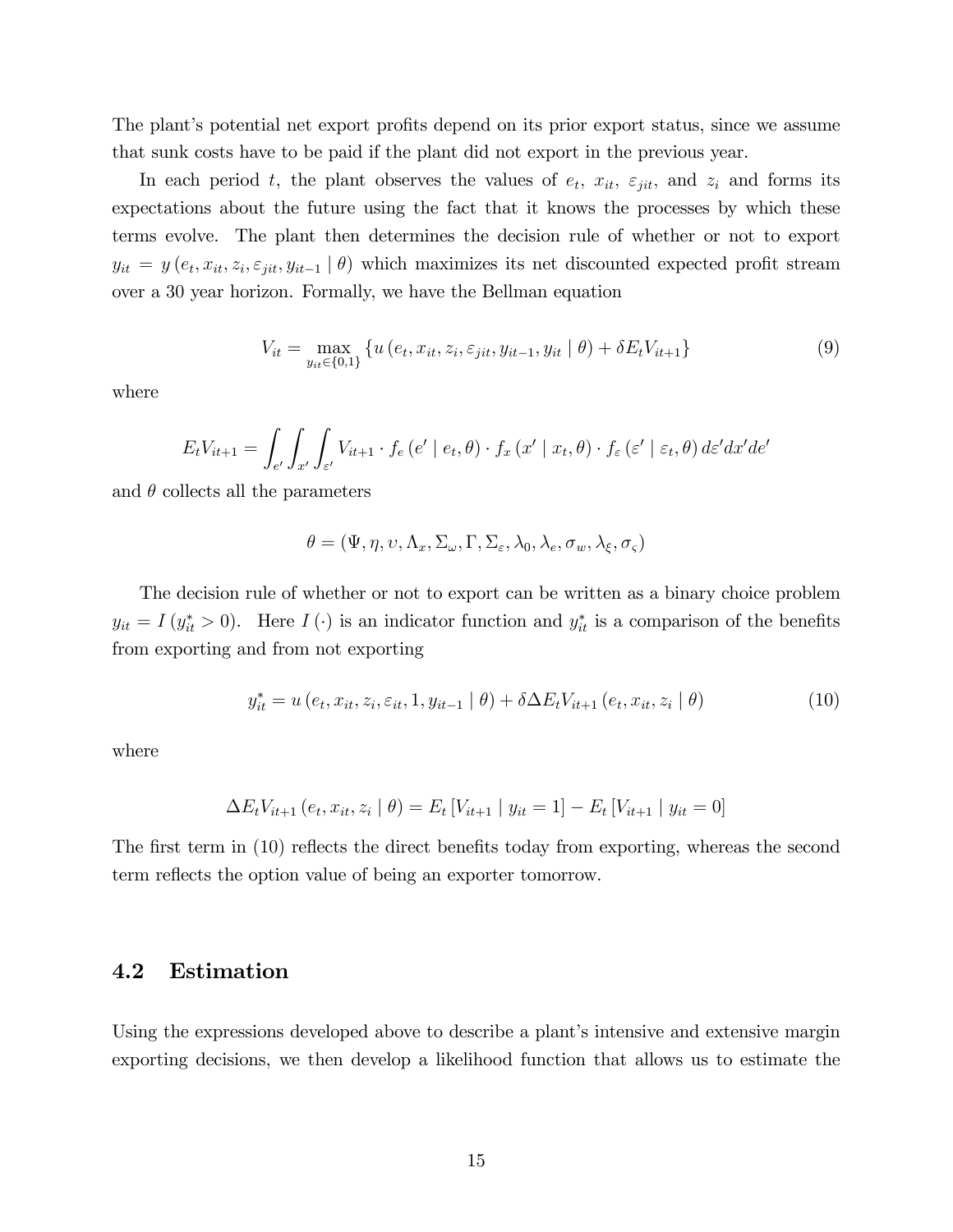parameters in one step

$$
L(D | \theta) = \prod_{i=1}^{n} f_c\left(C_{i0}^T | R_{i0}^{fT}, R_{i0}^{dT}, \theta\right) \cdot P\left(y_{i0}^T, R_{i0}^{fT} | e_0^T, z_i, \theta\right)
$$
(11)

Here  $D = \{D_i\}_{i=1}^n$  denotes the data for all firms.  $f_c \left(C_{i0}^T \mid R_{i0}^{fT}\right)$  $\left( \begin{smallmatrix} fT & fT \\ i0 & hT \end{smallmatrix} \right)$  as determined by the expression in (7) and the likelihood  $P\left(y_{i0}^T, R_{i0}^{f} \mid e_0^T, z_i, \theta\right)$  is formed from the relationships implied by the extensive margin decision. We provide more details about the construction of  $P\left(y_{i0}^T, R_{i0}^{f} \mid e_0^T, z_i, \theta\right)$  in the appendix. Estimating the likelihood function  $L(D \mid \theta)$  with classical methods presents two problems. First, while this feature of the approach allows us to account for a significant amount of plant heterogeneity, we are faced with an incidental parameters problem in that we need to estimate  $\eta = {\eta_i}_{i=1}^n$ . To add to this, the likelihood function is highly non-standard and unlikely to be globally concave in  $\theta$ . To circumvent these issues, we use a Bayesian approach and write the posterior distribution of the parameters with  $P(\theta | D) \propto q(\theta) L(D | \theta)$ , where  $q(\theta)$  gives our prior beliefs about the parameters. To characterize the posterior distribution  $P(\theta | D)$ , we then use the random walk Metropolis-Hastings algorithm. This algorithm essentially allows us to estimate  $E(\theta | D)$  by performing Monte Carlo integration using a Markov chain.

Computational constraints place some restrictions on the level of heterogeneity for which these estimates can account. To characterize the time invariant plant characteristics that affect sunk costs and export profits, we let  $z_i$  equal an indicator function based on plant size. The threshold for  $z_i$  is set to be equal to the median level of sales in 1987, such that half of the plants are considered large in the Örst panel for each industry. We keep this threshold for the second panel, capturing changes in plant sales. The number of  $AR(1)$  processes additively included in the profit function disturbance term is set to two  $v_{it} = x_{1it} + x_{2it}$ , intuitively reflecting separate cost and demand shock processes. We set the discount rate  $\delta$  to 0.9. In order to ease computational costs, we do not estimate the parameters for the exchange rate process simultaneously with the rest of the model. Instead, we estimate them separately using export-weighted industry real exchange rates constructed with the same approach as those described in Section 3. We fit each of these series with an  $AR(1)$  process from 1972 until the last year of each panel to give estimates of  $\hat{\lambda}_0$ ,  $\hat{\lambda}_e$ , and  $\hat{\sigma}_w$ . These parameters are then treated as fixed for the purposes of the estimation of the model.

For the rest of our parameters, we have to specify a prior distribution. With a few exceptions, we make these distributions reasonably diffuse to let the data speak for itself. To impose non-negativity on the variance parameters, our priors are that they are distributed log normally with a mean of zero and a variance of 2. Our priors on the root of each  $AR(1)$ process are that they are distributed uniformly on  $(-1, 1)$ . This ensures that these processes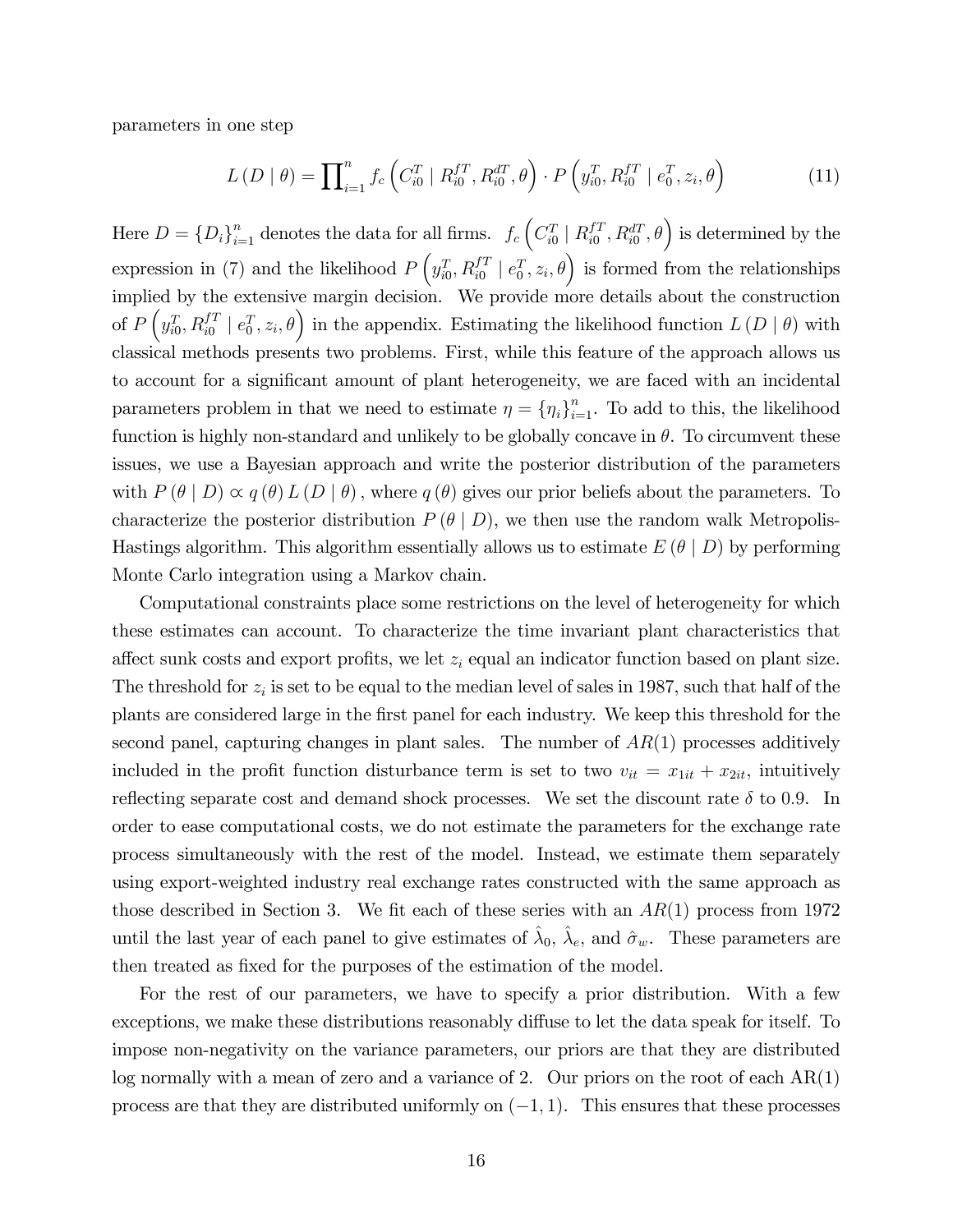are stationary. We also set a more restrictive prior for  $\eta_i$  due to the incidental parameters problem. Following the empirical literature, we set the prior such that  $\ln(\eta_i - 1) \sim N(2, 1)$ . This implies a mean and standard deviation for  $\eta_i$  of 12.2 and 16.0, respectively. It also ensures that  $\eta_i > 1$ , which is a necessary condition for the model. The prior for v, the parameter that determines the ratio of foreign and domestic demand elasticities, is also assumed to be uniform on  $[-5, 5]$ . The priors for other parameters are given in Table 7.

Given these preliminaries, it is possible to provide intuition about the main sources of variation used to identify the sunk cost parameters. First note that for any type of plant the probability of exporting is an increasing function of the gross potential profit stream that it could earn in foreign markets. If there are no barriers to entry, the probability that a plant exports today should not depend on whether it exported yesterday. Plants with similar gross potential profit streams should have the same probability of exporting regardless of their exporting history. If there are significant up-front costs, however, plants that previously exported should have a higher probability of exporting since they do not need to pay to enter. The higher these costs are, the bigger the difference should be between plants that exported previously and those that did not. Thus, differences in the exporting frequencies of plants with similar gross potential export profit streams but different exporting histories in our data provide significant identifying variance for the sunk cost parameters.

#### 4.3 Results

In choosing the industries that we focused on, we used several criteria to narrow down our choices (i) there were enough plants in each panel to allow for identification (ii) the industry was sufficiently export oriented (iii) it did not experience large, idiosyncratic shocks that would make our results unrepresentative (iv) like aggregate exports, the overall destination composition of industry exports was relatively stable and  $(v)$  the industries were in different 2 digit SIC sectors in order to get a broad view.<sup>12</sup> As mentioned above, these criteria led us to consider three 1987 SIC industries: Preserved Fruits and Vegetables (SIC 203), Aircraft and Parts (SIC 372), and Measuring and Controlling Devices (SIC 382). Table 12 lists the 4 digit subindustries that comprise these 3 digit sectors. We use two panels, 1987-1997 and 1992-2003, and estimate the level of sunk costs  $\gamma_s$  in each period.

 $12$ Due to data constraints, we are limited in considering a model with only two countries. This assumption has advantages as well as drawbacks. Hanson and Xiang (2011) develop an empirical test to understand the structure of these costs. They find evidence that they are global rather than bilateral in nature. This noted, we limit our structural analyses to industries where the destination of industry exports have remained stable over time by region. Considering a number of industries further alleviates concerns related to this modeling choice.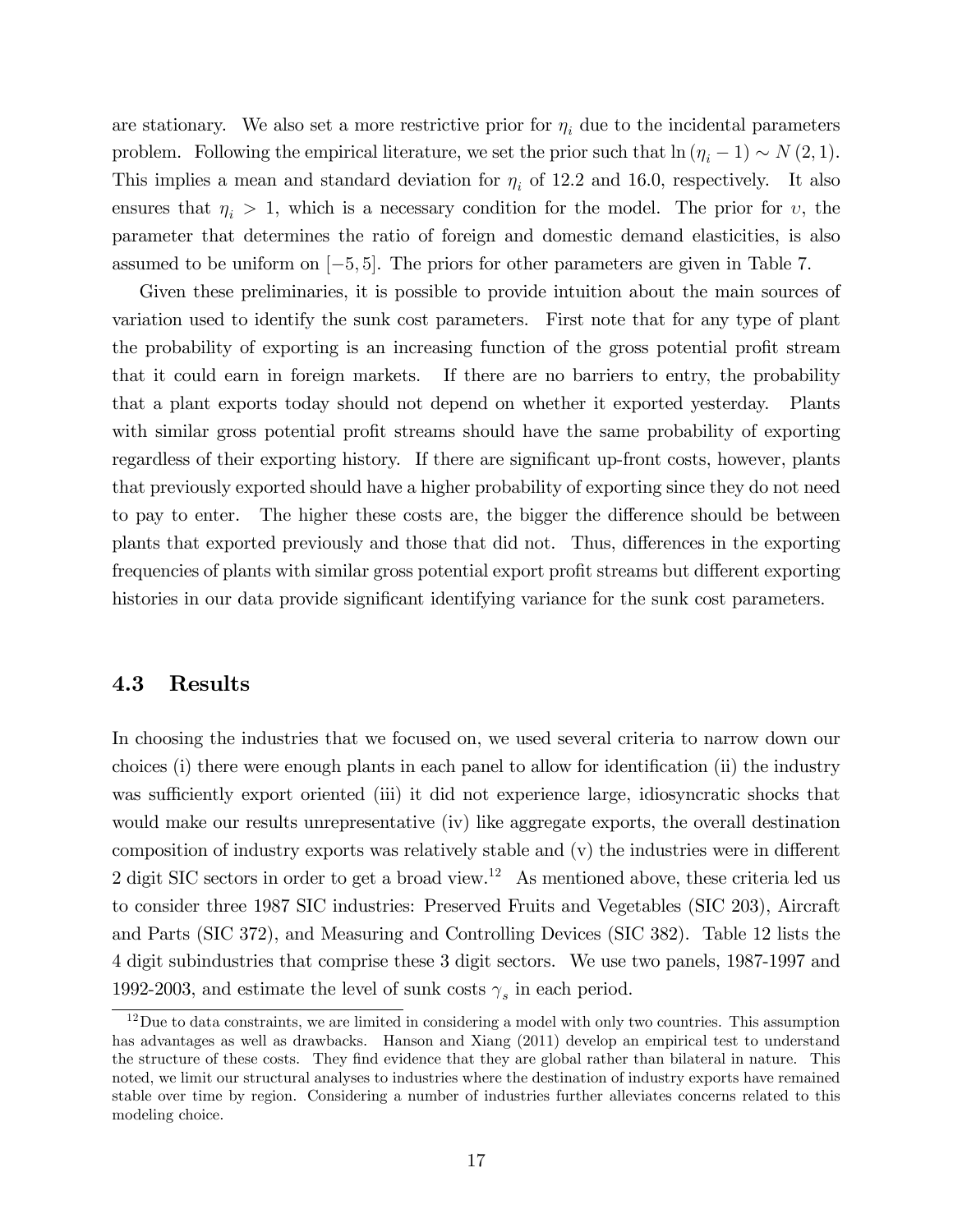Tables 8-11 present the results. In Table 8 we present the estimates for our main sunk cost parameters by industry. Tables 9-11 present the full estimation results for each industry and time period. For each parameter we report the estimated mean and standard deviation, although median values give similar results. All Ögures are in 1987 dollars. For each panel we consider 50k draws from the posterior distribution to construct our estimates.<sup>13</sup> Despite generally using highly diffuse prior distributions, the posterior distributions for most of our parameters are fairly concentrated. This suggests that the estimates are primarily informed by the data itself rather than the values that we chose for our priors. We looked at the results from several different levels of thinning the chain. Here we alternately constructed our estimates by keeping every 2nd, 5th, 10th, 50th, or 100th draw. This standard robustness check for Monte Carlo Markov Chain (MCMC) methods is often used to diagnose a lack of convergence of the chain to the posterior distribution  $P(\theta | D)$  or slow movement of the chain across the parameter space ("slow mixing"). These different levels of thinning all give comparable results.

Consistent with the small changes that we see in the reduced form estimations, we generally find comparable results for  $\gamma_s$  across the two different time periods. The Aircraft and Parts and Measuring and Controlling Devices industries experienced little change in the costs that they faced while the Preserved Fruits and Vegetables sector experienced a decrease. Internal calculations using the elasticity estimates for each plant suggest that the magnitude of the sunk costs are equal to a few years of the average level of exporting profits. Interestingly, we find similar estimates for  $\gamma_s$  for larger and smaller plants across each of the panels. These results suggest that differences in plant size do not alter the costs that plants face in our samples. Elasticity estimates are also consistent with the values suggested by the literature. In concert with our estimates from Section 3, we interpret these results to suggest that declines in these costs are unlikely to have been a major factor for the level of entry that we see in the data.

#### 5 Discussion

In this section we perform back-of-the-envelope calculations to better understand the determinants of the increase in the percentage of plants that export. Our intent is to investigate

<sup>&</sup>lt;sup>13</sup> Acceptance rates are kept within the range suggested by the literature and we use a burn-in period of at least 50k iterations. We looked at a number of diagnostic statistics to check for convergence. These tests are reviewed at length in Brooks and Roberts (1998). See the appendix for further details about the MCMC estimation methods.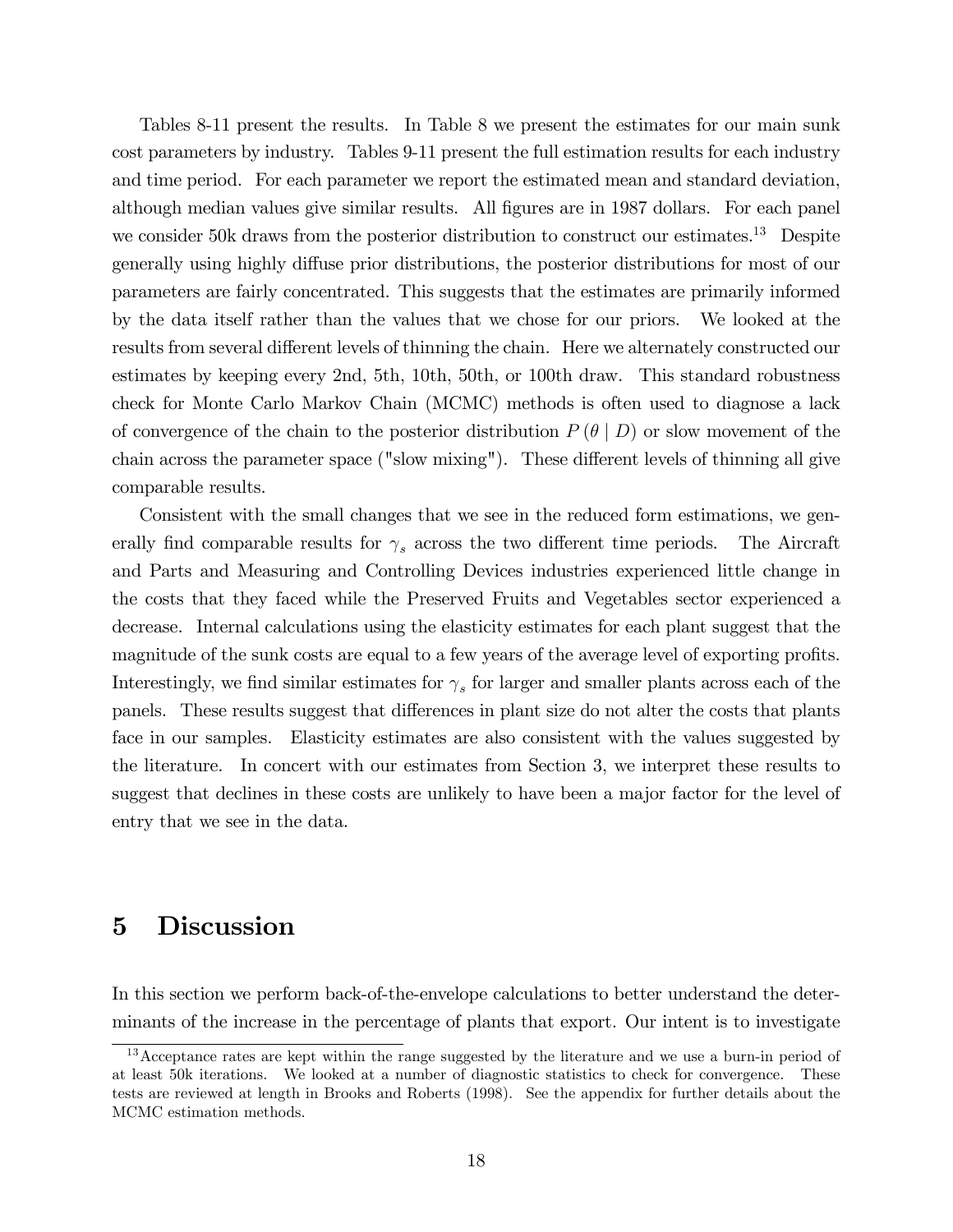whether a standard model can match this rise without changes in the costs of entering foreign markets. This exercise will give us a sense of whether or not our estimates are reasonable. We find that the model can easily account for the patterns that we see in the data using standard calibrations of the parameters. Here we provide one particular accounting, although other approaches are also sufficient to match the data. We consider a two-country version of the model of Chaney (2008) and assume as he does that the distribution of productivity is Pareto. The main facts that we want to match are that 21% of plants exported in 1987 and that 35% exported in 2003. In the model, we can write this as

$$
P\left(\phi > \phi_x^{87} \mid \phi > \phi_p^{87}\right) = \left(\frac{\phi_p^{87}}{\phi_x^{87}}\right)^{\theta} = .21\tag{12}
$$

and

$$
P(\phi > \phi_x^{03} | \phi > \phi_p^{03}) = \left(\frac{\phi_p^{03}}{\phi_x^{03}}\right)^{\theta} = .35
$$
 (13)

Here  $\phi_p$  is the threshold level of productivity  $\phi$  needed to produce.  $\phi_x$  is the threshold level needed to access foreign markets profitably. If we divide the expression in  $(14)$  by that in (15) and assume that  $\theta = 4$  and  $\sigma = 4.77$ ,<sup>14</sup> we have

$$
\frac{\phi_p^{87}}{\phi_p^{03}} \frac{\phi_x^{03}}{\phi_x^{87}} = \left(\frac{.21}{.35}\right)^{\frac{1}{4}} = .880\tag{14}
$$

In explaining the shift in the threshold for exporting, we consider the expression for  $\phi_x$  across 1987 and 2003

$$
\frac{\phi_x^{03}}{\phi_x^{87}} = \left(\frac{f_x^{03}}{f_x^{87}} \frac{Y_j^{87}}{Y_j^{03}}\right)^{\frac{1}{\sigma - 1}} \frac{w_i^{03}}{w_i^{87}} \frac{P_j^{87}}{P_j^{03}} \frac{\tau_{ij}^{03}}{\tau_{ij}^{87}} \tag{15}
$$

The parameter  $\tau_{ij} > 1$  is the level of iceberg transportation costs,  $w_i$  is the home country wage,  $P_j$  is the foreign price index,  $f_x$  is the cost of entering the foreign market, and  $Y_j$  is the level of foreign income. From the ASM, we know that real wage growth in US manufacturing has been quite stagnant. As discussed by several authors, with the exception of NAFTA, tariffs on US goods also did not change significantly over the period; they were in general quite low and stayed that way. Hummels (2007) in turn notes modest reductions in the ad valorem air and ocean freight rates on US goods over 1987-2003. Using a gravity equation

<sup>&</sup>lt;sup>14</sup>These values are consistent with an estimate for the slope parameter on the Pareto sales distribution of  $\zeta = \frac{\theta}{\sigma - 1} = \frac{4}{4 \cdot 77 - 1} = 1.06$ . Note that as long as the values of  $\theta$  and  $\sigma$  are chosen to satisfy this ratio, there is a range of values that give results similar to our specific parameter choices. This value for  $\sigma$  is well within the range of 3 and 10 suggested by the literature.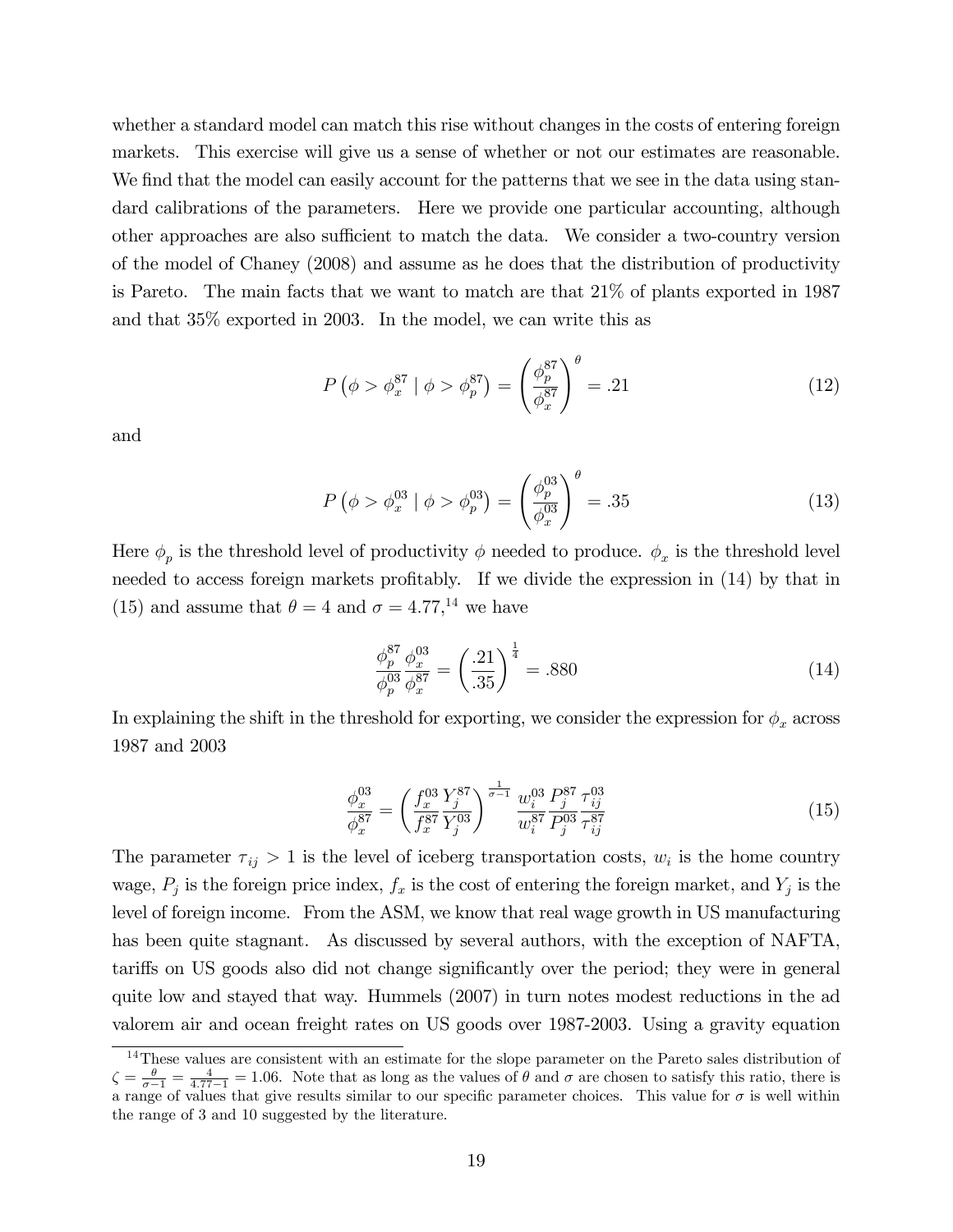framework that accounts for other important factors besides tariffs and transportation costs, Jacks, Meissner, and Novy (2008) also find little change in  $\tau_{ij}$  for the US 1987-2000. Debaere and Mostashari (2010) further look at imports into the US over 1989-1999 and argue that changes in  $\tau_{ij}$  have played a minor role in explaining the large changes in the range of goods imported into the US. This was due to both the small estimated effects of variable trade costs on the extensive margin of trade as well as the small changes in US protection over the period.<sup>15</sup>

Motivated by this empirical evidence as well as our estimations above, we consider matching the extensive margin trends that we see in the data assuming that  $\tau_{ij}^{03} = \tau_{ij}^{87}$  and  $(w_i^{03}/P_j^{03})$   $\div$   $(w_i^{87}/P_j^{87})$  stayed constant. Our work above further allows us to reasonably assume that  $f_x^{03} = f_x^{87}$ . Alternatively assuming that increases in  $w_i/P_j$  were cancelled by the modest declines in  $\tau_{ij}$  would give us similar results. Using trade shares from 1987 as weights, we calculate a rise in real foreign income amongst 40 top US export destinations of 67%<sup>16</sup> With these equalities and  $\sigma = 4.77$ , plugging into equation (15) yields

$$
\frac{\phi_x^{03}}{\phi_x^{87}}=.872
$$

This suggests that observed growth of foreign incomes are sufficient to explain nearly all of the change in export market participation as expressed in (14) even without the likely contributions of other factors. This significant role for foreign income, however, is consistent with the pervasive nature of these trends for all industries and US regions. Furthermore, it is compatible with empirical evidence from Baier and Bergstrand (2001), Jacks, Meissner, and Novy (2011), and Whalley and Xin (2011) who study the factors that drove aggregate worldwide exports since the 1950s.<sup>17</sup>

 $15$ Others, however, have argued for a larger effect of changes in variable trade costs on exports. See Yi (2003), Bernard, Jensen, and Schott (2006), and Cuñat and Maffezzoli (2007). For evidence of changes in wages in US manufacturing, see the Ögures in the Annual Survey of Manufacturers-based US Census publication Statistics for Industry Groups and Industries: 2005.

<sup>&</sup>lt;sup>16</sup>We include the top 42 US export destinations in 1987 with the exception of Taiwan and Kuwait due to missing data. We consider changes in real foreign income and the real level of entry costs  $f_x$  due to units cancelling in the expression in parentheses in equation (16).

<sup>&</sup>lt;sup>17</sup>For example Whalley and Xin (2011) use a calibrated trade model and find a  $76\%$  role for income growth in the factors that drove world trade 1975-2004. Baier and Bergstrand (2001) and Jacks Meissner, and Novy (2011) instead consider estimations based on the gravity equation and Önd similar results. They study the periods 1958-1988 and 1950-2000, respectively. As each of these papers study bilateral trade áows, however, these results do not distinguish between the roles of domestic productivity growth and foreign income growth in driving exports from a given country.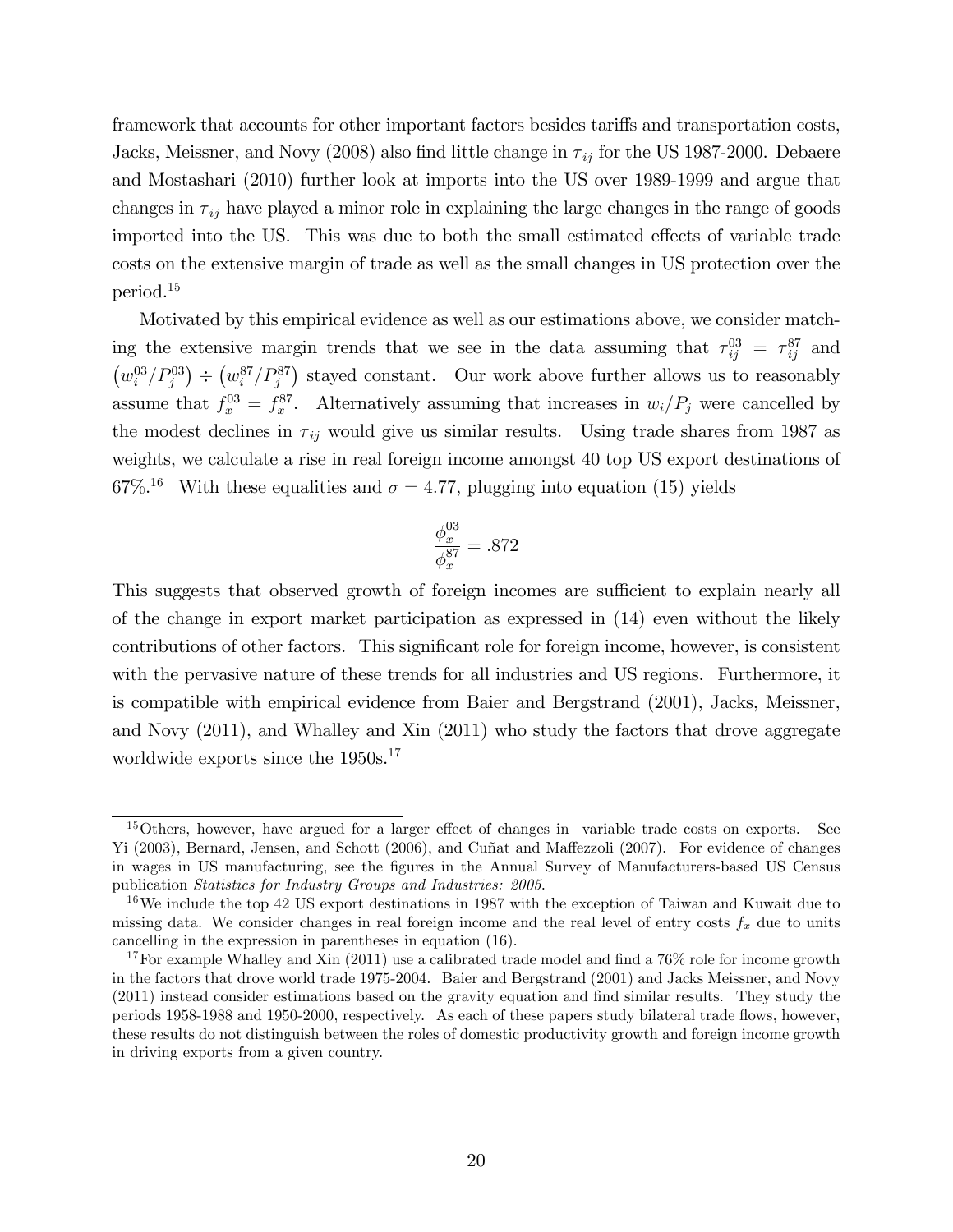## 6 Conclusion

In this study we have documented a significant shift towards exporting for US plants over 1987-2006. In looking at why this occurred we considered a natural explanation that has been suggested as a primary cause for similar trends in other countries: declines in the upfront costs of entering foreign markets. Across different approaches to understanding this issue, we show that reductions in these barriers were unlikely to have played a significant role in these trends. We instead find that other factors that determine export market participation are sufficient to explain these trends. Our work represents an initial attempt to understand how the costs to entering foreign markets have evolved over time.

We close with a discussion of a few areas of research that are likely to be fruitful for future work. Firstly, qualitative evidence on the determinants of export market entry costs would be tremendously valuable. Despite the evidence presented here and their ubiquity in trade models, there is surprisingly little direct survey evidence about these costs. Retrospective research in this area could help us better understand the results presented above. Secondly, much of the work on understanding the effects of free trade agreements focuses on how declines in tariffs affect aggregate trade volumes. Total trade tends to increase through extensive margin adjustments following these agreements, however, and the details of these accords often include provisions likely to reduce barriers to entry. Disentangling these effects would significantly improve our understanding of how different impediments affect trade and would likely yield more accurate analyses of potential policy changes. Finally, an improved understanding of the experiences of other countries would also provide further insight into the evolution of the barriers to entry in foreign markets. We attempted to obtain data to expand our analysis to countries beyond the US, but were unable to locate a data set with sufficient history and detail. Further analyses on the experiences of firms in other countries would add greatly to our understanding of trends in international trade.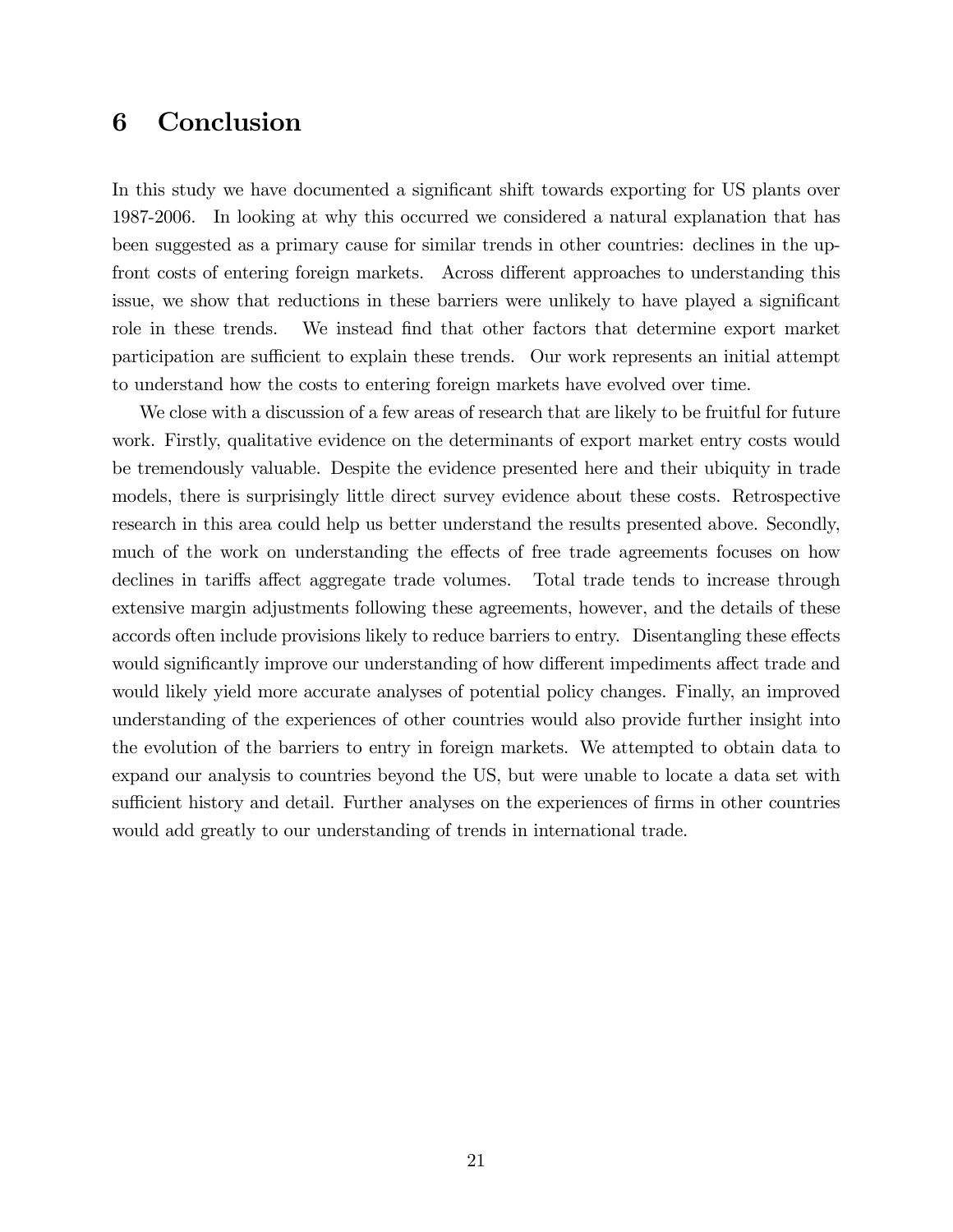## 7 References

- 1. Amiti, Mary, and Caroline Freund, "An Anatomy of Chinaís Export Growth," in Chinaís Growing Role in World Trade, ed. R. Feenstra and S.J. Wei (Chicago, IL: University of Chicago Press, 2010).
- 2. Arkolakis, Costas, "Market Penetration Costs and the New Consumers Margin in International Trade," Journal of Political Economy, 118 (2010), 1151-1199.
- 3. Baier, Scott L., and Jeffrey H. Bergstrand, "The Growth of World Trade: Tariffs, Transport Costs, and Income Similarity," Journal of International Economics, 53 (2001), 1-27.
- 4. Baldwin, Richard, "Regulatory Protectionism, Developing Nations and a Two-Tier World Trading System," in Brookings Trade Forum, ed. S. Collins and D. Rodrik (Washington, DC: Brookings Institution, 2000).
- 5. Baldwin, Richard, and Paul Krugman, "Persistent Trade Effects of Large Exchange Rate Shocks," Quarterly Journal of Economics, 104 (1989), 635-54.
- 6. Bartelsman, Eric J., and Wayne Gray, "The NBER Manufacturing Productivity Database," NBER Technical Working Paper 205, 1996.
- 7. Beghin, John C., "Nontariff Barriers," in New Palgrave Dictionary of Economics, 2nd ed., ed. S.N. Darlauf and L. Blume (New York, NY: Palgrave Macmillan LTD, 2008).
- 8. Bergoeing, Raphael, Alejandro Micco, and Andrea Repetto, "Dissecting the Chilean Export Boom," University of Chile Working Paper 339, 2011.
- 9. Bernard, Andrew and J. Bradford Jensen, "Exceptional exporter performance: cause, effect, or both?" *Journal of International Economics*, 47 (1999), 1-25
- 10. Bernard, Andrew, and J. Bradford Jensen, "Why Some Plants Export," The Review of Economics and Statistics, 86 (2004a), 561-569.
- 11. Bernard, Andrew, and J. Bradford Jensen, "Entry, Expansion, and Intensity in the U.S. Export Boom, 1987-1992," Review of International Economics, 12 (2004b), 662-675.
- 12. Bernard, Andrew, and Joachim Wagner, "Export Entry and Exit by German Firms," Review of World Economics (Weltwirtschaftliches Archiv), 137 (2001), 105-123.
- 13. Bernard, Andrew, J. Bradford Jensen, Stephen J. Redding, and Peter K. Schott, "The Margins of US Trade," *American Economic Review, Papers and Proceedings*, 99 (2007), 487-493.
- 14. Bernard, Andrew B., J. Bradford Jensen and Peter K. Schott, "Trade costs, firms and productivity," Journal of Monetary Economics, 53 (2006), 917-937.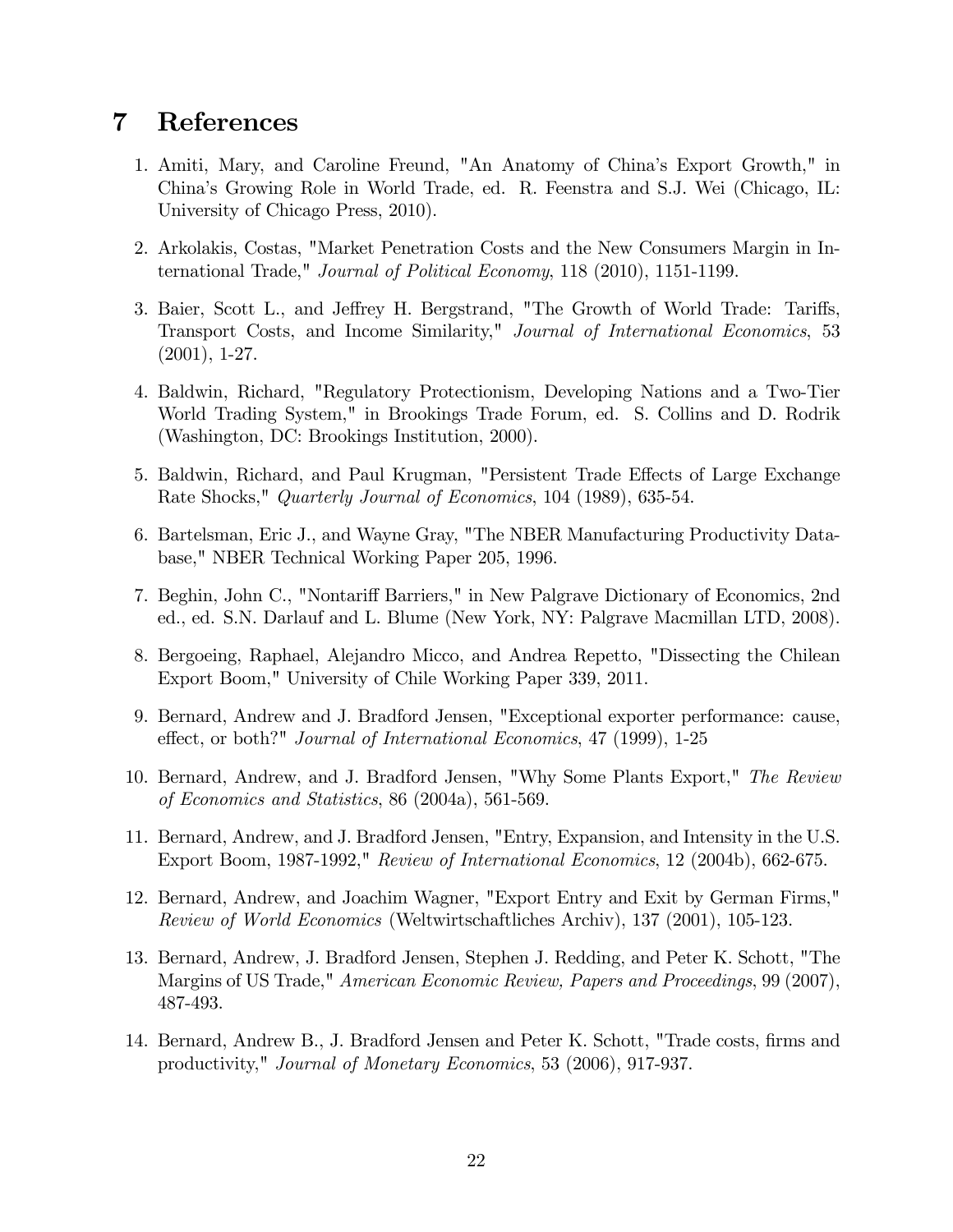- 15. Bernard, Andrew, J. Bradford Jensen, and Peter K. Schott, "Importers, Exporters and Multinationals: A Portrait of Firms in the U.S. that Trade Goods," in Producer Dynamics: New Evidence from Micro Data, ed. T. Dunne, J.B. Jensen and M.J. Roberts (Chicago, IL: University of Chicago Press, 2009).
- 16. Blonigen, Bruce A., and Thomas J. Prusa, "Antidumping," in New Palgrave Dictionary of Economics, 2nd ed., ed. S.N. Darlauf and L. Blume (New York, NY: Palgrave Macmillan LTD, 2008).
- 17. Broda, Christian, and David E. Weinstein, "Globalization and the Gains from Variety," Quarterly Journal of Economics, 121 (2006), 541-585.
- 18. Brooks, Stephen, and Gareth Roberts, "Convergence Assessment Techniques for Markov Chain Monte Carlo," Statistics and Computing, 8 (1998), 319-335.
- 19. Chamberlain, Gary, "Heterogeneity, Omitted Variables, Duration Dependence," in Longitudinal Analysis of Labor Market Data, ed. J. Heckman and B. Singer (Cambridge, U.K.: Cambridge University Press, 1985).
- 20. Chaney, Thomas, "Distorted Gravity: The Intensive and the Extensive Margins of International Trade," American Economic Review, 98 (2008), 1707-1721.
- 21. Chow, Gregory C., Econometrics, (New York: McGraw-Hill, 1983).
- 22. Clerides, Sofronis, Saul Lach, and James Tybout, "Is Learning-by-Exporting; Important? Micro-Dynamic Evidence from Colombia, Mexico and Morocco," Quarterly Journal of Economics, 113 (1998), 903-947.
- 23. Cuñat, Alejandro, and Marco Maffezzoli, "Can Comparative Advantage Explain the Growth of US Trade?" Economic Journal, 117 (2007), 583-602.
- 24. Das, Sanghamitra, Mark J. Roberts, and James R. Tybout, "Market Entry Costs, Producer Heterogeneity, and Export Dynamics," Econometrica, 75 (2007), 837-873.
- 25. Debaere, Peter, and Shalah Mostashari, "Do Tariffs Matter for the Extensive Margin of International Trade? An Empirical Analysis," Journal of International Economics, 81 (2010), 163-169.
- 26. di Giovanni, Julian, and Andrei Levchenko, "Firm Entry, Trade, and Welfare in Zipfís World," NBER Working Paper 16313, (2010).
- 27. Dixit, Avinash, "Entry and Exit Decisions Under Uncertainty," Journal of Political Economy, 97 (1989), 620-38.
- 28. Eaton, Jonathan, Marcela Eslava, Maurice Kugler, and James R. Tybout, "Export Dynamics in Colombia: Firm-Level Evidence," NBER Working Paper 13531, (2007).
- 29. Eaton, Jonathan, Samuel Kortum and Francis Kramarz, "An Anatomy of International Trade: Evidence from French Firms" Econometrica, 79 (2011), 1453-1498.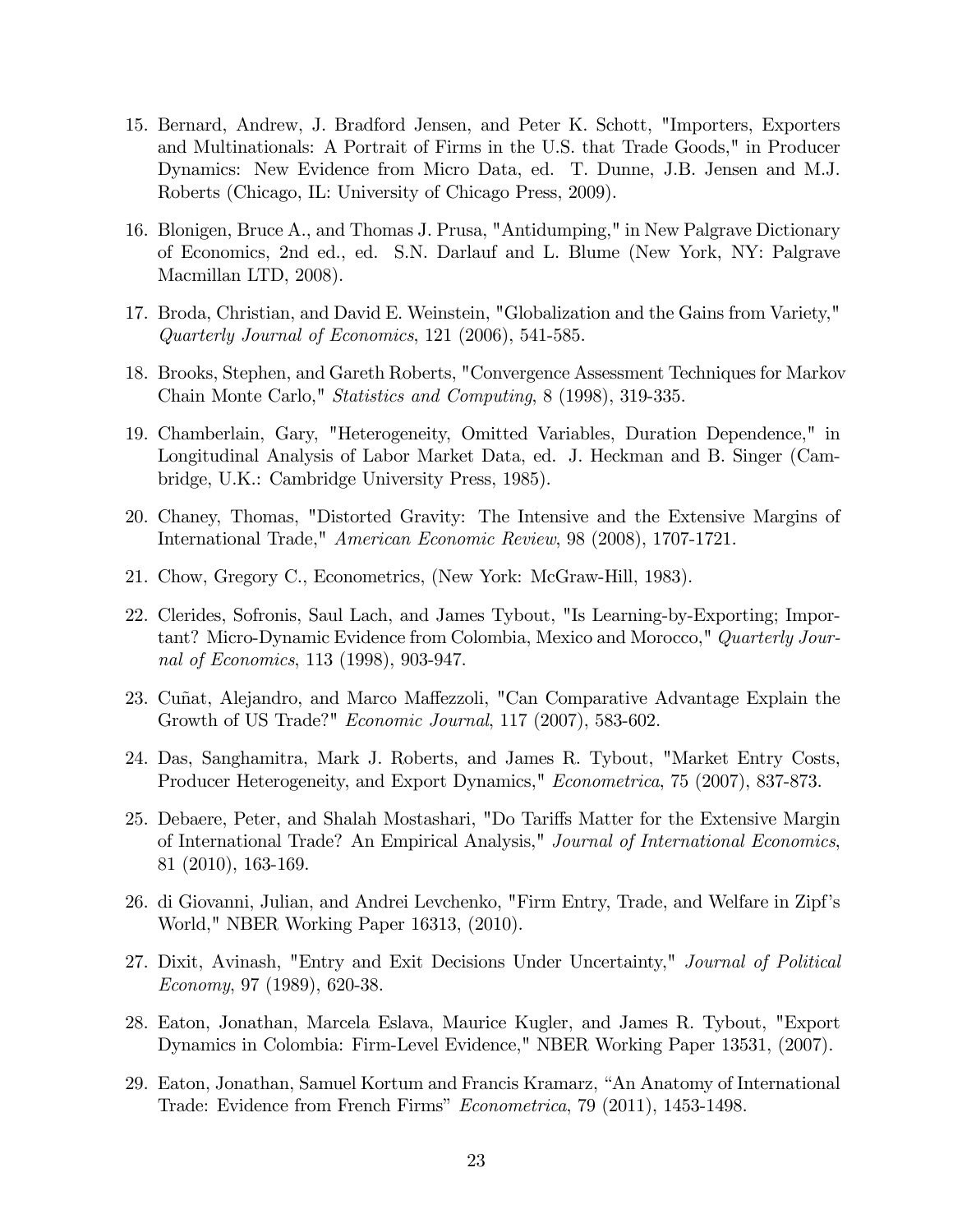- 30. Evenett, Simon J., and Anthony J. Venables, "Export Growth in Developing Countries: Market Entry and Bilateral Trade Flows," mimeograph, London School of Economics, 2002.
- 31. Federal Reserve Bank of New York, "Industry-Specific Exchange Rates," (Accessed: 2010, August 12) (2010) http://www.newyorkfed.org/research/global\_economy/industry\_specific\_exrates.html
- 32. Finger, J. Michael, Francis Ng, and Sonam Wangchuk, "Antidumping as Safeguard Policy," World Bank Policy Research Working Paper 2730, 2001.
- 33. First Washington Associates, "Export Finance and Promotion Study: PROEXPO/Colombia," (Arlington, VA: 1991).
- 34. Hanson, Gordon, and Chong Xiang, "Trade Barriers and Trade Flows with Product Heterogeneity: An Application to U.S. Motion Picture Exports," Journal of International Economics, 83 (2011), 14-26.
- 35. Harris, Mark, László Kónya, and László Mátyás, "Some Empirical Facts about International Trade Flows," Review of International Economics, forthcoming (2011).
- 36. Heckman, James, "Heterogeneity and State Dependence," in Studies in Labor Markets, ed. S. Rosen, (Chicago, IL: University of Chicago Press, 1981a).
- 37. Heckman, James, "The Incidental Parameters Problem and the Problem of Initial Conditions in Estimating a Discrete Time–Discrete Data Stochastic Process and Some Monte Carlo Evidence," in Structural Analysis of Discrete Data with Econometric Applications, ed. C. Manski and D. McFadden (Cambridge, MA: MIT Press, 1981b).
- 38. Henson, Spencer and John Wilson, "The WTO and Technical Barriers To Trade," Edward Elgar Publishing Co., Cheltenham, United Kingdom (2005)
- 39. Hummels, David, "Transportation Costs and International Trade in the Second Era of Globalization," Journal of Economic Perspectives, 21 (2007), 131-154.
- 40. Jacks, David, Christopher Meissner, and Dennis Novy, "Trade Costs, 1870-2000," American Economic Review, 98 (2008), 529-534.
- 41. Levinsohn, James, and Amil Petrin, "Estimating Production Functions Using Inputs to Control for Unobservables," Review of Economic Studies, 70 (2003), 317-341.
- 42. Loretan, Mico, "Indexes of the Foreign Exchange Value of the Dollar," Federal Reserve Bulletin, Winter 2005, 1-8.
- 43. Maskus, Keith, John Wilson, and Tsunehiro Otsuki, "Quantifying the Impact of Technical Barriers to Trade," World Bank Policy Research Working Paper 2512, 2000.
- 44. Melitz, Marc J., "The Impact of Trade on Intra-Industry Reallocations and Aggregate Industry Productivity," Econometrica, 71 (2003), 1695-1725.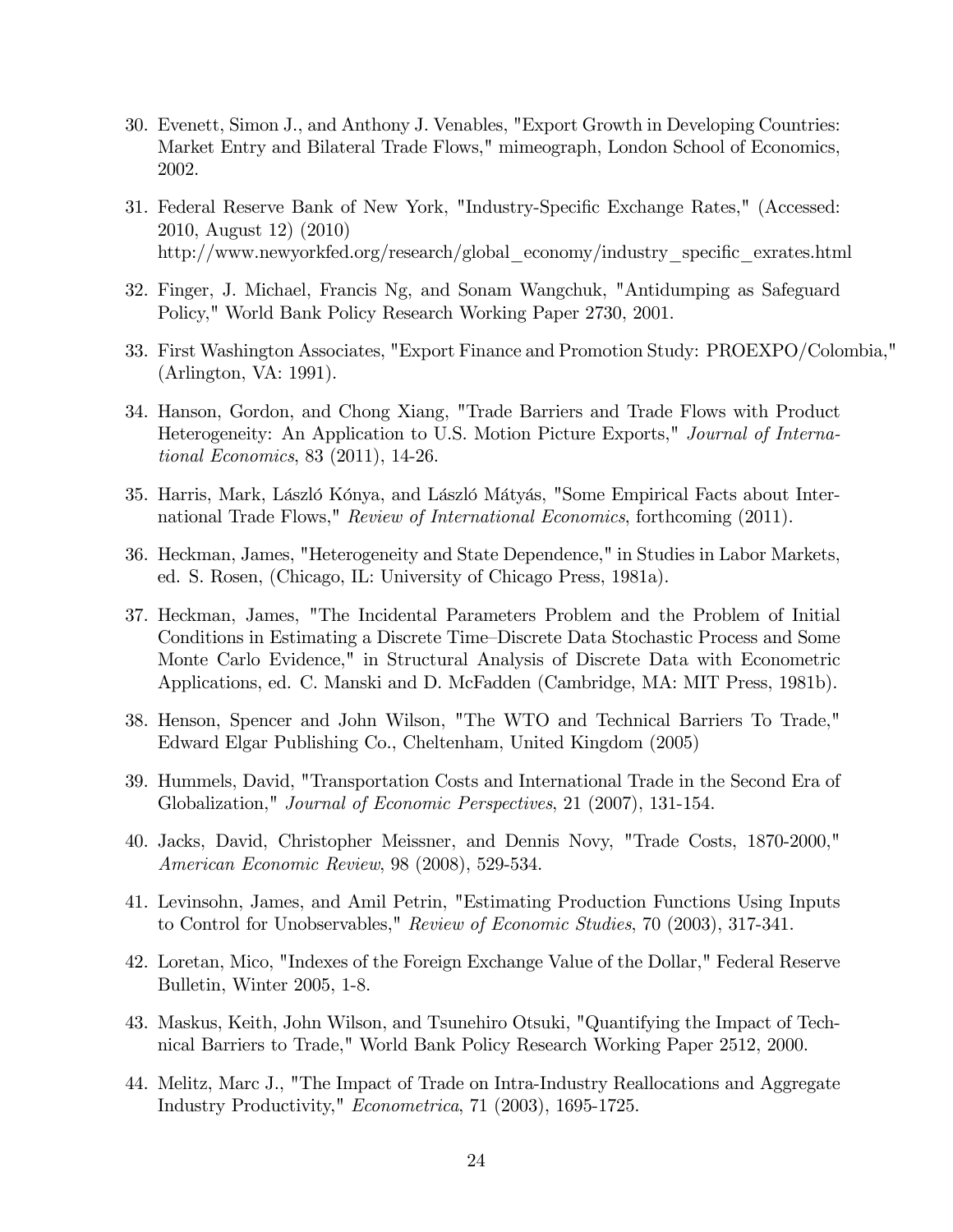- 45. Pierce, Justin, and Peter K. Schott "Concording U.S. Harmonized System Categories Over Time," *Journal of Official Statistics*, forthcoming (2011).
- 46. Roberts, Mark, Theresa A. Sullivan, and James R. Tybout, "Micro-Foundations of Export Booms," mimeograph, (Washington D.C: The World Bank, 1995).
- 47. Roberts, Mark, and James R. Tybout, Directions in Development: What Makes Exports Boom?" (Washington, D.C.: The World Bank, 1997a).
- 48. Roberts, Mark, and James R. Tybout, "The Decision to Export in Colombia: An Empirical Model of Entry with Sunk Costs," American Economic Review, 87 (1997b), 545-564.
- 49. Rust, John, "Using Randomization to Break the Curse of Dimensionality," Econometrica, 65 (1997), 487-516.
- 50. Sykes, Alan, "Regulatory Protectionism and the Law of International Trade," The University of Chicago Law Review, 66 (1999), 1-46.
- 51. UNCTAD, "Methodologies, Classifications, Quanification and Development Impacts of Non-Tariff Barriers," United Nations Conference on Trade and Development commision report (Geneva: UNCTAD Secretariat, 2005).
- 52. U.S. Census, "Statistics for Industry Groups and Industries: 2005," Annual Survey of Manufactures (AS-1), 2006.
- 53. U.S. Department of Commerce, "Measuring Economic Effects of Technical Barriers to Trade on US Exporters," Planning Report 04-3, (Washington D.C.: U.S. Government Printing Office, 2004).
- 54. USTR, "2011 Report on Technical Barriers to Trade," U.S. Trade Representative, (Washington D.C, 2011).
- 55. Whalley, John, and Xin Xian, "Regionalization, Changes in Home Bias, and the Growth of World Trade," *Journal of Policy Modeling*, forthcoming (2011).
- 56. Yi, Kei-Mu, "Can Vertical Specialization Explain the Growth of World Trade?" Journal of Political Economy, 111 (2003), 52-102.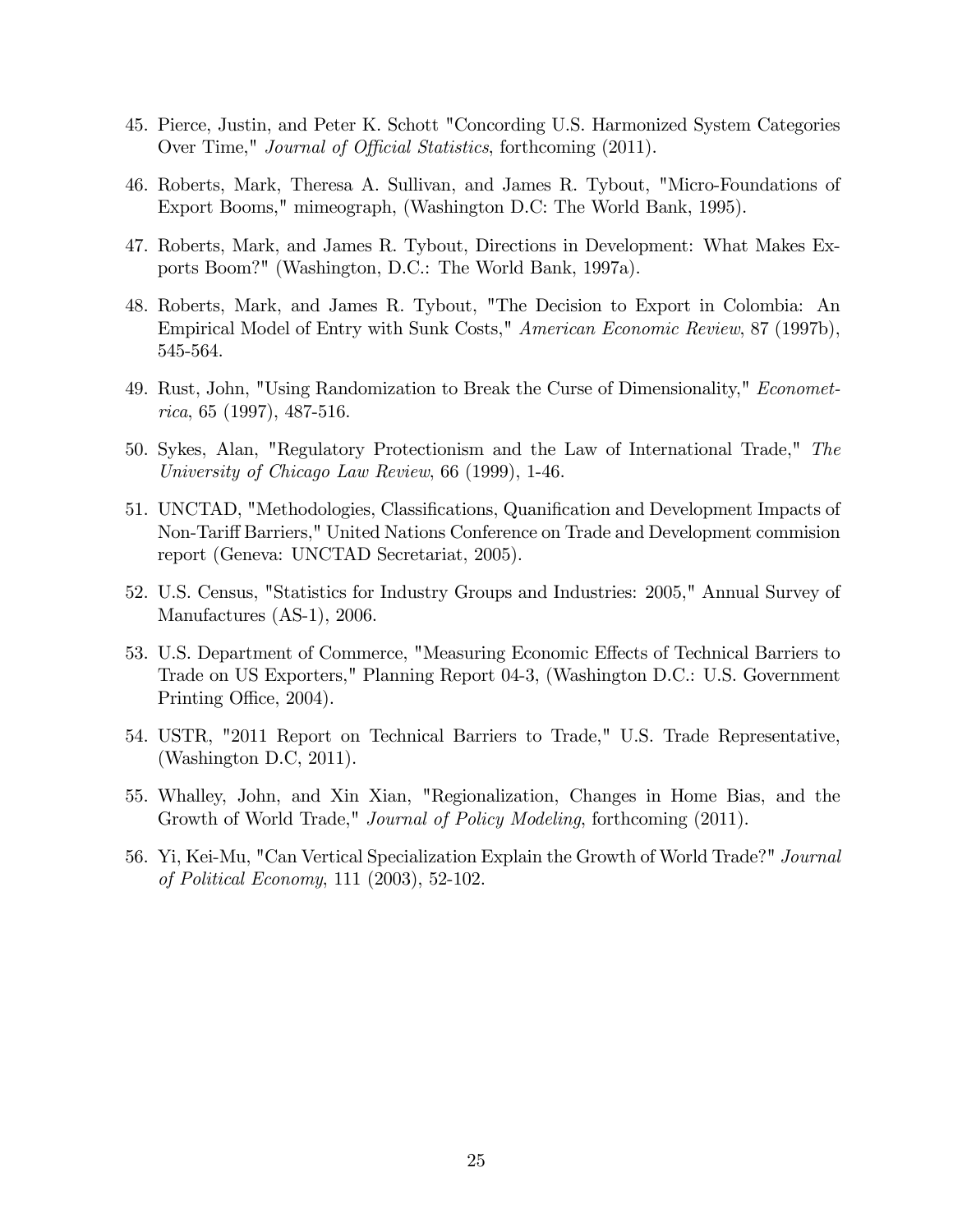#### 8 Appendix

In this appendix we provide further details about our structural estimation approach. We begin by describing how we develop the extensive margin likelihood in sections 8.1 and 8.2. We then describe our approach to calculating the option value associated with exporting  $\Delta E_t V_{it+1}$   $(e_t, z_i, x_{it} | \theta)$ . A description of our Bayesian MCMC estimation approach closes. The discussion of the model here and in the main text follows Das, Roberts, Tybout (2007); see this paper for further details about the model and estimation approach.

#### 8.1 Extensive Margin Likelihood

For the purposes of estimation, we can connect the binary choice decision problem laid out in the body of the text to a likelihood function that uses our data from US plants. We begin by writing observed export profit shocks as

$$
v_i^+ = \left\{ \ln \left( R_{it}^f \right) - \ln \left( \eta_i \right) - \psi_0 \cdot z_i - \psi_1 \cdot e_t \mid R_{it}^f > 0 \right\}
$$

We can then write the export profit shock for plant  $i$  in each year  $t$  as a function of these observed shocks and a set of m iid standard normal random variates  $\mu_i$  such that  $x_{it}$  $x_{it}$   $(v_i^+)$  $i^+$ ,  $\mu_i$ ). For each plant, we can write

$$
P\left(y_{i0}^T, R_{i0}^{f T} \mid e_0^T, z_i\right) = P\left(y_{i0}^T, v_i^+ \mid e_0^T, z_i\right)
$$
  
= 
$$
P\left(y_{i0}^T \mid e_0^T, z_i, v_i^+\right) \cdot h\left(v_i^+\right)
$$
  
= 
$$
\left[\int_{\mu_i} P\left(y_{i0}^T \mid e_0^T, z_i, x_0^T\left(v_i^+, \mu_i\right)\right) \cdot g\left(\mu_i\right) d\mu_i\right] \cdot h\left(v_i^+\right)
$$

where the density functions for  $\mu_i$  and  $v_i^+$ <sup>+</sup> are given by  $g(\mu_i)$  and  $h(v_i^+$  $i^+$ ). We discuss how to construct  $g(\mu_i)$ ,  $h(v_i^+)$ <sup>+</sup>) and the term  $\Delta E_t V_{it+1} (e_t, x_{it}, z_i | \theta)$  in the next sections of the appendix. The value of  $P(y_{i0}^T | e_0^T, z_i, v_i^+)$  will be calculated using the distribution of  $g(\mu_i)$  and Monte Carlo integration, drawing several  $\mu_i$  from  $g(\mu_i)$ , plugging into  $P\left(y_{i0}^T \mid e_0^T, z_i, x_0^T\left(v_i^+\right)\right)$  $(i, \mu_i)$ , and averaging. The term  $P\left(y_{i0}^T, R_{i0}^{fT} \mid e_0^T, z_i, \theta\right)$  can then be linked to our data by factoring out the initial conditions such that

$$
P\left(y_{i0}^T, R_{i0}^{f T} \mid e_0^T, z_i\right) = P\left(y_{i1}^T \mid e_1^T, z_i, x_1^T\left(v_i^+, \mu_i\right), y_{i0}\right) \cdot P\left(y_{i0} \mid e_0, z_i, x_0\left(v_i^+, \mu_i\right)\right)
$$

Given computational constraints, we use Heckman's (1981) solution to the initial conditions problem, and estimate  $P(y_{i0} | e_0, z_i, x_0 (v_i^+))$  $(\vec{i}, \mu_i)$  using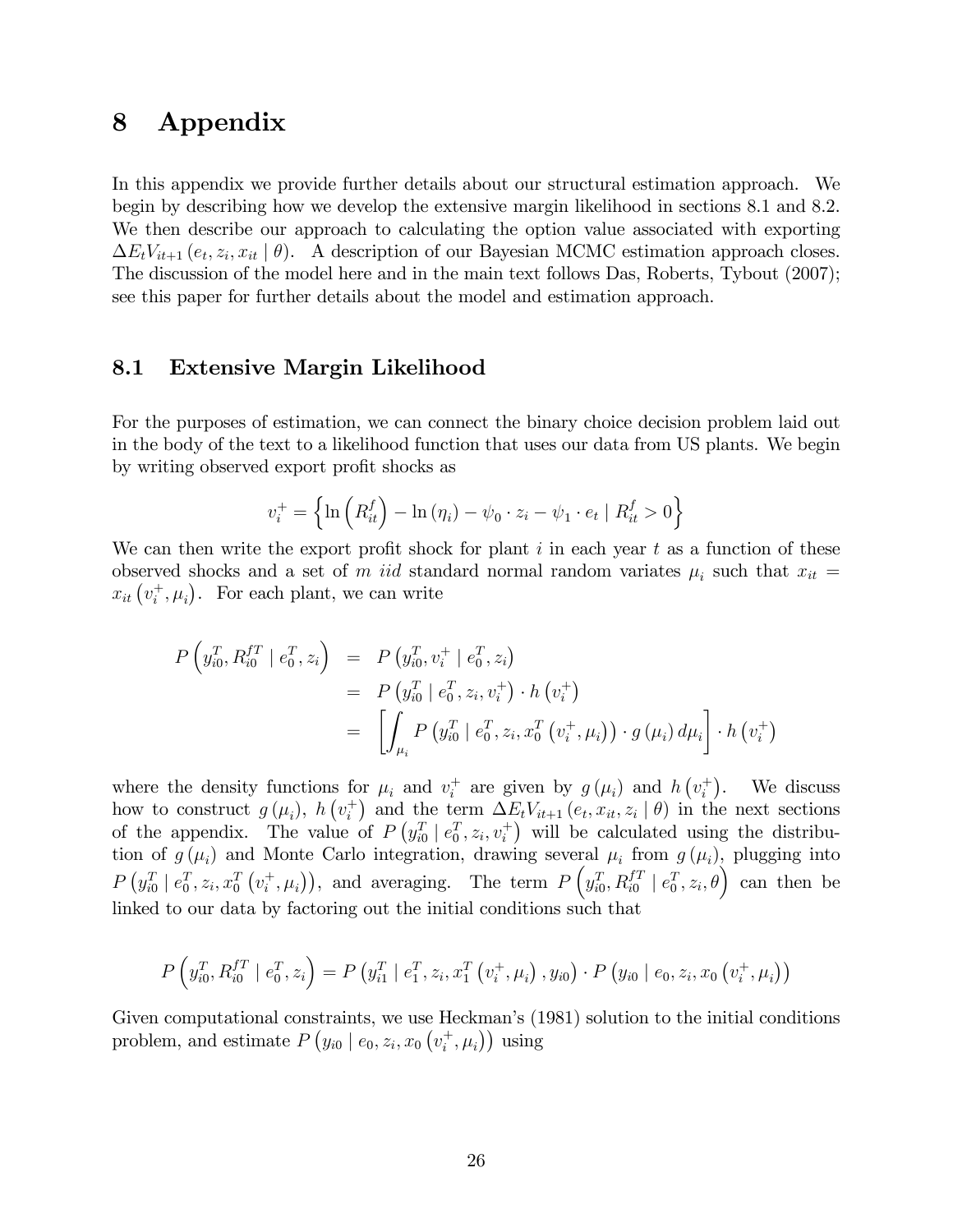$$
P(y_{i0} | e_0, z_i, x_0 (v_i^+, \mu_i)) = (\Phi(\alpha_0 + \alpha'_1 z_i + \alpha'_2 x_0 (v_i^+, \mu_i)))^{y_{i0}} \cdot (1 - \Phi(\alpha_0 + \alpha'_1 z_i + \alpha'_2 x_0 (v_i^+, \mu_i)))^{1-y_{i0}}
$$

Using backward induction along with Rust's (1997) random grid algorithm, we can calculate  $\Delta E_t V_{it+1}(e_t, x_{it}, z_i | \theta)$  in each period. We then further use the export market participation rule in (8) to develop the likelihood function

$$
P(y_{i1}^T | e_1^T, z_i, x_1^T (v_i^+, \mu_i), y_{i0}) = \prod_{i=1}^T \left[ E_{\varepsilon_{it}} \left( I(y_{it}^* > 0 | e_t, z_i, x_t (v_i^+, \mu_i), \varepsilon_{it}, y_{it-1}) \right) \right]^{y_{it}} \cdot \left[ E_{\varepsilon_{it}} \left( I(y_{it}^* \le 0 | e_t, z_i, x_t (v_i^+, \mu_i), \varepsilon_{it}, y_{it-1}) \right) \right]^{1-y_{it}}
$$

Differences across plants and time in terms of export market participation, costs, and foreign and domestic sales will then help pin down our parameters of interest. In particular, variation in export market participation by firms that would earn similar levels of profits in export markets but that are different in terms of their prior foreign market presence will be important in identifying sunk entry costs.

#### 8.2 Density Functions for Foreign Market Profit Shocks

In this section we describe how we construct  $h(v_i^+)$  $x_0^{\dagger}$  and  $x_0^T(v_i^+)$  $\mu_i^+$ ,  $\mu_i$ ) mentioned in Section 8.1. These are elements that form part of  $P\left(y_{i0}^T, R_{i0}^{f} \mid e_0^T, z_i\right)$ . We begin by deriving the density function for

$$
v_i^+ = \left\{ \ln \left( R_{it}^f \right) - \ln \left( \eta_i \right) - \psi_0 \cdot z_i - \psi_1 \cdot e_t \mid R_{it}^f > 0 \right\}
$$
  
= 
$$
\left\{ v_{it} \equiv \iota' x_{it} \mid R_{it}^f > 0 \right\}
$$

For each plant we observe  $q_i = \sum_{t=0}^{T} y_{it}$  values of  $v_i^+$  $i^+$ . We first assume that each  $x_{it}$  process is in long-run equilibrium such that  $x_{it} \sim N\left(0, \Sigma_{\omega} (I - \Lambda_x^2)^{-1}\right)$ . Thus, we have  $h(v_i^+)$  $i_t^{\text{+}}$  =  $N(0, \Sigma_{vv})$  where  $E[v_{it}^2] = \iota'(x_{it}x_{it}') \iota = \iota' \Sigma_{\omega} (I - \Lambda_x^2)^{-1} \iota$  and  $E[v_{it}v_{it-k}] =$  $\iota'\Lambda_x^{|k|}\Sigma_\omega (I - \Lambda_x^2)^{-1} \iota$  where  $k \neq 0$ .

The next key element in constructing  $P\left(y_{i0}^T, R_{i0}^{f} \mid e_0^T, z_i\right)$  is to develop the function  $x_0^T\left(v_i^+\right)$  $(i, \mu_i)$ . We first write  $x_{i0}^T$  as an  $mT \times 1$  vector  $x_{i0}^T = (x_{i0}^T, \ldots, x_{iT}^T)'$ . Given the  $q_i \times 1$ vector  $v_i^+$  we can write

$$
x_{i0}^T \mid v_i^+ \sim N\left(\Sigma_{xv}\Sigma_{vv}^{-1}v_i^+, \Sigma_{xx} - \Sigma_{xv}\Sigma_{vv}^{-1}\Sigma_{xv}'\right)
$$

Here  $\Sigma_{xx} \equiv E(x_{i0}^T \cdot x_{i0}^T)$  and  $\Sigma_{xy} \equiv E(x_{i0}^T \cdot v_i^+$  $_{i}^{+}$  $')$ ; the elements of these matrices are given by  $E\left(x_{it} \cdot x'_{it+s}\right) = \Lambda_x^{|s|} \cdot \Sigma_\omega \cdot \left(I - \Lambda_x^2\right)^{-1}$  and  $E\left(x_{it} \cdot v_{it+s}\right) = \Lambda_x^{|s|} \cdot \Sigma_\omega \cdot \left(I - \Lambda_x^2\right)^{-1} \iota$ . See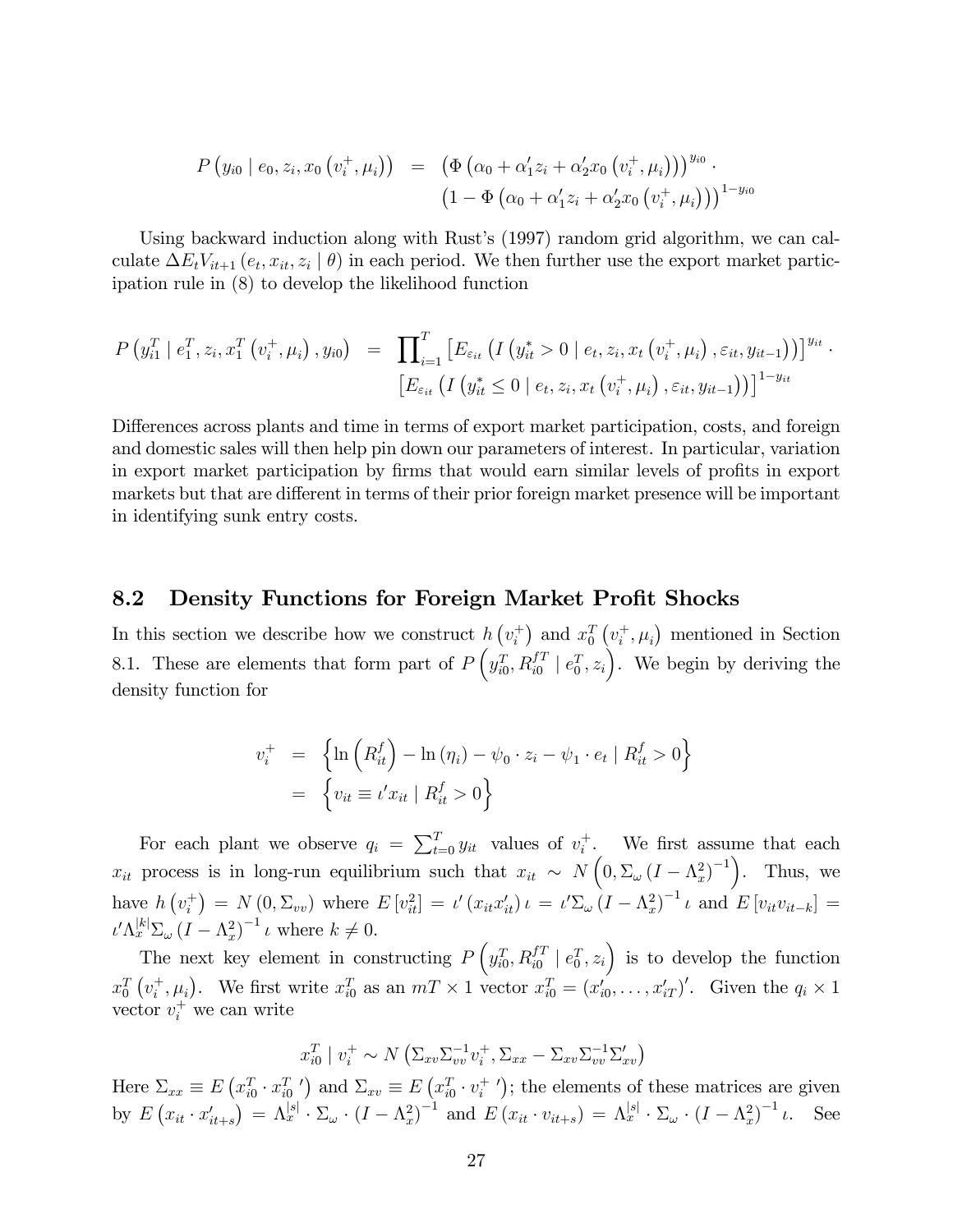Chow (1983) for further discussion.

We can then use these expressions to write

$$
x_{i0}^T = x_{i0}^T (v_i^+, \mu_i) = \begin{cases} Av_i^+ + B\mu_i & \text{if } q_i > 0\\ B\mu_i & \text{if } q_i = 0 \end{cases}
$$

Here  $A = \sum_{xv} \sum_{vv}^{-1}$ ,  $BB = \sum_{xx} -\sum_{xv} \sum_{vv}^{-1} \sum_{xv}^{\prime}$ , and  $\mu_i$  is an  $m \rightarrow \infty$  vector of *iid* standard normal random variables with density function  $g(\mu_i) = \prod_{j=1}^{m} \phi(\mu_{ij})$ . We can use this expression to form  $x_{it} = x_t \left( v_i^+ \right)$  $x_i^+, \mu_i$  and  $x_{is}^T = x_s^T (v_i^+)$  $(i<sup>+</sup>, \mu<sub>i</sub>)$  that are then a part of

$$
P(y_{i0}^T | e_0^T, z_i, v_i^+) = \int_{\mu_i} P(y_{i0}^T | e_0^T, z_i, x_{i0}^T (v_i^+, \mu_i)) \cdot g(\mu_i) \cdot d\mu_i
$$

Specifically, we can then use this functional form to simulate  $P(y_{i0}^T | e_0^T, z_i, v_i^+)$ . This is done by (i) drawing a set of S vectors  $\mu_i$  from  $g(\mu_i)$  (ii) using the values to calculate  $x_{i0}^T(v_i^+)$  $i^+,\mu_i$ and (iii) averaging over the resulting values to calculate  $P(y_{i0}^T | e_0^T, z_i, v_i^+)$ .

## **8.3** Calculating the Option Value  $\Delta E_t V_{it+1} \left( e_t, z_i, x_{it} \mid \theta \right)$

In obtaining an estimate of the latent value of exporting

$$
y_{it}^* = [u(e_t, z_i, x_{it}, \varepsilon_{it}, y_{it} = 1, y_{it-1} | \theta) - 0] + \delta \Delta E_t V_{it+1}(e_t, z_i, x_{it} | \theta)
$$

the term  $u(e_t, z_i, x_{it}, \varepsilon_{it}, y_{it} = 1, y_{it-1} | \theta)$  can be calculated using the functional forms presented in the text. To obtain an estimate for  $\Delta E_t V_{it+1} (e_t, z_i, x_{it} | \theta)$  we begin by using backward induction over a 30 year time horizon to first calculate

$$
V_{it}^{O} = \delta E_t V_{it+1} (e_{t+1}, x_{it+1}, z_i | y_{it} = 0, \theta)
$$
  
\n
$$
V_{it}^{E} = \pi (e_{t+1}, x_{it+1}, z_i, \theta) - \kappa - \gamma_s \cdot z_i + \delta E_t V_{it+1} (e_{t+1}, x_{it+1}, z_i | y_{it} = 1, \theta)
$$
  
\n
$$
V_{it}^{S} = \pi (e_{t+1}, x_{it+1}, z_i, \theta) - \kappa + \delta E_t V_{it+1} (e_{t+1}, x_{it+1}, z_i | y_{it} = 1, \theta)
$$

Here  $V_{it}^O$  is the expected value of only selling domestically in period t,  $V_{it}^E$  is the expected value from entering the foreign market, and  $V_{it}^{S}$  is the expected value of continuing to sell abroad. The algorithm begins in the last year in which  $E_tV_{it+1} = 0$  and then calculates  $V_{it}^O, V_{it}^E$ , and  $V_{it}^S$  backwards successively until the current period is reached. We use Rust's (1997) random grid algorithm to integrate numerically over the state variables  $x$  and  $e$ . We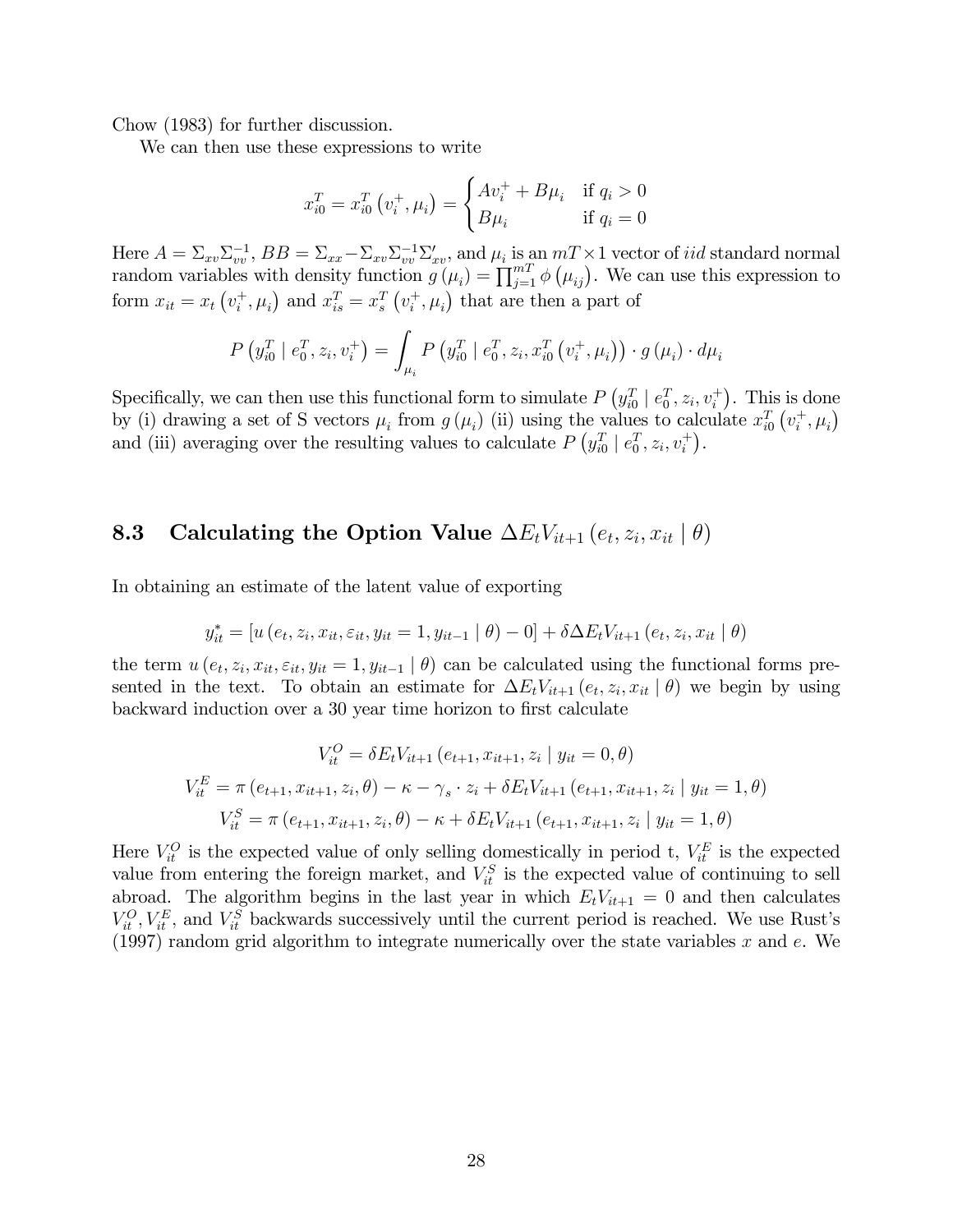calculate

$$
E_{t}[V_{it+1} | y_{it} = 1] = E_{t} \max (V_{it+1}^{O}, V_{it+1}^{S} + \varepsilon_{1it+1})
$$
  
\n
$$
= \int_{x_{t+1}} \int_{e_{t+1}} \left[ \Phi \left( \frac{V_{it+1}^{S} - V_{it+1}^{O}}{\sigma_{\varepsilon 1}} \right) \times \left[ V_{it+1}^{S} + \sigma_{\varepsilon 1} \cdot \left[ \frac{\phi \left( \frac{V_{it+1}^{S} - V_{it+1}^{O}}{\sigma_{\varepsilon 1}} \right)}{\phi \left( \frac{V_{it+1}^{S} - V_{it+1}^{O}}{\sigma_{\varepsilon 1}} \right)} \right] \right] \right]
$$
  
\n
$$
\cdot f (x_{t+1} | x_{t}) \cdot f (e_{t+1} | e_{t}) \cdot dx_{t+1} \cdot de_{t+1}
$$

and

$$
E_{t}[V_{it+1} | y_{it} = 0] = E_{t}[\max (V_{it+1}^{O}, V_{it}^{E} + \varepsilon_{2it+1})]
$$
  
\n
$$
= \int_{x_{t+1}} \int_{e_{t+1}} \left[ \Phi \left( \frac{V_{it}^{E} - V_{it+1}^{O}}{\sigma_{\varepsilon 2}} \right) \cdot \left[ V_{it}^{E} + \sigma_{\varepsilon 2} \cdot \left[ \Phi \left( \frac{V_{it}^{E} - V_{it+1}^{O}}{\sigma_{\varepsilon 2}} \right) \right] \right] \right]
$$
  
\n
$$
+ \Phi \left( \frac{V_{it+1}^{O} - V_{it}^{E}}{\sigma_{\varepsilon 2}} \right) \cdot V_{0it+1}
$$
  
\n
$$
\cdot f (x_{t+1} | x_{t}) \cdot f (e_{t+1} | e_{t}) \cdot dx_{t+1} \cdot de_{t+1}
$$

#### 8.4 Monte Carlo Markov Chain Methods

We take  $S = 50k$  draws of the posterior distribution  $P(\theta | D)$  to construct our estimates using the random-walk Metropolis-Hastings algorithm. These draws are taken after an initial burn-in period that allows the chain to converge to the posterior distribution. The means and standard deviations are estimated with  $\bar{\theta} = \frac{1}{S}$  $\frac{1}{S} \sum_{s=1}^{S} \theta^s$  and

$$
\sqrt{\frac{1}{S}\sum_{s=1}^{S} (\theta^s - \bar{\theta}) \cdot (\theta^s - \bar{\theta})'}
$$

where  $\theta^s$  is a given draw of the entire parameter vector from the posterior distribution. We use a Metropolis-Hastings algorithm in which we update the different components of the parameter vector separately in each iteration of the chain. We choose to partition  $\theta$ with  $\theta^s = (\theta_1^s)$  $\{\theta_1^s, \theta_2^s, \ldots, \theta_8^s\}$  where  $\theta_1 = \Psi$ ,  $\theta_2 = \Lambda_x$ ,  $\theta_3 = \Sigma_\omega$ ,  $\theta_4 = \Gamma$ ,  $\theta_5 = \Sigma_\varepsilon$ ,  $\theta_6 = \eta$ ,  $\theta_7 = (v, \rho, \sigma_\xi), \theta_8 = \varsigma$ . Once starting values for the chain are chosen, for each iteration we perform the following steps. These steps are then repeated for each iteration.

1. Draw a potential new value for one of the subvectors  $\theta_i$  based on the value from the previous iteration of the chain. This can be written as  $\tilde{\theta}_i^* = \tilde{\theta}_i^s + v_i^s$  where  $\tilde{\theta}_i^s$  $i$  is the value of the subvector from the previous iteration and  $v_i^s$  is a mean-zero vector of shocks. The covariance matrix for  $v_i^s$ ,  $\Sigma_{v_i}$ , is chosen before the estimations begin and is held fixed throughout.

2. Define  $\tilde{\theta}_{-i}^s$  as the set of parameters in  $\theta$  excluding those in  $\tilde{\theta}_i^s$  $i$ . Calculate the ratio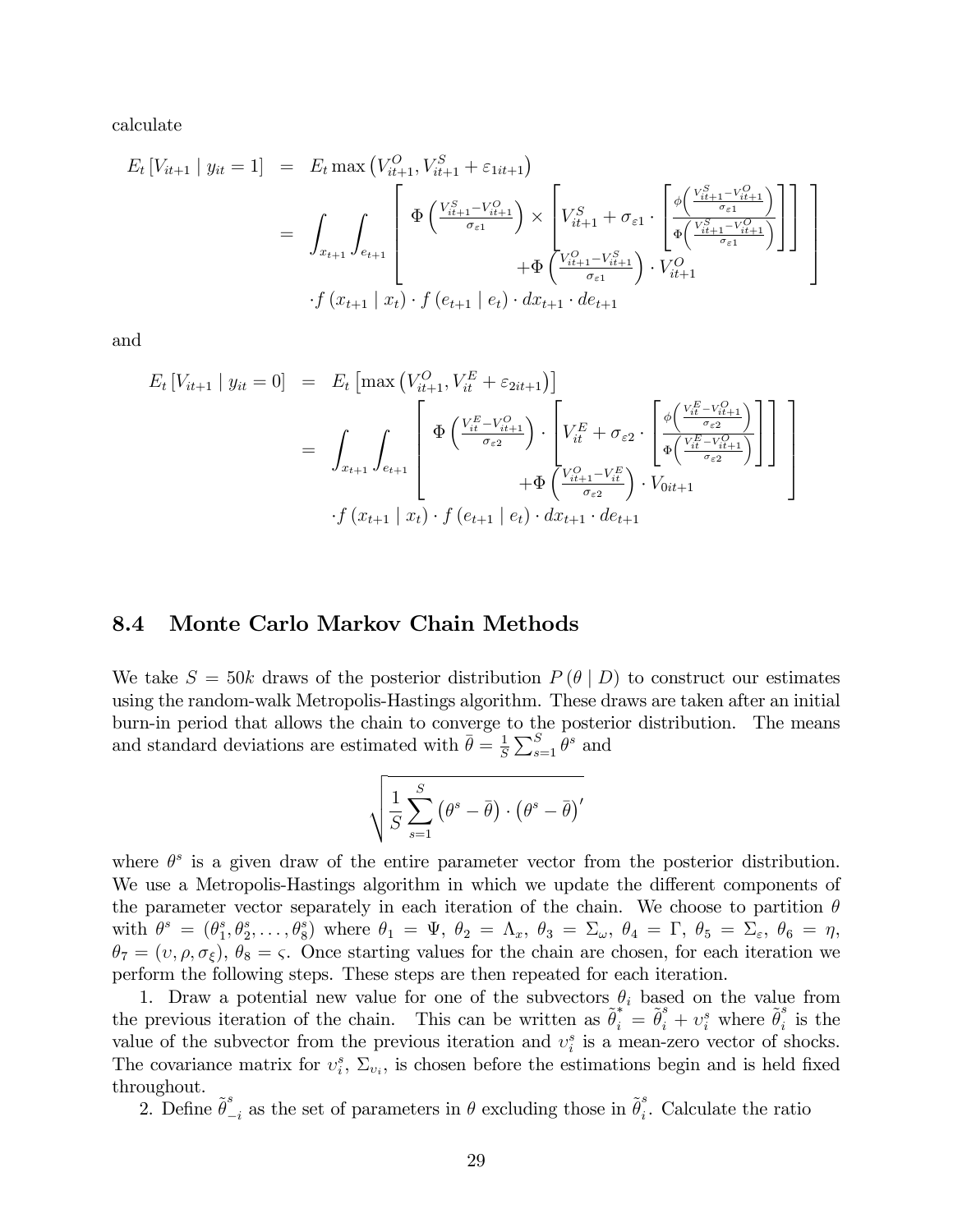$$
\alpha_i^s = min\left(\frac{P\left(\theta_i^* \mid \theta_{-i}^s, D\right)}{P\left(\theta_i^s \mid \theta_{-i}^s, D\right)}, 1\right)
$$

and update the set of parameters  $\theta_i$  with

..

$$
(\theta_i^{s+1}, \theta_{-i}^s) = \begin{cases} (\theta_i^*, \theta_{-i}^s) & \text{with probability } \alpha_i^s \\ (\theta_i^s, \theta_{-i}^s) & \text{with probability } 1 - \alpha_i^s \end{cases}
$$

3. Conduct the same process for each block of parameters  $\theta_i$ . Once this is done  $\forall i$ , we take the resulting value of  $\theta$  as our draw from the chain. This process is repeated for each draw of the chain.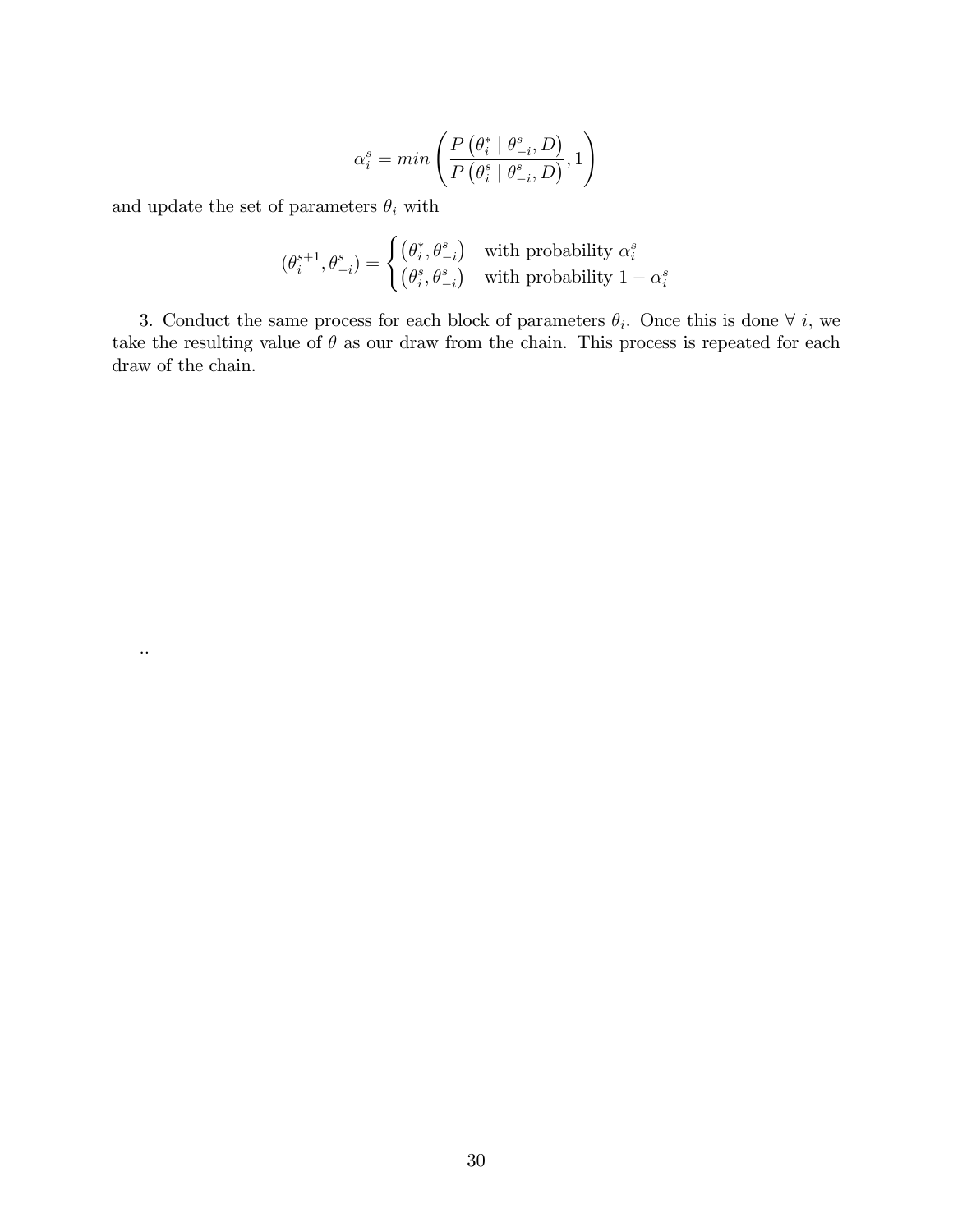|                                       | $\left(\%\right)$<br>Plants that Export |                   |      |      |
|---------------------------------------|-----------------------------------------|-------------------|------|------|
| Industry                              | 1987                                    | $199\overline{2}$ | 1997 | 2003 |
| Food                                  | 15                                      | 23                | 25   | 27   |
| Tobacco                               | 45                                      | 51                | 47   |      |
| (Beverage & Tobacco)                  |                                         |                   |      | 28   |
| <b>Textile Mill Products</b>          | 16                                      | 25                | 28   |      |
| (Textile Mills)                       |                                         |                   |      | 40   |
| (Textile Product Mills)               |                                         |                   |      | 30   |
| Apparel                               | 5                                       | 9                 | 13   | 13   |
| Wood products                         | 12                                      | 18                | 16   | 16   |
| Furniture                             | 10                                      | 25                | 24   | 18   |
| Paper                                 | 19                                      | 31                | 32   | 35   |
| Printing & Publishing                 | 5                                       | 10                | 11   | 14   |
| Chemicals                             | 40                                      | 49                | 49   | 55   |
| Petroleum & Coal                      | 22                                      | 30                | 30   | 31   |
| Plastics & Rubber                     | 26                                      | 36                | 39   | 40   |
| Leather                               | 19                                      | 28                | 35   | 38   |
| Nonmetallic Minerals                  | 14                                      | 21                | 20   | 17   |
| Primary Metals                        | 27                                      | 39                | 39   | 43   |
| <b>Fabricated Metals</b>              | 21                                      | 31                | 32   | 30   |
| Machinery                             | 33                                      | 43                | 41   | 56   |
| Electronic & Other Electric Equipment | 37                                      | 46                | 47   |      |
| (Electrical Equipment, etc.)          |                                         |                   |      | 54   |
| Instruments                           | 48                                      | 55                | 56   |      |
| (Computer & Electronic Products)      |                                         |                   |      | 58   |
| Transportation Equipment              | 29                                      | 40                | 41   | 49   |
| Miscellaneous Manufacturing           | 20                                      | 34                | 36   | 37   |
| Total                                 | 21                                      | 30                | 32   | 35   |

Table 1: Export Participation by Industry

Notes: The table lists the percentage of plants that export in each industry using the Census of Manufacturers in 1987, 1992, and 1997 and the Annual Survey of Manufacturers in 2003. Due to concerns about disclosure, the results reported for 1987 and 1992 are from Bernard  $\&$  Jensen (2004b). The classification system used is 1987 US SIC for 1987-1997 and 2002 NAICS for 2003. Similar to other reported figures, estimates are for plants with 20 or more employees. While somewhat heterogeneous in size and timepaths, these results overall suggest that the trends pictured in Figure 1 were pervasive across industries. See also Figure 2.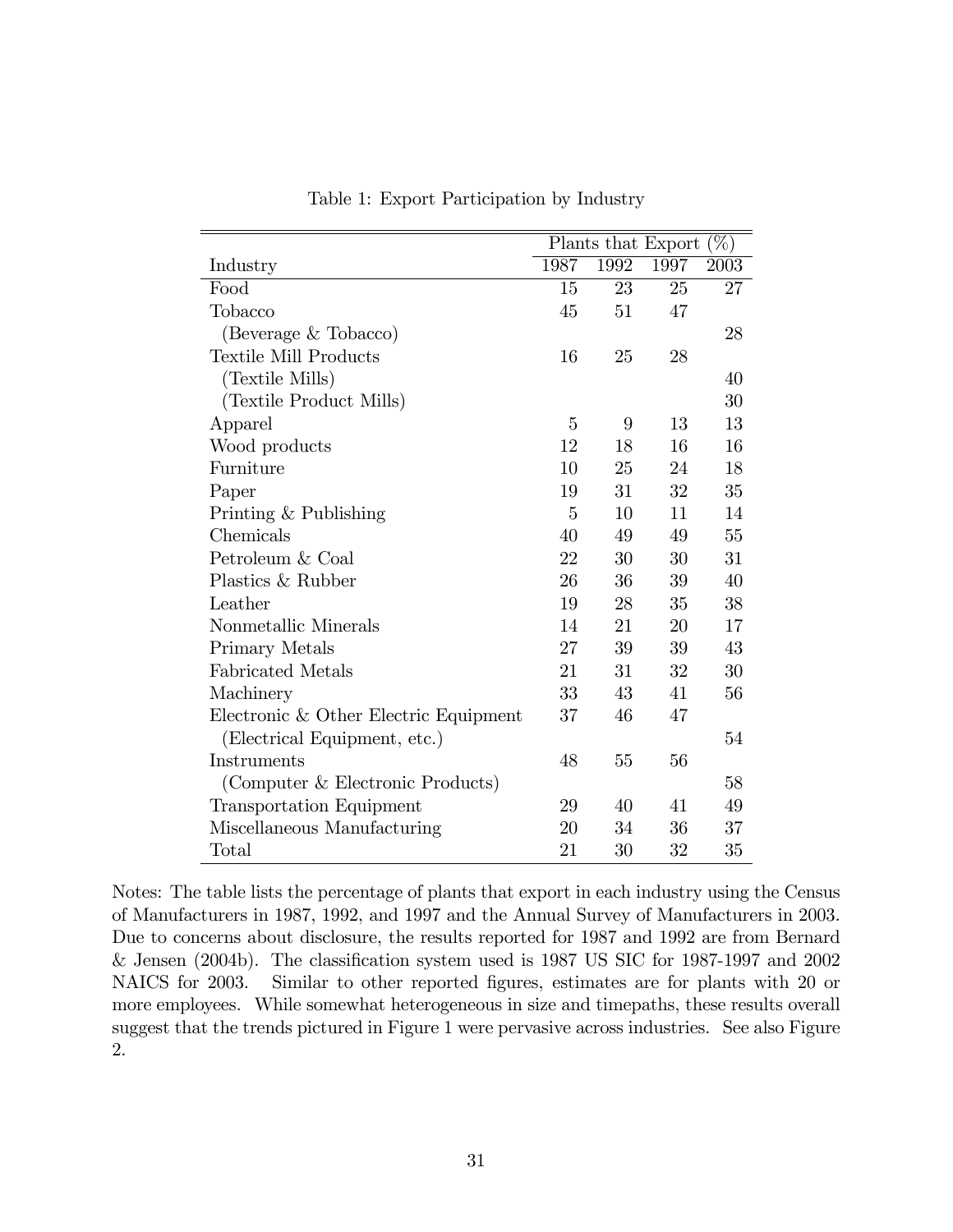|                    |      | Plants that Export |      | $(\%)$ |
|--------------------|------|--------------------|------|--------|
| Region             | 1987 | 1992               | 1997 | 2003   |
| New England        | 25   | 37                 | 37   | 42     |
| Middle Atlantic    | 19   | 29                 | 30   | 34     |
| East North Central | 25   | 34                 | 35   | 39     |
| West North Central | 23   | 32                 | 33   | 37     |
| South Atlantic     | 18   | 27                 | 29   | 32     |
| East South Central | 18   | 27                 | 27   | 30     |
| West South Central | 19   | 28                 | 28   | 31     |
| Mountain           | 18   | 26                 | 27   | 32     |
| Pacific            | 21   | 31                 | 31   | 33     |
| Total              | 21   | 30                 | 32   | 35     |

Table 2: Export Participation by Region

Notes: The table lists the percentage of plants that export in each US Census geographical division using the Census of Manufacturers in 1987, 1992, and 1997 and the Annual Survey of Manufacturers in 2003. We report the states corresponding to these divisions in Table 3. Similar to other reported figures, estimates are for plants with 20 or more employees. These results suggest that the trend pictured in Figure 1 was experienced widely across regions of the US. Indeed, the time paths of participation rates of each region match the overall trends across these years. See also Figure 3 and Table 3.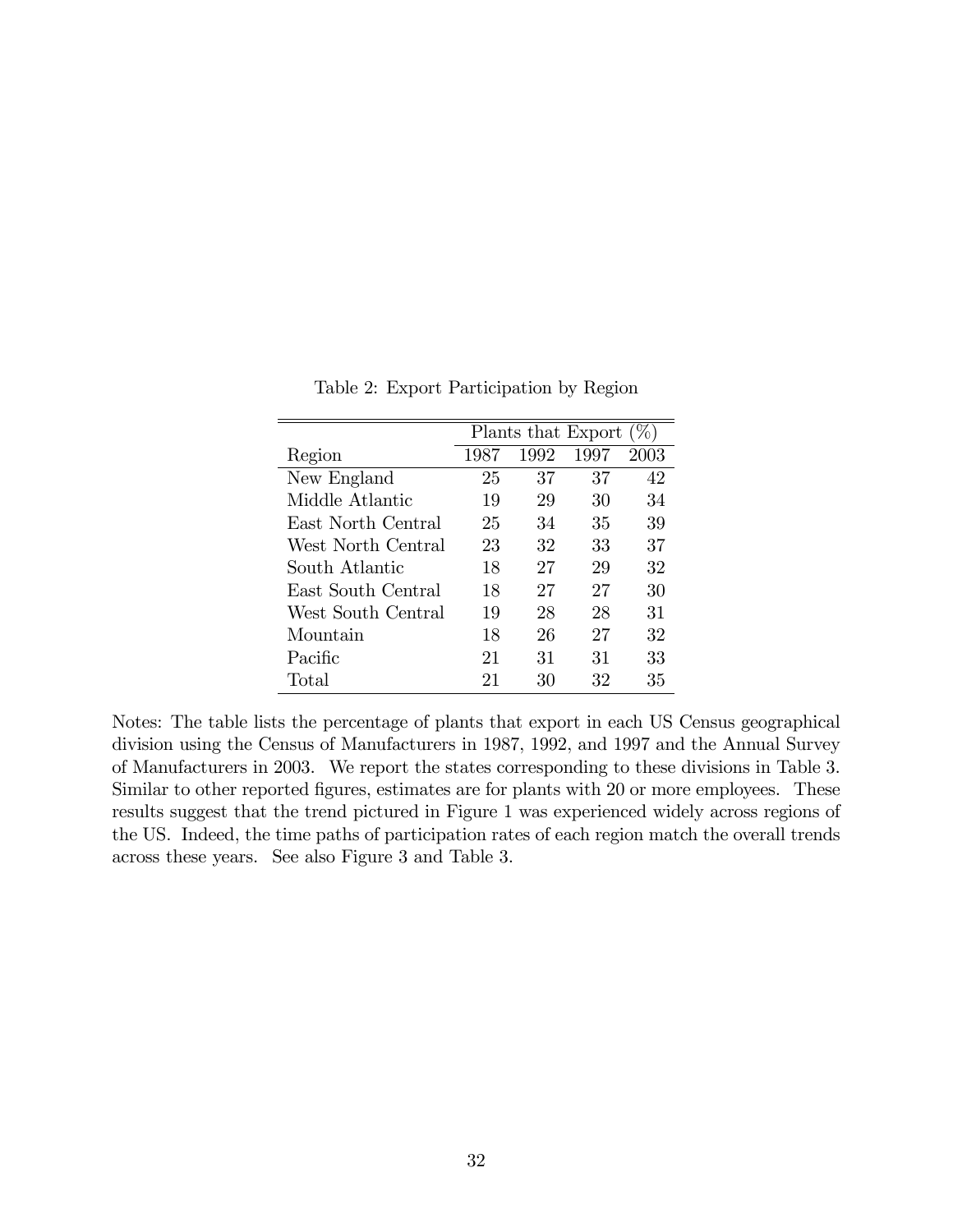| Census Division    | <b>State</b>         | Census Division    | State        |
|--------------------|----------------------|--------------------|--------------|
| New England        | Connecticut          | East South Central | Alabama      |
|                    | Maine                |                    | Kentucky     |
|                    | Massachusetts        |                    | Mississippi  |
|                    | New Hampshire        |                    | Tennessee    |
|                    | Rhode Island         |                    |              |
|                    | Vermont              | West South Central | Arkansas     |
|                    |                      |                    | Louisiana    |
| Middle Atlantic    | New Jersey           |                    | Oklahoma     |
|                    | New York             |                    | <b>Texas</b> |
|                    | Pennsylvania         |                    |              |
|                    |                      | Mountain           | Arizona      |
| East North Central | Indiana              |                    | Colorado     |
|                    | <b>Illinois</b>      |                    | Idaho        |
|                    | Michigan             |                    | New Mexico   |
|                    | Ohio                 |                    | Montana      |
|                    | Wisconsin            |                    | Utah         |
|                    |                      |                    | Nevada       |
| West North Central | Iowa                 |                    | Wyoming      |
|                    | Nebraska             |                    |              |
|                    | Kansas               | Pacific            | Alaska       |
|                    | North Dakota         |                    | California   |
|                    | Minnesota            |                    | Hawaii       |
|                    | South Dakota         |                    | Oregon       |
|                    | Missouri             |                    | Washington   |
|                    |                      |                    |              |
| South Atlantic     | Delaware             |                    |              |
|                    | District of Columbia |                    |              |
|                    | Florida              |                    |              |
|                    | Georgia              |                    |              |
|                    | Maryland             |                    |              |
|                    | North Carolina       |                    |              |
|                    | South Carolina       |                    |              |
|                    | Virginia             |                    |              |
|                    | West Virginia        |                    |              |

Table 3: Census Division of the States

Notes: The table lists the states corresponding to the Census Divisions used for our calculations in Figure 3 and Table 2.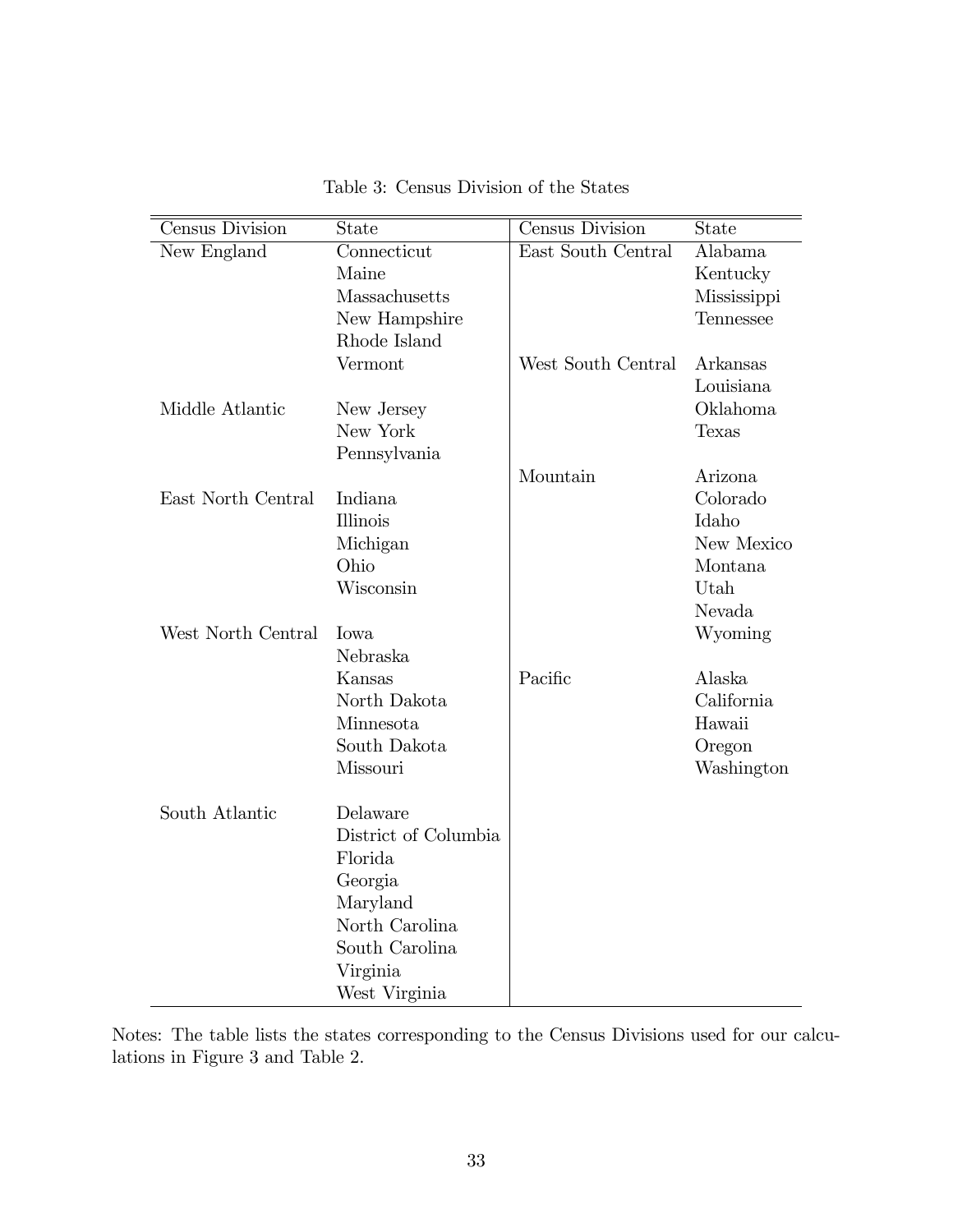|               | Share of US Exports $(\%)$ |        |
|---------------|----------------------------|--------|
| Country       | 1987                       | 2003   |
| Canada        | 25.3                       | 19.6   |
| Japan         | 11.1                       | 7.2    |
| Great Britain | 5.8                        | 5.4    |
| Germany       | 5.4                        | 5.8    |
| France        | 4.7                        | 3.3    |
| Mexico        | 3.2                        | 13.9   |
| Korea         | 3.1                        | 3.2    |
| Australia     | 2.5                        | 1.9    |
| Taiwan        | 2.5                        | 2.2    |
| Italy         | 2.5                        | 1.6    |
| Singapore     | 2.1                        | 2.5    |
| Netherlands   | 2.1                        | 2.4    |
| China         | 1.9                        | 4.1    |
| Hong Kong     | 1.7                        | 1.7    |
| Venezuela     | 1.6                        | $.3\,$ |
| Spain         | 1.4                        | .9     |
| Saudi Arabia  | 1.3                        | $.8\,$ |
| <b>Brazil</b> | 1.2                        | 1.3    |
| Sweden        | 1.2                        | $.5\,$ |
| Switzerland   | 1.1                        | $.8\,$ |

Table 4: Destinations of US Manufacturing Exports

Notes: The table lists the destination composition of US manufacturing exports by value in 1987 and 2003. Thus, Germany accounted for 5.4% of total US exports in 1987 and 5.8% in 2003. Calculations are done using the UN Commodity Trade and Statistics Database. We present the share for the top 20 destinations in 1987 across the two different years. These countries account for  $81.7\%$  of US exports in 1987 and 79.4 $\%$  in 2003. These figures demonstrate that the composition has remained stable over time. Shares come even closer when excluding Mexico from the analysis. Indeed, the rank correlation amongst the top 40 destinations in 1987 with their respective ordering in 2003 is 88%.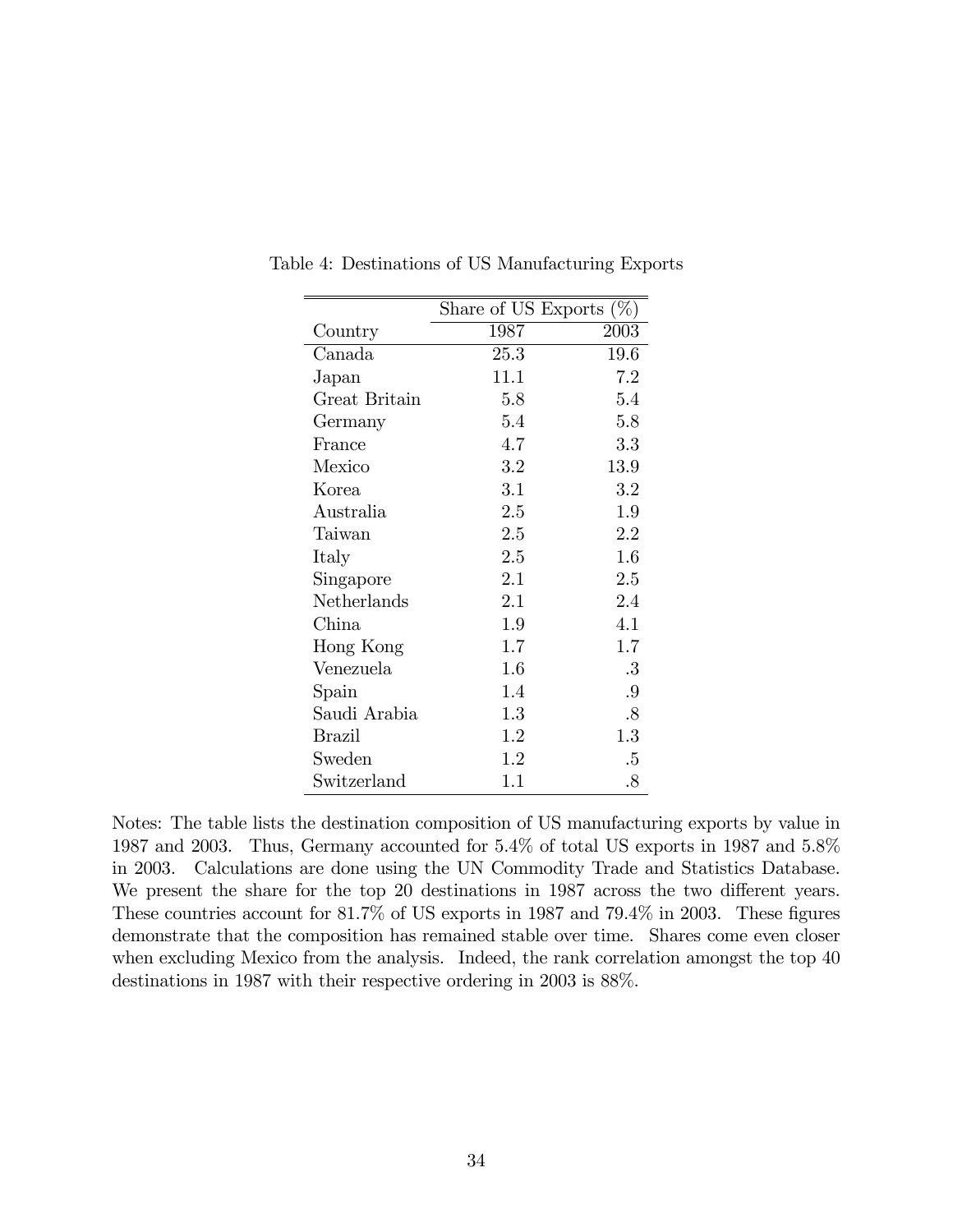|            |      |           | Starting |        |
|------------|------|-----------|----------|--------|
| Continuing | 1987 | 1992 1997 |          | - 2002 |
| 1987       |      |           |          |        |
| 1992       | 0.75 |           |          |        |
| 1997       | 0.58 | 0.79      |          |        |
| 2002       | 0.46 | 0.58      | 0.71     |        |

Table 5: Intensive Margin

Notes: The table lists the percentage of exports in each Census of Manufacturers (CMF) year that came from plants that exported in each of the previous Census years, starting in 1987. Thus, only 46% of exports in 2002 came from plants that exported in 1987, 1992, and 1997. Removing any continuous exporting restriction, we find that 57% of trade in 2002 is from plants that export in both 1987 and 2002. Similar to our other figures, estimations are limited to plants with 20 or more employees.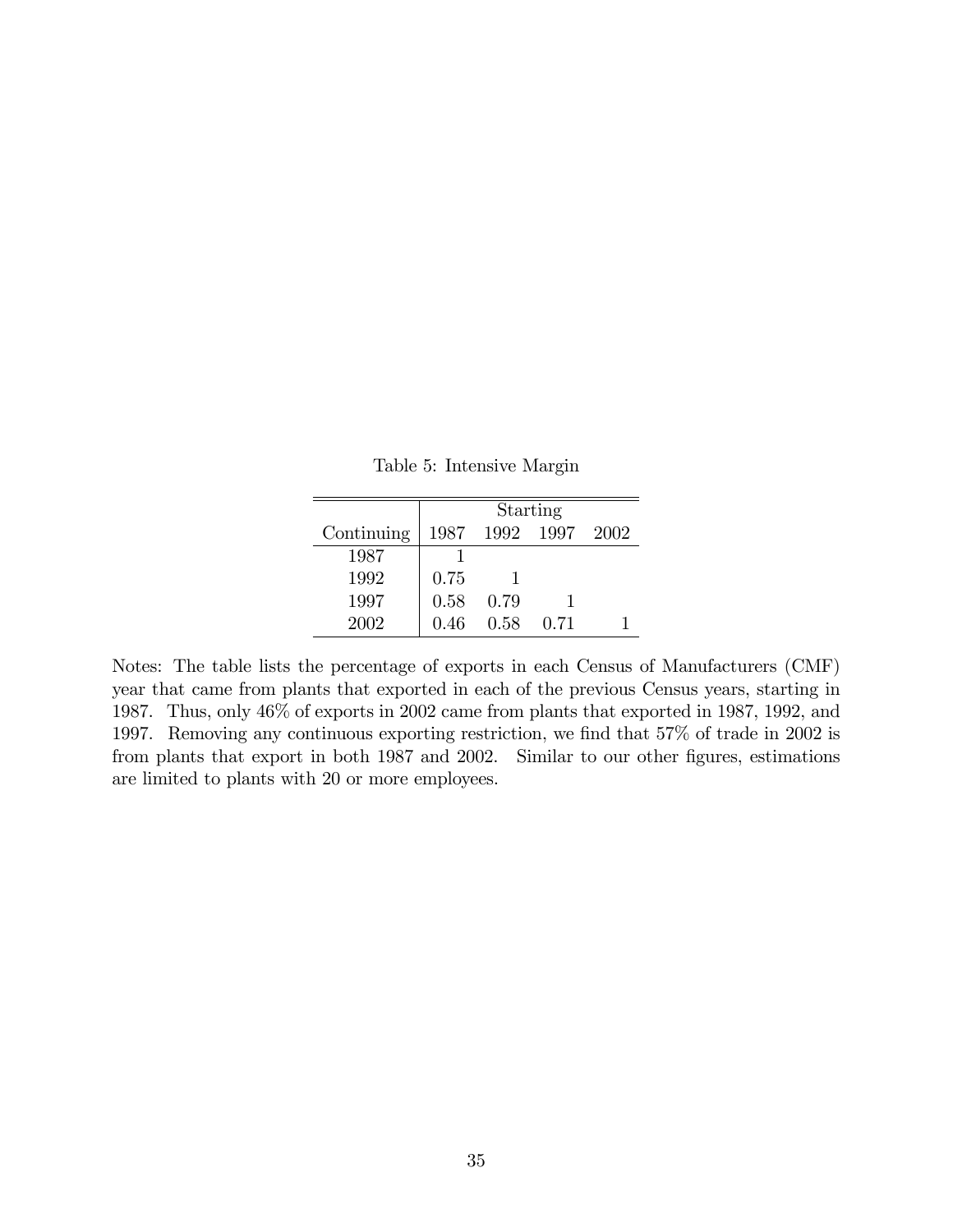|                                                    | Specification |                    |           |
|----------------------------------------------------|---------------|--------------------|-----------|
| Variable                                           | (1)           | (2)                | (3)       |
| Exported last year                                 | $.420**$      | $.444***$          | $.456***$ |
|                                                    | (.007)        | $(.008)$ $(.009)$  |           |
| Exported last year $*$ Post <sub>95</sub>          |               | $-.044**$          | $-.034**$ |
|                                                    |               | $(.006)$ $(.007)$  |           |
| Last exported two years ago                        | $.101**$      | $.153***$          | $.161**$  |
|                                                    | (.009)        | $(.013)$ $(.013)$  |           |
| Last exported two years ago $*$ Post <sub>95</sub> |               | $-.094**$          | $-.092**$ |
|                                                    |               | (.016)             | (.017)    |
| <b>Total Employment</b>                            | .001          | $-.002$            | $-.007$   |
|                                                    |               | $(.012)$ $(.012)$  | .013      |
| Wages                                              |               | $.025***$ $.026**$ | $.031**$  |
|                                                    |               | $(.011)$ $(.011)$  | .013      |
| Non-production/Total Employment                    | $-.057**$     | $-.06**$           | $-.052**$ |
|                                                    |               | $(.022)$ $(.021)$  | .024      |
| Changed Product                                    | .001          | .001               | .001      |
|                                                    |               | $(.001)$ $(.009)$  | .011      |
| Productivity                                       | $.007**$      | $.007**$           | $.009**$  |
|                                                    |               | $(.002)$ $(.002)$  | (.002)    |
| Industry Exchange Rate                             | .021          | .028               | .041      |
|                                                    | (.039)        | (.039)             | (.043)    |
|                                                    |               |                    |           |
| Year Fixed Effects                                 | Yes           | Yes                | Yes       |
|                                                    |               |                    |           |
| Overall $R^2$                                      | .510          | .509               | .514      |
| Observations                                       | 65388         | 65388              | 54947     |

Table 6: Determinants of Export Status

Notes: The table presents the results from estimating equation (2) in the text. The dependent variable is a  $0/1$  indicator for a given plant's export status in the current year. Standard errors are clustered at the plant level and non-exporting related plant-specific characteristics are lagged by one period in all specifications. The coefficient "Exported last year" is an increasing function of the costs of entering foreign markets anew  $F_0$ . The coefficient on "Last exported two years ago" is similarly an increasing function of the difference  $F_0 - F_R$ , where  $F_R$  is the cost of re-entering foreign markets after leaving the foreign market one year ago.  $Post_{95}$  is an indicator function for the post-1995 part of the sample. The results suggest a modest decline in  $F_0$  and an increase in  $F_R$ . Column (1) presents the results from estimating equation (2) with no interactions and column (2) contains our baseline results. Column (3) reports results from using a balanced panel.  $**$  denotes significance at the  $5\%$  level.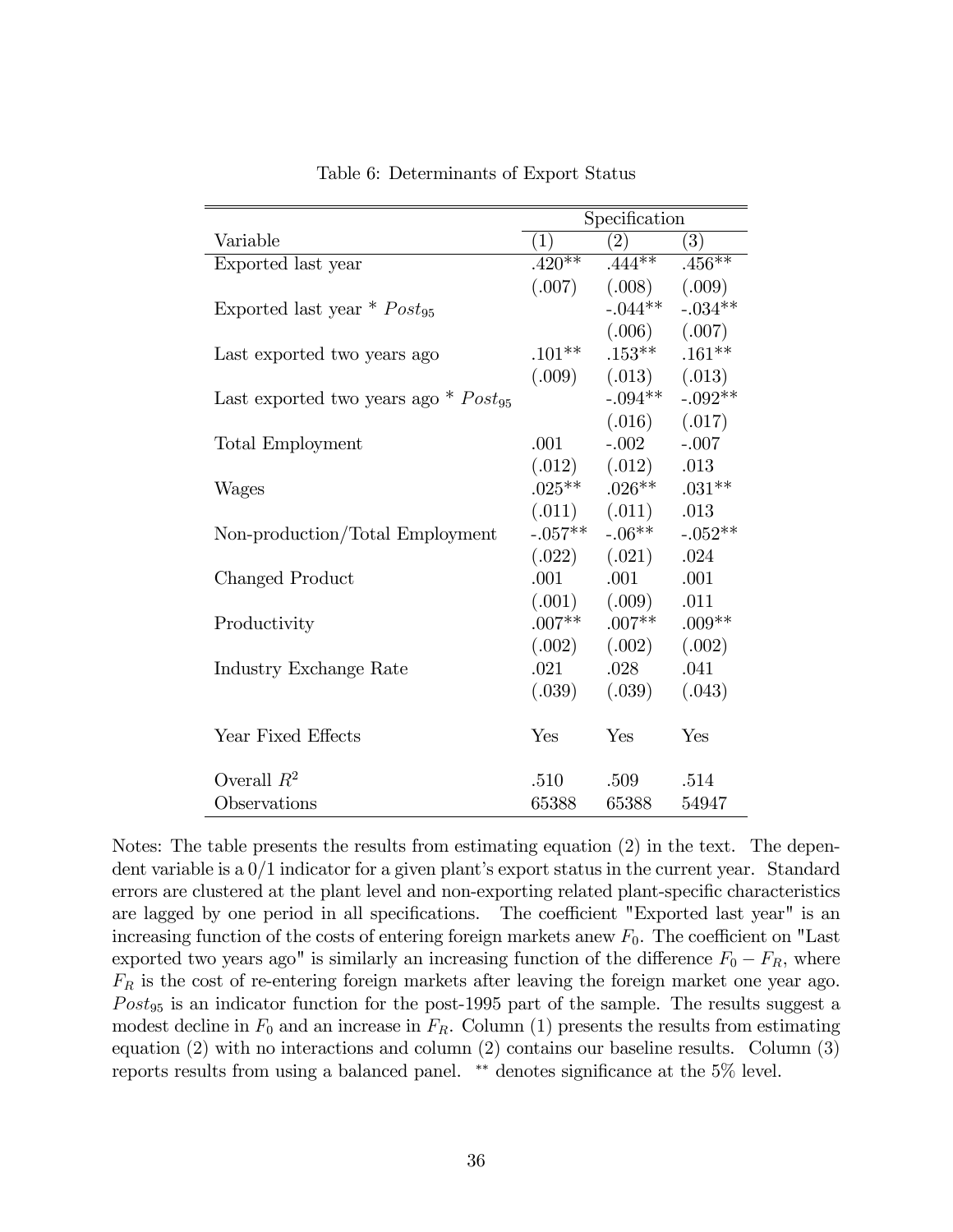Table 7: Prior Distributions

| Parameters                                                                                                                                                                                                                                                                                 | Priors $N(\mu, \sigma)$                                                                                                                                                                                                                                                  |
|--------------------------------------------------------------------------------------------------------------------------------------------------------------------------------------------------------------------------------------------------------------------------------------------|--------------------------------------------------------------------------------------------------------------------------------------------------------------------------------------------------------------------------------------------------------------------------|
|                                                                                                                                                                                                                                                                                            | Profits                                                                                                                                                                                                                                                                  |
| $\psi_{01}$ (intercept)                                                                                                                                                                                                                                                                    | $\psi_{01} \sim N(0, 10)$                                                                                                                                                                                                                                                |
| $\psi_{02}$ (dom. size dummy)                                                                                                                                                                                                                                                              | $\psi_{02} \sim N(0, 10)$                                                                                                                                                                                                                                                |
| $\psi_1$ (exchange rate)                                                                                                                                                                                                                                                                   | $\psi_1 \sim N(0, 10)$                                                                                                                                                                                                                                                   |
| $\lambda_r^1$ (root, first AR)                                                                                                                                                                                                                                                             | $\lambda_r^1 \sim U(-1,1)$                                                                                                                                                                                                                                               |
| $\lambda_x^2$ (root, second AR)                                                                                                                                                                                                                                                            | $\lambda_x^2 \sim U(-1,1)$                                                                                                                                                                                                                                               |
| $\sigma_{\omega 1}^2$ (variance, first AR)                                                                                                                                                                                                                                                 | $\ln(\sigma_{\omega1}^2) \sim N(0, 20)$                                                                                                                                                                                                                                  |
| $\sigma_{\omega2}^2$ (variance, second AR)                                                                                                                                                                                                                                                 | $\ln(\sigma_{\omega_2}^2) \sim N(0, 20)$                                                                                                                                                                                                                                 |
| $v$ (foreign elas. premium)                                                                                                                                                                                                                                                                | $v \sim U[-5, 5]$                                                                                                                                                                                                                                                        |
| $\lambda_{\xi}$ (root, measurement error)                                                                                                                                                                                                                                                  | $\lambda_{\varepsilon} \sim U(-1,1)$                                                                                                                                                                                                                                     |
| $\sigma_{\xi}$ (std. dev., measurement error)                                                                                                                                                                                                                                              | $\ln(\sigma_{\varepsilon}) \sim N(0, 2)$                                                                                                                                                                                                                                 |
| $\eta_i$ (demand elasticity)<br>$\gamma_{s1}$ (sunk cost, small plants)<br>$\gamma_{s2}$ (sunk cost, large plants)<br>$\kappa$ (mean, $\varepsilon_1$ & $\varepsilon_2$ )<br>$\sigma_{\varepsilon 1}$ (st. dev., $\varepsilon_1$ )<br>$\sigma_{\varepsilon2}$ (st. dev., $\varepsilon_2$ ) | Elasticities of Demand<br>$\ln(\eta_i - 1) \sim N(2, 1)$<br><b>Exporting Decision</b><br>$\gamma_{s1} \sim N(0, 20)$<br>$\gamma_{s2} \sim N(0, 20)$<br>$\kappa \sim N(0, 20)$<br>$\ln(\sigma_{\varepsilon 1}) \sim N(0, 20)$<br>$\ln(\sigma_{\epsilon 2}) \sim N(0, 20)$ |
| $\alpha_0$ (intercept)<br>$\alpha_1$ (dom. size dummy)<br>$\alpha_2(x_1)$<br>$\alpha_3(x_2)$                                                                                                                                                                                               | Initial Conditions<br>$\alpha_0 \sim N(0, 50)$<br>$\alpha_1 \sim N(0, 50)$<br>$\alpha_2 \sim N(0, 50)$<br>$\alpha_3 \sim N(0, 50)$                                                                                                                                       |

Notes: The table presents the priors used for our structural estimations for each industry. The results are presented in Tables 8-12. We generally choose diffuse priors to allow the data to speak for itself. Variance parameters have log normal distributions to impose nonnegativity. The root of each  $AR(1)$  process is bounded on  $(-1, 1)$  in order to ensure stationarity. An extended description of how we chose these distributions is found in Section 4.2.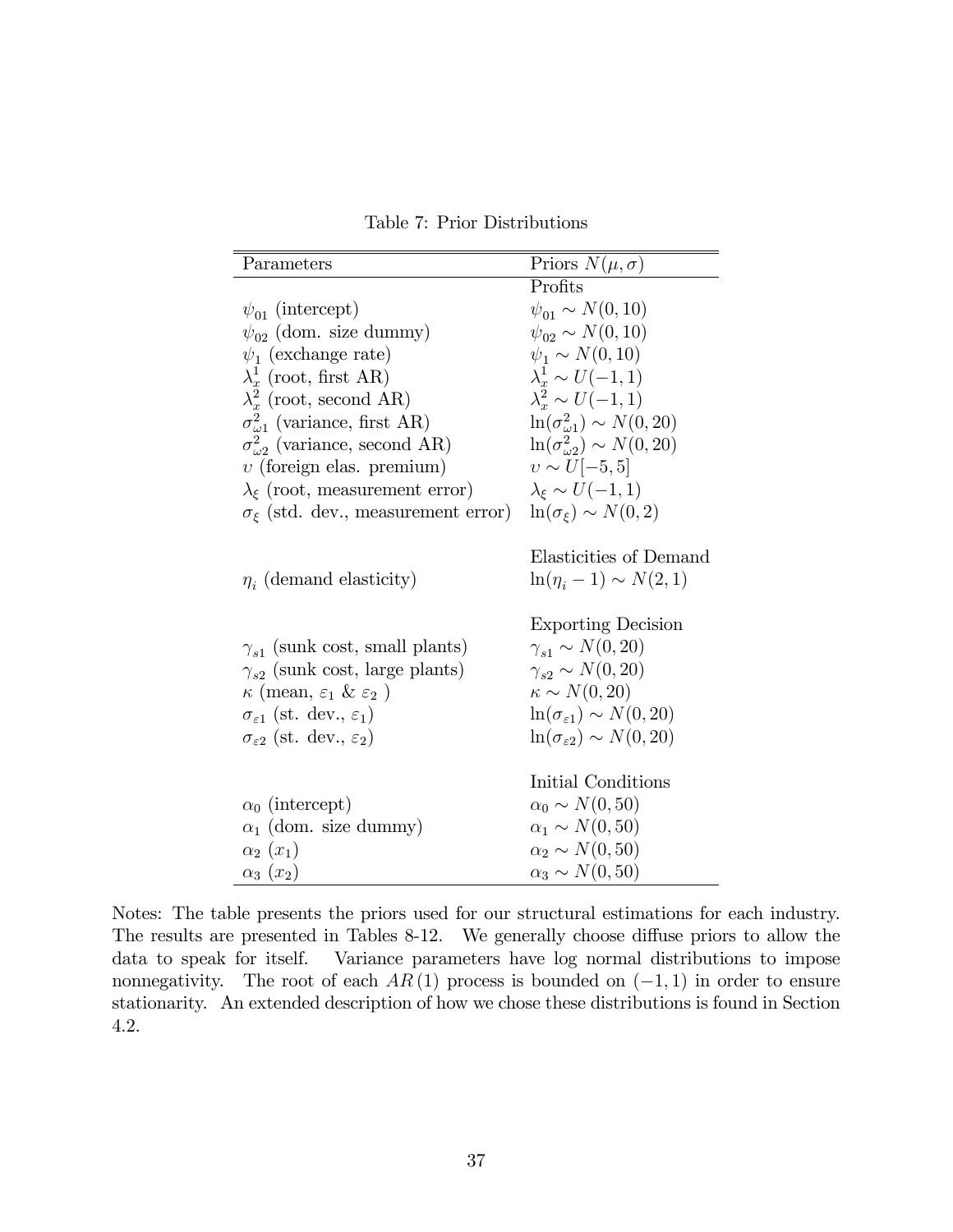|                                         | Panel                      |                     |
|-----------------------------------------|----------------------------|---------------------|
| Parameters for Each Industry            |                            | 1987-1997 1992-2003 |
| Preserved Fruits & Vegetables $(203)$   |                            |                     |
| $\gamma_{s1}$ (sunk cost, small plants) | $3.43(0.35)$ $2.30(0.21)$  |                     |
| $\gamma_{s2}$ (sunk cost, large plants) | $3.27(0.33)$ $2.05(0.22)$  |                     |
| Aircraft & Parts $(372)$                |                            |                     |
| $\gamma_{s1}$ (sunk cost, small plants) | $2.10(0.43)$ $2.22(0.49)$  |                     |
| $\gamma_{s2}$ (sunk cost, large plants) | $2.16(0.45)$ 1.99 $(0.45)$ |                     |
| Measuring $&$ Controlling Devices (382) |                            |                     |
| $\gamma_{s1}$ (sunk cost, small plants) | $2.84(0.38)$ $2.50(0.54)$  |                     |
| $\gamma_{s2}$ (sunk cost, large plants) | $2.54(0.41)$ $2.63(0.64)$  |                     |

Table 8: Sunk Cost Parameter Estimates

Notes: The table presents the sunk cost estimates  $\gamma_s$  for each industry over the time periods 1987-1997 and 1992-2003. Means are presented along with standard deviations in parentheses. Median estimates give similar results. We interpret these results as evidence against the argument that declines in the costs to entering foreign markets have played a significant role in export trends across manufacturing as a whole. Full results for each industry are found in Tables 9-11.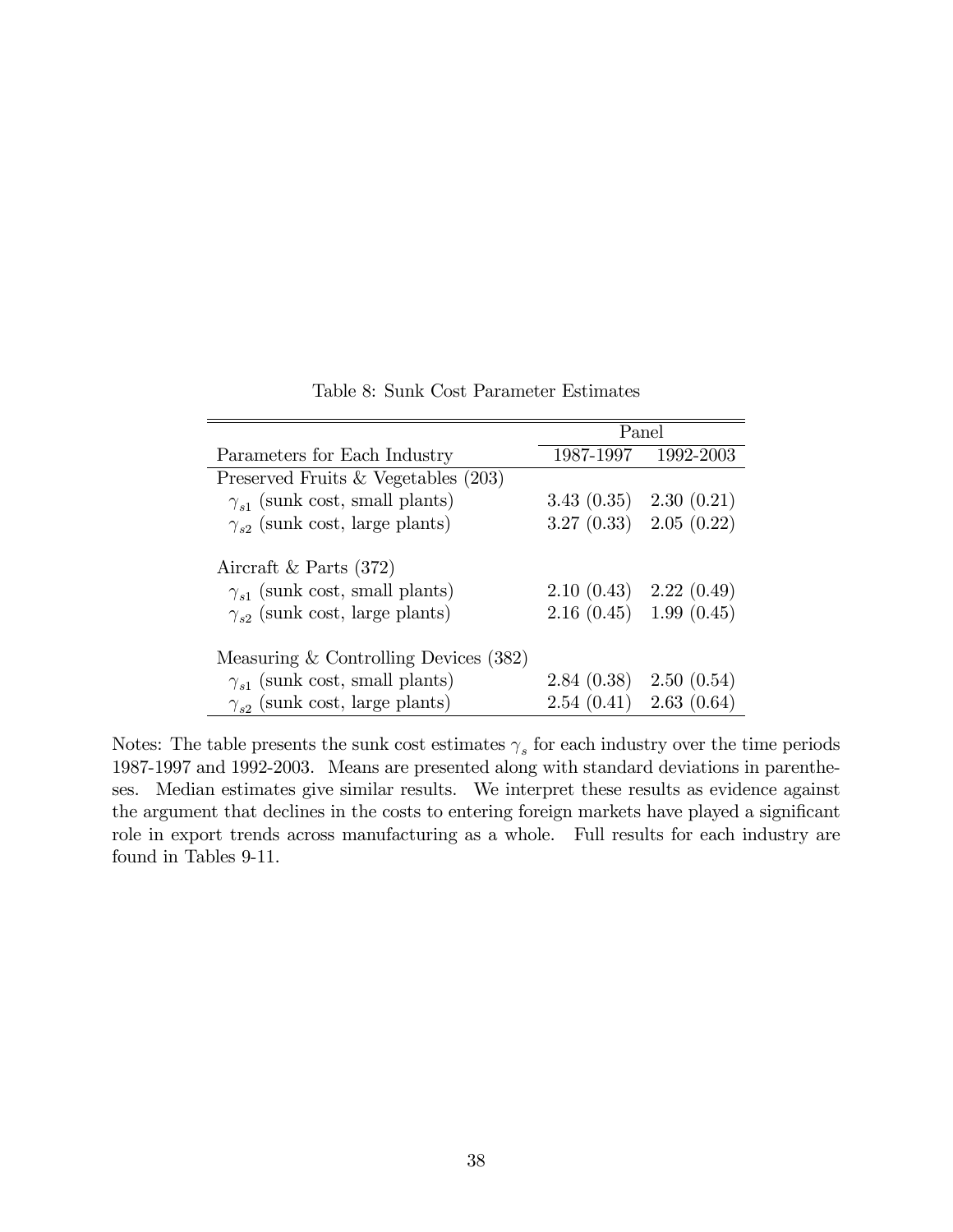|                                                         | Preserved Fruits & Vegs. (203) |                                     |  |
|---------------------------------------------------------|--------------------------------|-------------------------------------|--|
| Parameters                                              | 1987-1997                      | 1992-2003                           |  |
|                                                         |                                | Profits                             |  |
| $\psi_{01}$ (intercept)                                 | $-2.06(0.23)$                  | $-2.06(0.27)$                       |  |
| $\psi_{02}$ (dom. size dummy)                           | 1.05(0.30)                     | 1.12(0.35)                          |  |
| $\psi_1$ (exchange rate)                                | 0.37(1.50)                     | $-0.31(0.75)$                       |  |
| $\lambda_x^1$ (root, first AR)                          | 0.13(0.03)                     | 0.43(0.05)                          |  |
| $\lambda_x^2$ (root, second AR)                         | 0.71(0.02)                     | 0.90(0.03)                          |  |
| $\sigma_{\omega 1}^2$ (variance, first AR)              | 0.04(0.01)                     | 0.53(0.09)                          |  |
| $\sigma_{\omega_2}^2$ (variance, second AR)             | 1.36(0.07)                     | 0.43(0.09)                          |  |
| $v$ (foreign elas. premium)                             | 0.03(0.04)                     | 0.00(0.04)                          |  |
| $\lambda_{\xi}$ (root, measurement error)               | 0.88(0.01)                     | 0.84(0.02)                          |  |
| $\sigma_{\xi}$ (std. error, measurement error)          | 0.22(0.03)                     | 0.21(0.02)                          |  |
|                                                         |                                |                                     |  |
|                                                         |                                | Elasticities of Demand              |  |
| $\eta_{\mu}$ (demand elas., $\mu$ across plants)        | 13.39(7.31)                    | 12.68(6.14)                         |  |
| $\eta_{\sigma}$ (demand elas., $\sigma$ across plants)  | 11.74 (6.89)                   | 11.78(6.29)                         |  |
|                                                         | <b>Exporting Decision</b>      |                                     |  |
| $\gamma_{s1}$ (sunk cost, small plants)                 | 3.43(0.35)                     | 2.30(0.21)                          |  |
| $\gamma_{s2}$ (sunk cost, large plants)                 | 3.27(0.33)                     | 2.05(0.22)                          |  |
| $\kappa$ (mean, $\varepsilon_1$ & $\varepsilon_2$ )     | 0.16(0.03)                     | 0.09(0.02)                          |  |
| $\sigma_{\varepsilon 1}$ (std. error, $\varepsilon_1$ ) | 1.72(0.68)                     | 1.42(0.22)                          |  |
| $\sigma_{\varepsilon 2}$ (std. error, $\varepsilon_2$ ) | 1.31(0.54)                     | 0.66(0.09)                          |  |
|                                                         |                                |                                     |  |
|                                                         | Initial Conditions             |                                     |  |
| $\alpha_0$ (intercept)                                  |                                | $11.16(10.21)$ $7.27(6.87)$         |  |
| $\alpha_1$ (dom. size dummy)                            | 28.87 (18.26)                  | 24.06(16.18)                        |  |
| $\alpha_2(x_1)$                                         | 46.34 (26.12)                  | 19.36(66.10)                        |  |
| $\alpha_3(x_2)$                                         | $-71.33(31.19)$                | 32.73(57.31)                        |  |
|                                                         |                                |                                     |  |
| Observations                                            |                                | $N = 112, T = 11$ $N = 101, T = 12$ |  |

Table 9: SIC 203 Posterior Parameter Distributions (Means & Std Deviations)

Notes: The table presents the results from estimating the structural model presented in Section 4 for the Preserved Fruits and Vegetables industry (SIC 203) over the time periods 1987-1997 and 1992-2003. We find that the average level of sunk costs associated with entering foreign markets facing this industry  $\gamma_s$  declined somewhat over the period from  $\sim$  \$3.3 million to  $\sim$  \$2.2 million. Mean estimates of foreign demand elasticities are consistent with the findings in the literature.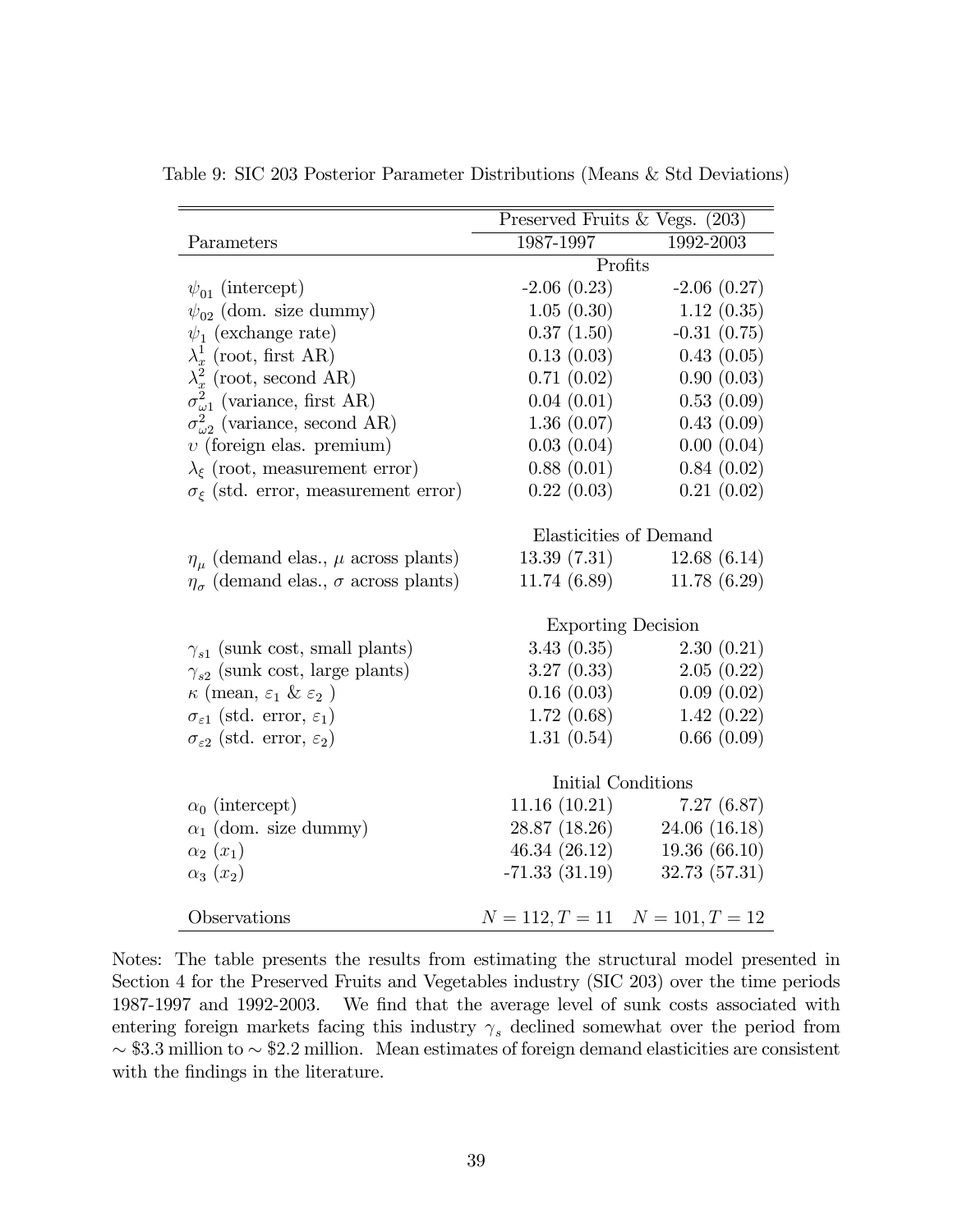|                                                         | Aircraft & Parts $(372)$  |                                     |  |
|---------------------------------------------------------|---------------------------|-------------------------------------|--|
| Parameters                                              | 1987-1997                 | 1992-2003                           |  |
|                                                         |                           | Profits                             |  |
| $\psi_{01}$ (intercept)                                 | $-0.45(0.30)$             | $-0.33(0.35)$                       |  |
| $\psi_{02}$ (dom. size dummy)                           | 2.52(0.43)                | 2.54(0.43)                          |  |
| $\psi_1$ (exchange rate)                                | $-0.06(1.00)$             | 0.31(0.49)                          |  |
| $\lambda_x^1$ (root, first AR)                          | 0.22(0.09)                | 0.40(0.08)                          |  |
| $\lambda_x^2$ (root, second AR)                         | 0.97(0.01)                | 0.97(0.01)                          |  |
| $\sigma_{\omega_1}^2$ (variance, first AR)              | 0.57(0.08)                | 0.41(0.05)                          |  |
| $\sigma_{\omega_2}^2$ (variance, second AR)             | 0.16(0.06)                | 0.19(0.04)                          |  |
| $v$ (foreign elas. premium)                             | 1.82(0.13)                | 2.40(0.39)                          |  |
| $\lambda_{\xi}$ (root, measurement error)               | 0.98(0.00)                | 0.98(0.00)                          |  |
| $\sigma_{\xi}$ (std. error, measurement error)          | 1.14(0.12)                | 1.38(0.26)                          |  |
|                                                         |                           |                                     |  |
|                                                         | Elasticities of Demand    |                                     |  |
| $\eta_{\mu}$ (demand elas., $\mu$ across plants)        | 12.40(5.44)               | 12.13(4.42)                         |  |
| $\eta_{\sigma}$ (demand elas., $\sigma$ across plants)  | 12.39(6.10)               | 12.25(5.09)                         |  |
|                                                         |                           |                                     |  |
|                                                         | <b>Exporting Decision</b> |                                     |  |
| $\gamma_{s1}$ (sunk cost, small plants)                 | 2.10(0.43)                | 2.22(0.49)                          |  |
| $\gamma_{s2}$ (sunk cost, large plants)                 | 2.16(0.45)                | 1.99(0.45)                          |  |
| $\kappa$ (mean, $\varepsilon_1$ & $\varepsilon_2$ )     | 0.23(0.05)                | 0.18(0.05)                          |  |
| $\sigma_{\varepsilon 1}$ (std. error, $\varepsilon_1$ ) | 0.83(0.36)                | 0.90(0.25)                          |  |
| $\sigma_{\varepsilon 2}$ (std. error, $\varepsilon_2$ ) | 1.05(0.29)                | 0.86(0.16)                          |  |
|                                                         |                           |                                     |  |
|                                                         |                           | Initial Conditions                  |  |
| $\alpha_0$ (intercept)                                  |                           | 50.36 (22.80) 27.68 (16.76)         |  |
| $\alpha_1$ (dom. size dummy)                            |                           | 8.85 (18.06) 23.72 (19.60)          |  |
| $\alpha_2(x_1)$                                         |                           | $-9.95(19.15)$ $-64.19(26.86)$      |  |
| $\alpha_3(x_2)$                                         |                           | $-47.56(57.80)$ $53.59(25.83)$      |  |
|                                                         |                           |                                     |  |
| Observations                                            |                           | $N = 924, T = 11$ $N = 948, T = 12$ |  |

Table 10: SIC 372 Posterior Parameter Distributions (Means & Std Deviations)

Notes: The table presents the results from estimating the structural model presented in Section 4 for the Aircraft and Parts industry (SIC 372) over the time periods 1987-1997 and 1992-2003. We find that the average level of sunk costs associated with entering foreign markets facing this industry  $\gamma_s$  were relatively stable over time. Mean estimates of foreign demand elasticities are consistent with the findings in the literature.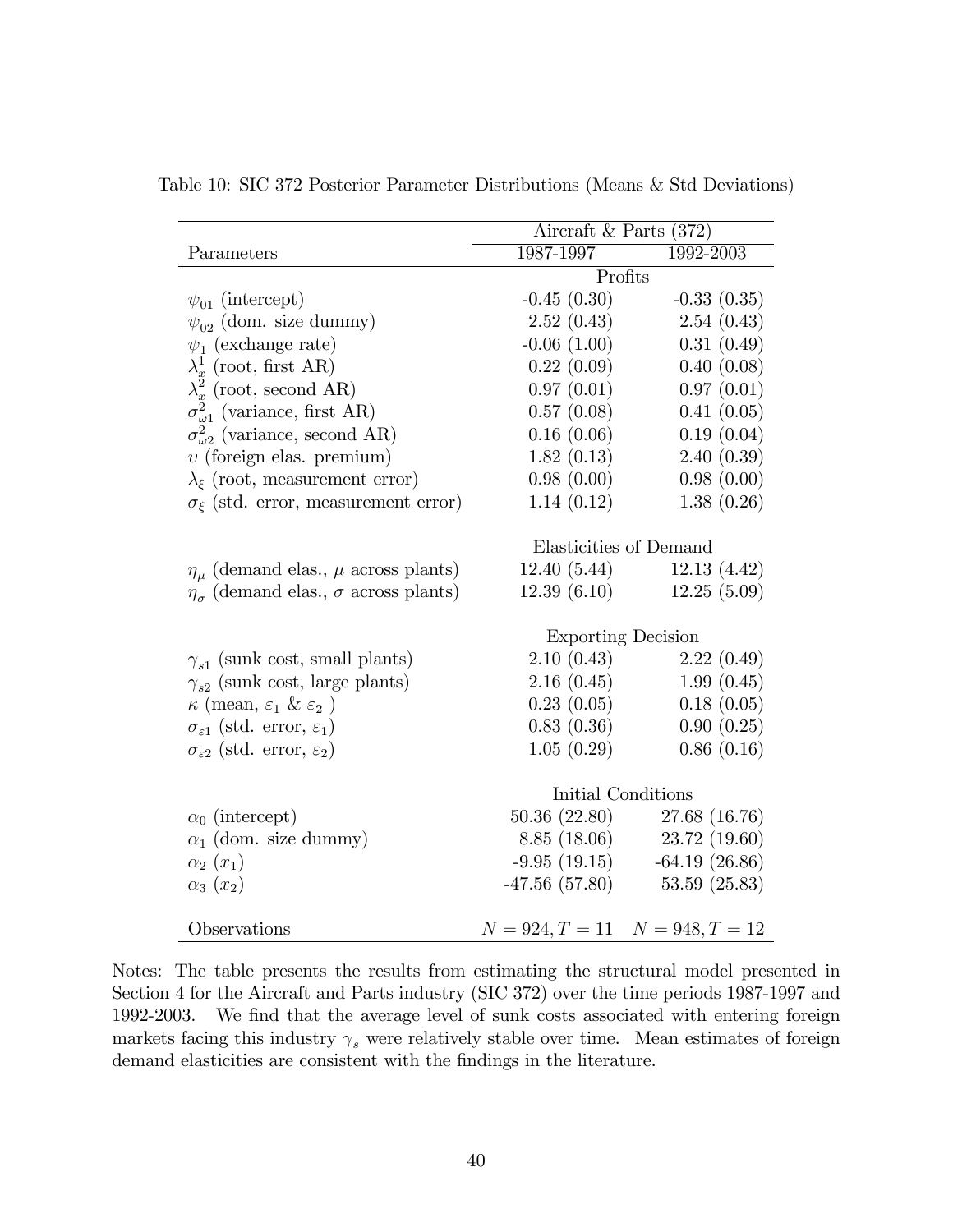|                                                         | Measuring $&$ Controlling Devices (382) |                   |  |
|---------------------------------------------------------|-----------------------------------------|-------------------|--|
| Parameters                                              | 1987-1997                               | 1992-2003         |  |
|                                                         | Profits                                 |                   |  |
| $\psi_{01}$ (intercept)                                 | $-0.16(0.17)$                           | $-0.06(0.17)$     |  |
| $\psi_{02}$ (dom. size dummy)                           | 0.83(0.24)                              | 1.47(0.25)        |  |
| $\psi_1$ (exchange rate)                                | $-0.83(0.62)$                           | 0.55(0.45)        |  |
| $\lambda_x^1$ (root, first AR)                          | 0.16(0.17)                              | 0.61(0.07)        |  |
| $\lambda_x^2$ (root, second AR)                         | 0.91(0.03)                              | 0.82(0.08)        |  |
| $\sigma_{\omega_1}^2$ (variance, first AR)              | 0.19(0.06)                              | 0.31(0.06)        |  |
| $\sigma_{\omega_2}^2$ (variance, second AR)             | 0.16(0.05)                              | 0.10(0.06)        |  |
| $v$ (foreign elas. premium)                             | 1.36(0.07)                              | 2.10(0.13)        |  |
| $\lambda_{\xi}$ (root, measurement error)               | 0.98(0.00)                              | 0.98(0.00)        |  |
| $\sigma_{\xi}$ (std. error, measurement error)          | 0.84(0.09)                              | 1.11(0.18)        |  |
|                                                         |                                         |                   |  |
|                                                         | Elasticities of Demand                  |                   |  |
| $\eta_{\mu}$ (demand elas., $\mu$ across plants)        | 11.46(6.68)                             | 10.90(6.68)       |  |
| $\eta_{\sigma}$ (demand elas., $\sigma$ across plants)  | 8.01(5.03)                              | 5.88(3.84)        |  |
|                                                         |                                         |                   |  |
|                                                         | <b>Exporting Decision</b>               |                   |  |
| $\gamma_{s1}$ (sunk cost, small plants)                 | 2.84(0.38)                              | 2.50(0.54)        |  |
| $\gamma_{s2}$ (sunk cost, large plants)                 | 2.54(0.41)                              | 2.63(0.64)        |  |
| $\kappa$ (mean, $\varepsilon_1$ & $\varepsilon_2$ )     | 0.85(0.33)                              | 1.43(0.62)        |  |
| $\sigma_{\varepsilon 1}$ (std. error, $\varepsilon_1$ ) | 1.48(0.29)                              | 1.14(0.51)        |  |
| $\sigma_{\varepsilon2}$ (std. error, $\varepsilon_2$ )  | 2.09(0.81)                              | 4.44(1.49)        |  |
|                                                         |                                         |                   |  |
|                                                         | Initial Conditions                      |                   |  |
| $\alpha_0$ (intercept)                                  | 40.80 (17.89)                           | 51.39(21.09)      |  |
| $\alpha_1$ (dom. size dummy)                            | 28.84 (25.01)                           | $-5.80(18.55)$    |  |
| $\alpha_2(x_1)$                                         | 46.72 (24.20)                           | 0.42(29.67)       |  |
| $\alpha_3(x_2)$                                         | 49.97 (40.25)                           | 64.65 (32.81)     |  |
|                                                         |                                         |                   |  |
| Observations                                            | $N = 1056, T = 11$                      | $N = 828, T = 12$ |  |

Table 11: SIC 382 Posterior Parameter Distributions (Means & Std Deviations)

Notes: The table presents the results from estimating the structural model presented in Section 4 for the Measuring and Controlling Devices industry (SIC 382) over the time periods 1987-1997 and 1992-2003. We find that the average level of sunk costs associated with entering foreign markets facing this industry  $\gamma_s$  were relatively stable over time. Mean estimates of foreign demand elasticities are consistent with the findings in the literature.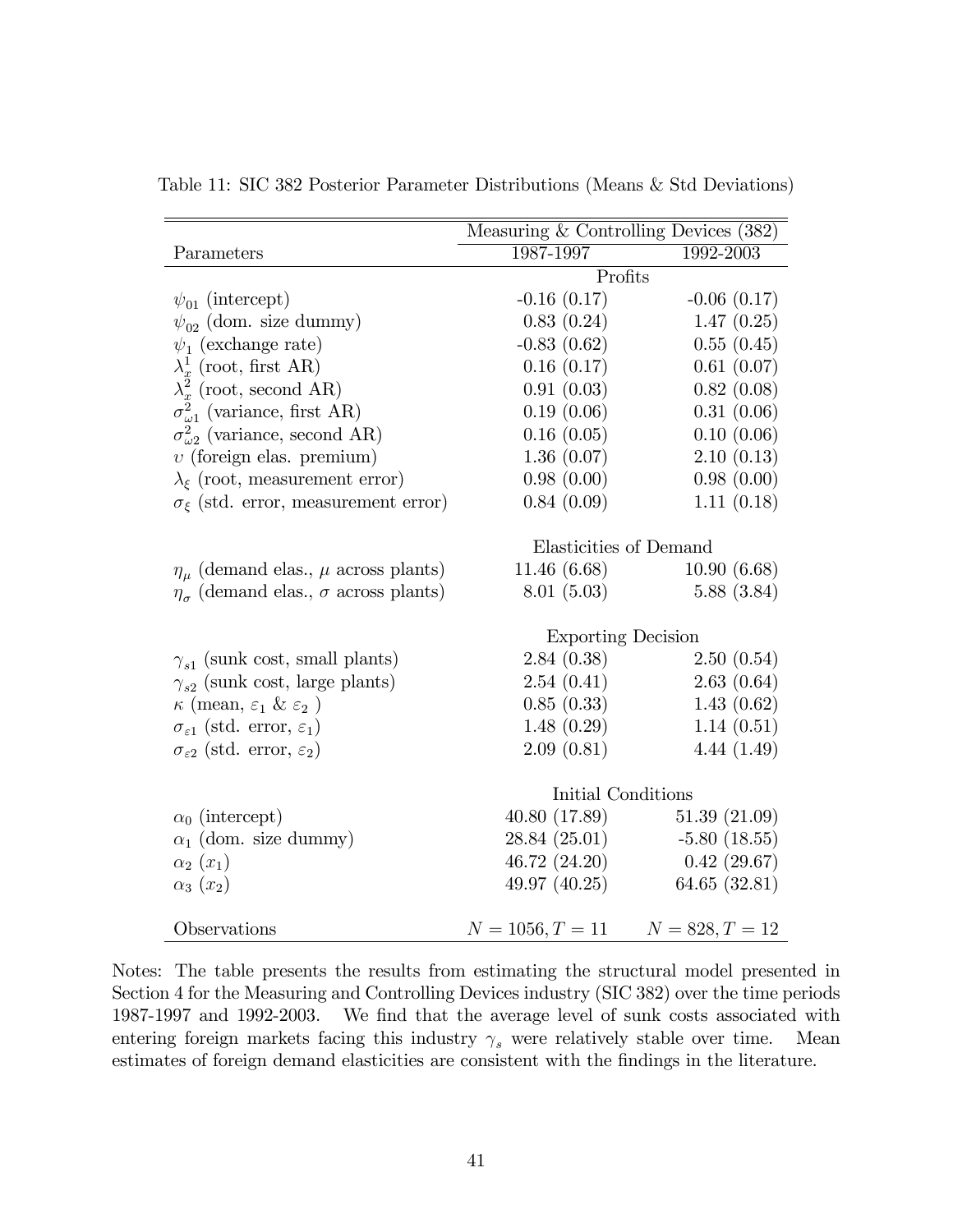| 3 Digit SIC Industry      | 4 Digit SIC Subindustry                          |
|---------------------------|--------------------------------------------------|
| Preserved Fruits and      | Canned specialties (2032)                        |
| Vegetables $(203)$        | Canned fruits and vegetables (2033)              |
|                           | Dehydrated fruits, vegetables, and soups (2034)  |
|                           | Pickles, sauces, and salad dressings (2035)      |
|                           | Frozen fruits and vegetables (2037)              |
|                           | Frozen specialties, n.e.c. (2038)                |
| Aircraft and Parts (372)  | Aircraft $(3721)$                                |
|                           | Aircraft Engines and Engine Parts (3724)         |
|                           | Aircraft Parts and Equipment, N.E.C. (3728)      |
| Measuring and Controlling | Laboratory Apparatus and Furniture (3821)        |
| Devices $(382)$           | Environmental Controls (3822)                    |
|                           | Process Control Instruments (3823)               |
|                           | Fluid Meters and Counting Devices (3824)         |
|                           | Instruments to Measure Electricity (3825)        |
|                           | Analytical Instruments (3826)                    |
|                           | Optical Instruments and Lenses (3827)            |
|                           | Measuring and Controlling Devices, N.E.C. (3829) |

Table 12: Four Digit Subindustries For Structural Estimations

Notes: The table lists the 4 digit 1987 SIC industries that compose the 3 digit 1987 SIC industries that we consider for our structural analyses.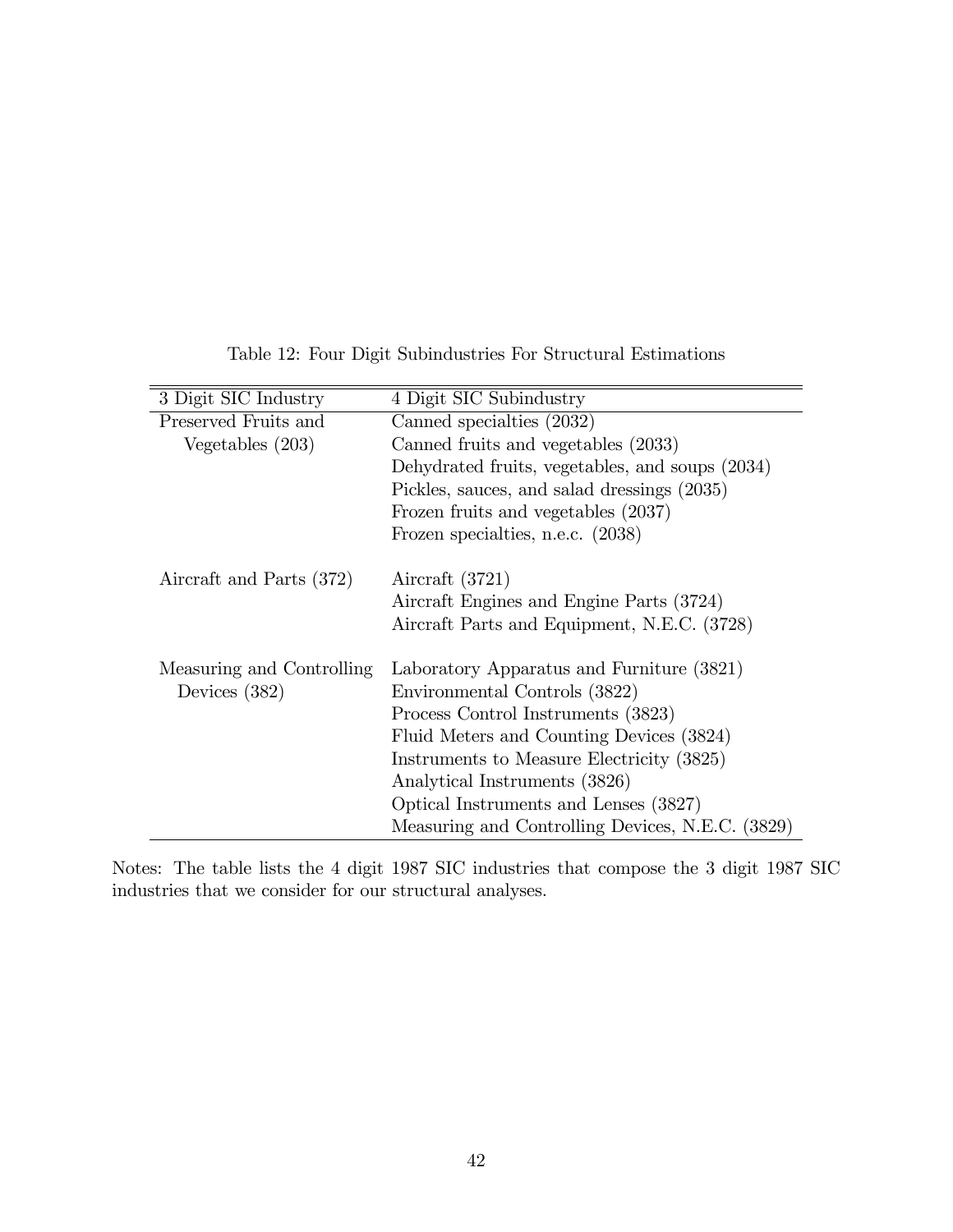|                                    | Tariff Lines Affected $(\% )$ |                             |
|------------------------------------|-------------------------------|-----------------------------|
| Category                           | 1994                          | 2004                        |
| Price Control Measures             | 7                             | $\mathfrak{D}$              |
| (antidumping, min import prices)   |                               |                             |
| <b>Finance Measures</b>            | $\overline{2}$                | $\overline{2}$              |
| (foreign exchange regs)            |                               |                             |
| Automatic Licensing Measures       | 3                             | $\overline{2}$              |
| (prior surveillance)               |                               |                             |
| Quantity Control Measures          | 49                            | 35                          |
| (quotas, seasonal prohibition)     |                               |                             |
| Monopolistic Measures              | 1                             | $\mathcal{D}_{\mathcal{L}}$ |
| (sole importing agency)            |                               |                             |
| Technical Measures                 | 32                            | 59                          |
| (requirements for testing,         |                               |                             |
| disclosing information, packaging, |                               |                             |
| certain product characteristics)   |                               |                             |
| Number of Countries                | 52                            | 97                          |
| Number of Tariff Lines             | 97706                         | 545078                      |

Table 13: Evolution of Nontariff Barriers

Notes: The figures in the table report the percentage of types of goods (tariff lines) that are affected by each nontariff barrier to trade. They are cited from United Nations Conference on Trade and Development (2005) and support the report's contention that the technical barriers to trade have increased substantially over time.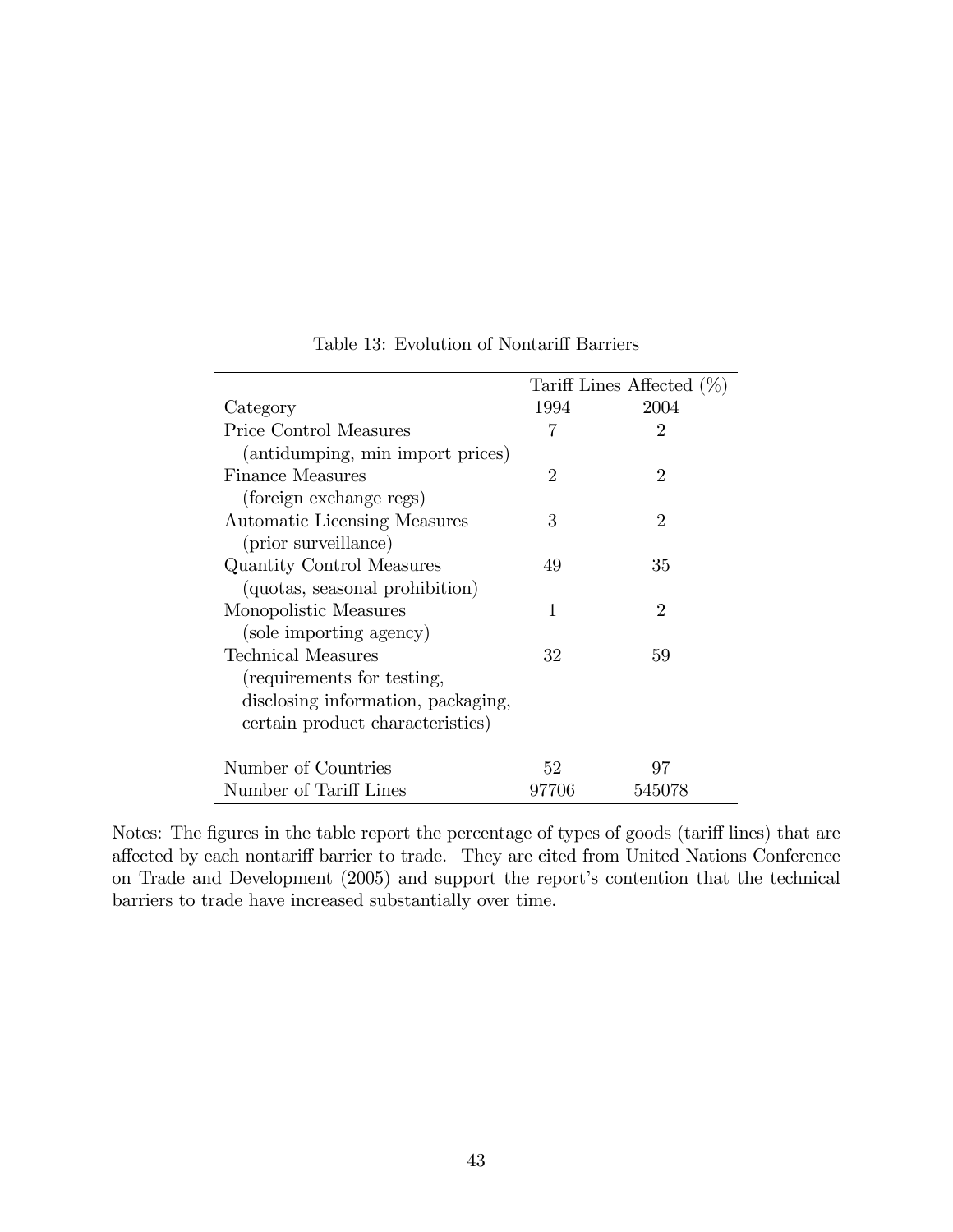# **Fig. 1: Percentage of US Manufacturing Plants That Export**

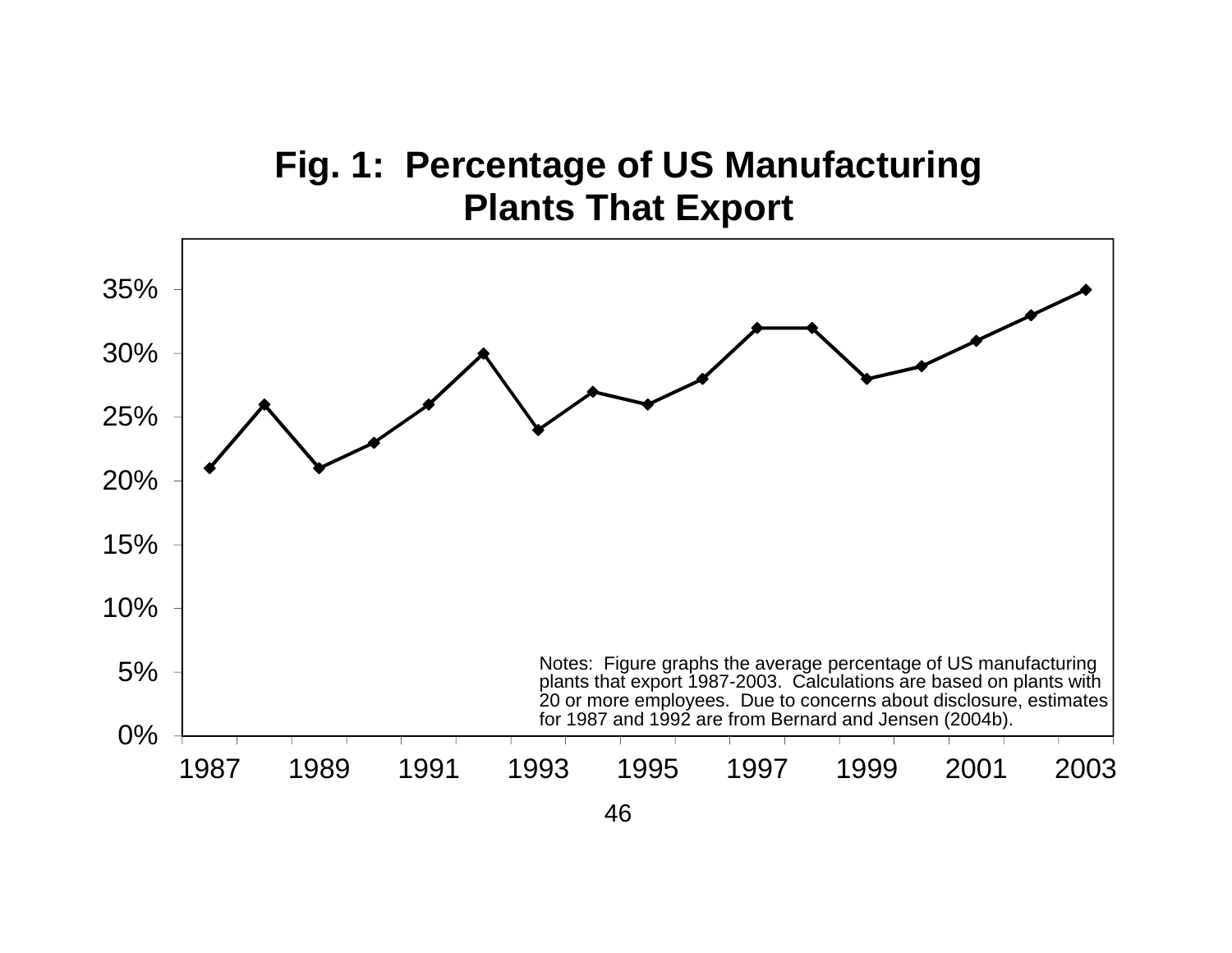# **Fig. 2: Industry Decomposition**



47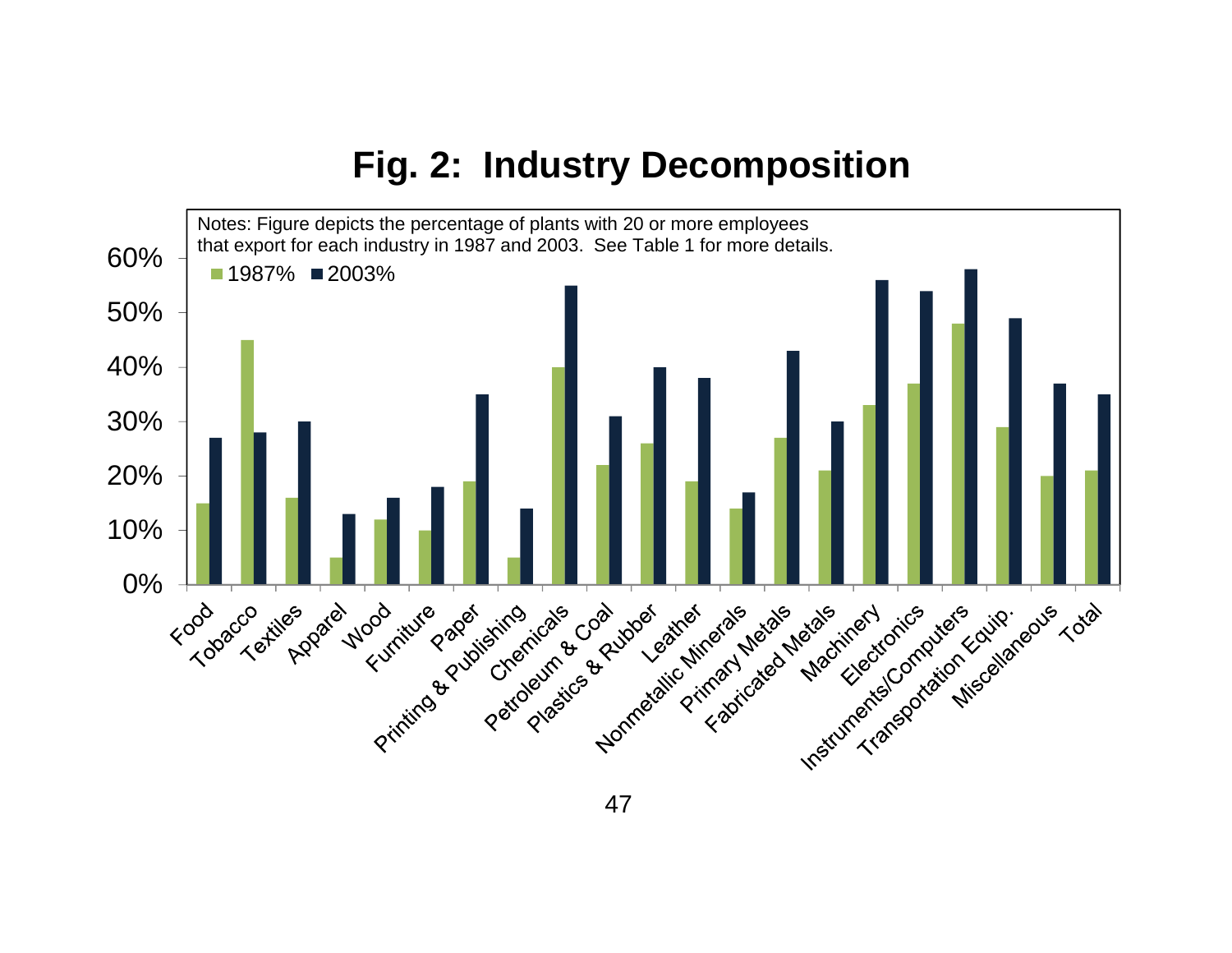## **Fig. 3: Geographical Decomposition**



48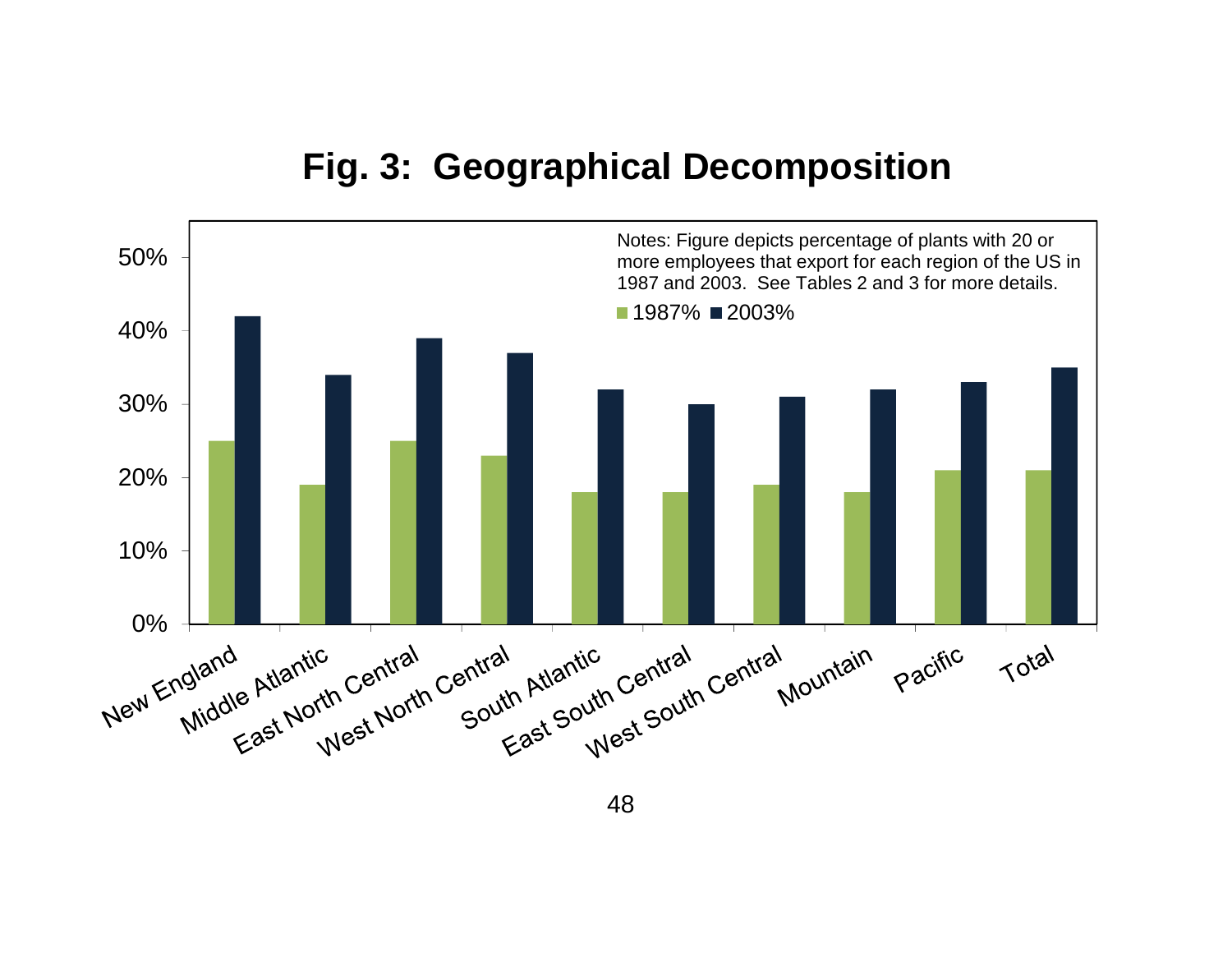## **Fig. 4: Average Foreign Sales Per Exporter**